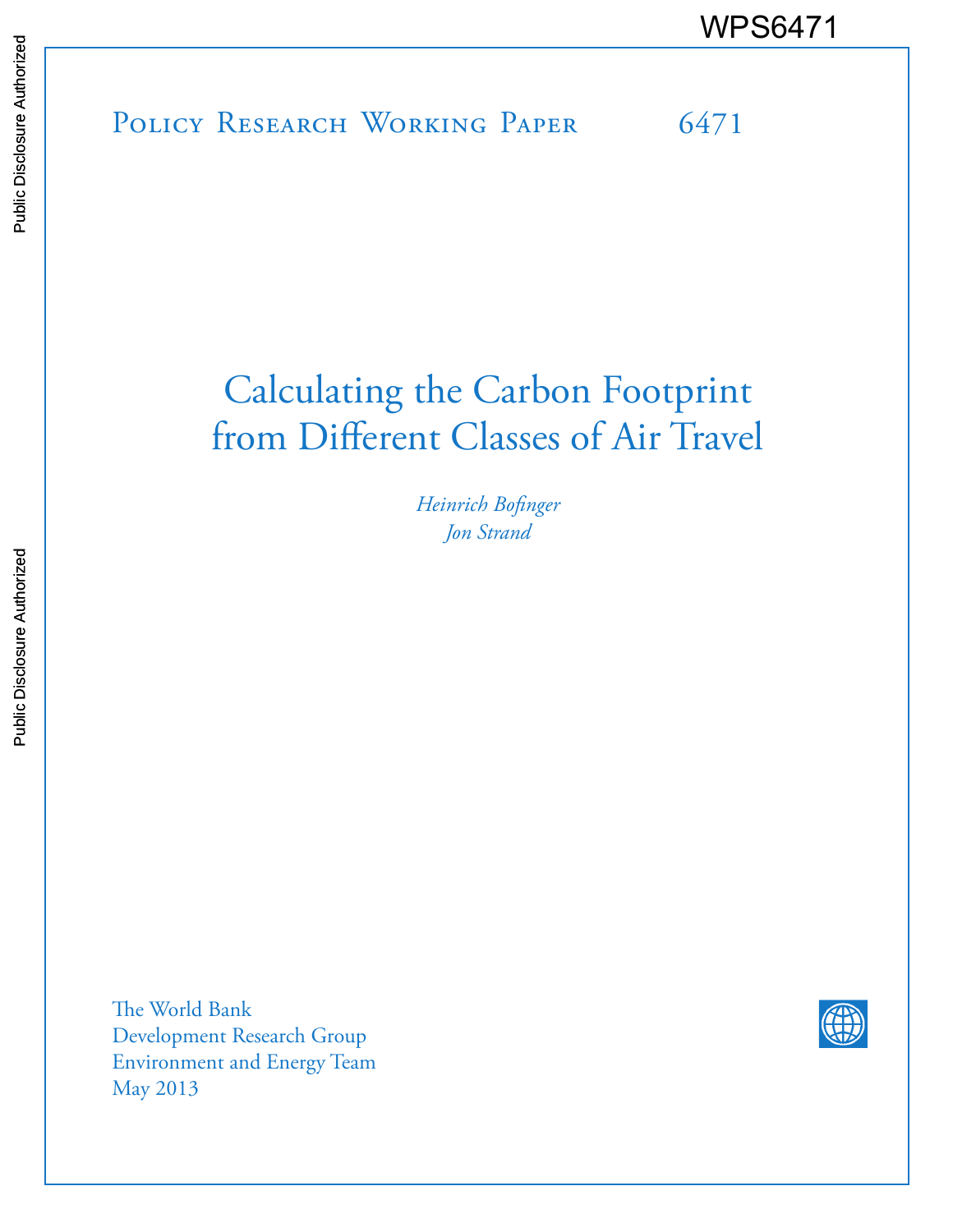#### POLICY RESEARCH WORKING PAPER 6471

#### **Abstract**

This paper develops a new methodology for calculating the "carbon footprint" of air travel whereby emissions from travel in premium (business and first) classes depend heavily on the average class-specific occupied floor space. Unlike methods currently used for the purpose, the approach properly accounts for the fact that the relative number of passenger seats in economy and premium classes is endogenous in the longer term, so adding one additional premium trip crowds out more than one

economy trip on any particular flight. It also shows how these differences in carbon attributable to different classes of travel in a carbon footprint calculation correspond to how carbon surcharges on different classes of travel would differ if carbon emissions from international aviation were taxed given a competitive aviation sector globally. The paper shows how this approach affects carbon footprint calculations by applying it to World Bank staff travel for calendar year 2009.

This paper is a product of the Environment and Energy Team, Development Research Group. It is part of a larger effort by the World Bank to provide open access to its research and make a contribution to development policy discussions around the world. Policy Research Working Papers are also posted on the Web at http://econ.worldbank.org. The author may be contacted at jstrand1@worldbank.org.

*The Policy Research Working Paper Series disseminates the findings of work in progress to encourage the exchange of ideas about development*  issues. An objective of the series is to get the findings out quickly, even if the presentations are less than fully polished. The papers carry the *names of the authors and should be cited accordingly. The findings, interpretations, and conclusions expressed in this paper are entirely those of the authors. They do not necessarily represent the views of the International Bank for Reconstruction and Development/World Bank and its affiliated organizations, or those of the Executive Directors of the World Bank or the governments they represent.*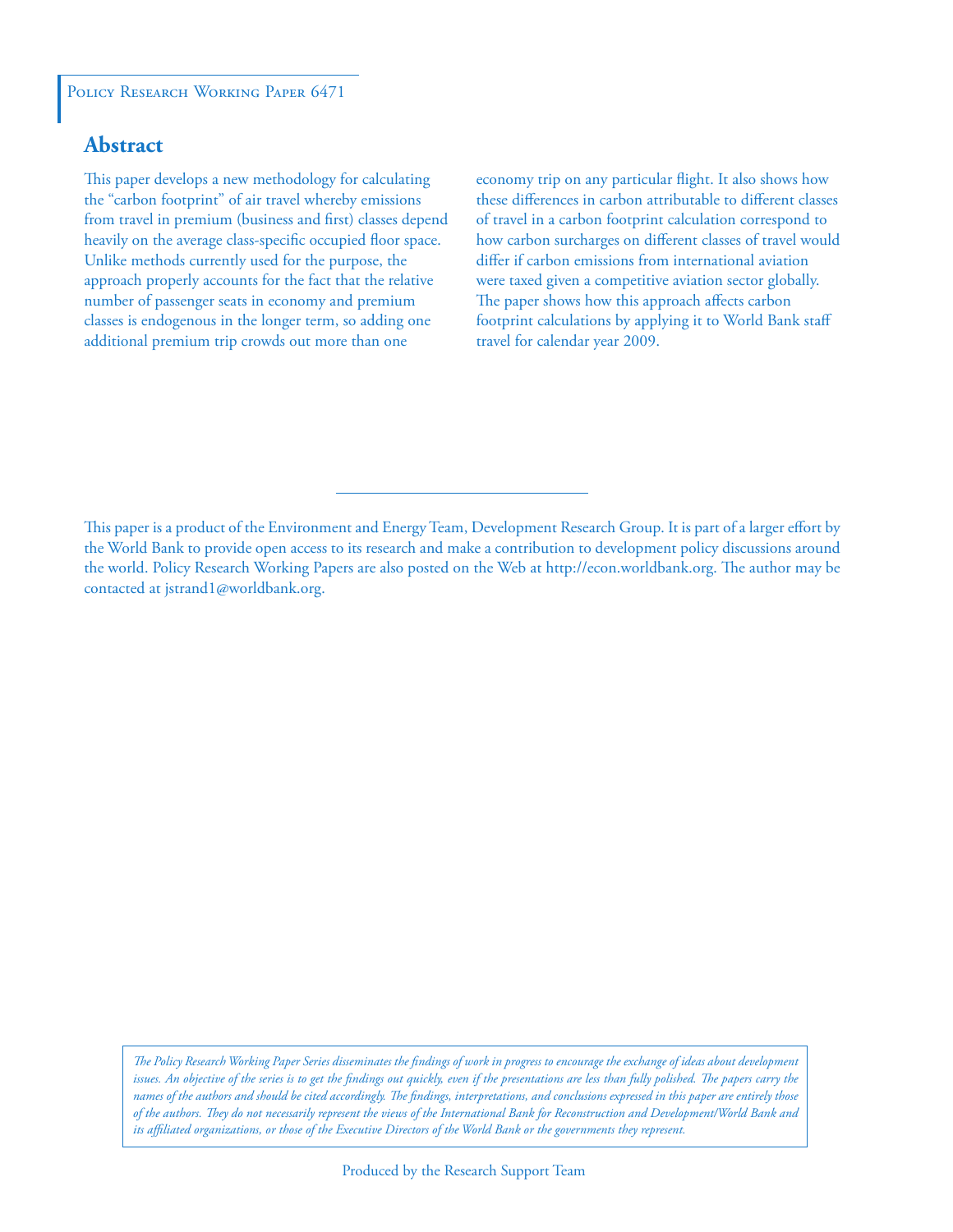#### **Calculating the Carbon Footprint from Different Classes of Air Travel**

**Heinrich Bofinger and Jon Strand <sup>1</sup>**

Key words: Carbon footprints; carbon taxes; airline fuel consumption; class-specific seating arrangements

JEL codes: H23; L93; Q41; Q54

Sector Board: Environment

<sup>&</sup>lt;sup>1</sup> Bofinger: Consultant, LCSSD, World Bank, e-mail: **hbofinger@worldbank.org**. Strand: Consultant, Development Research Group, Environment and Energy Team, World Bank, e-mail: jstrand1@worldbank.org, We thank Kirk Hamilton, Adam Rubinfield and Michael Toman for helpful comments to previous versions. This research has been supported by a grant from the Bank's Research Support Budget. Conclusions and viewpoints in this paper are those of the authors alone and should not be attributed to the World Bank, its management or member countries.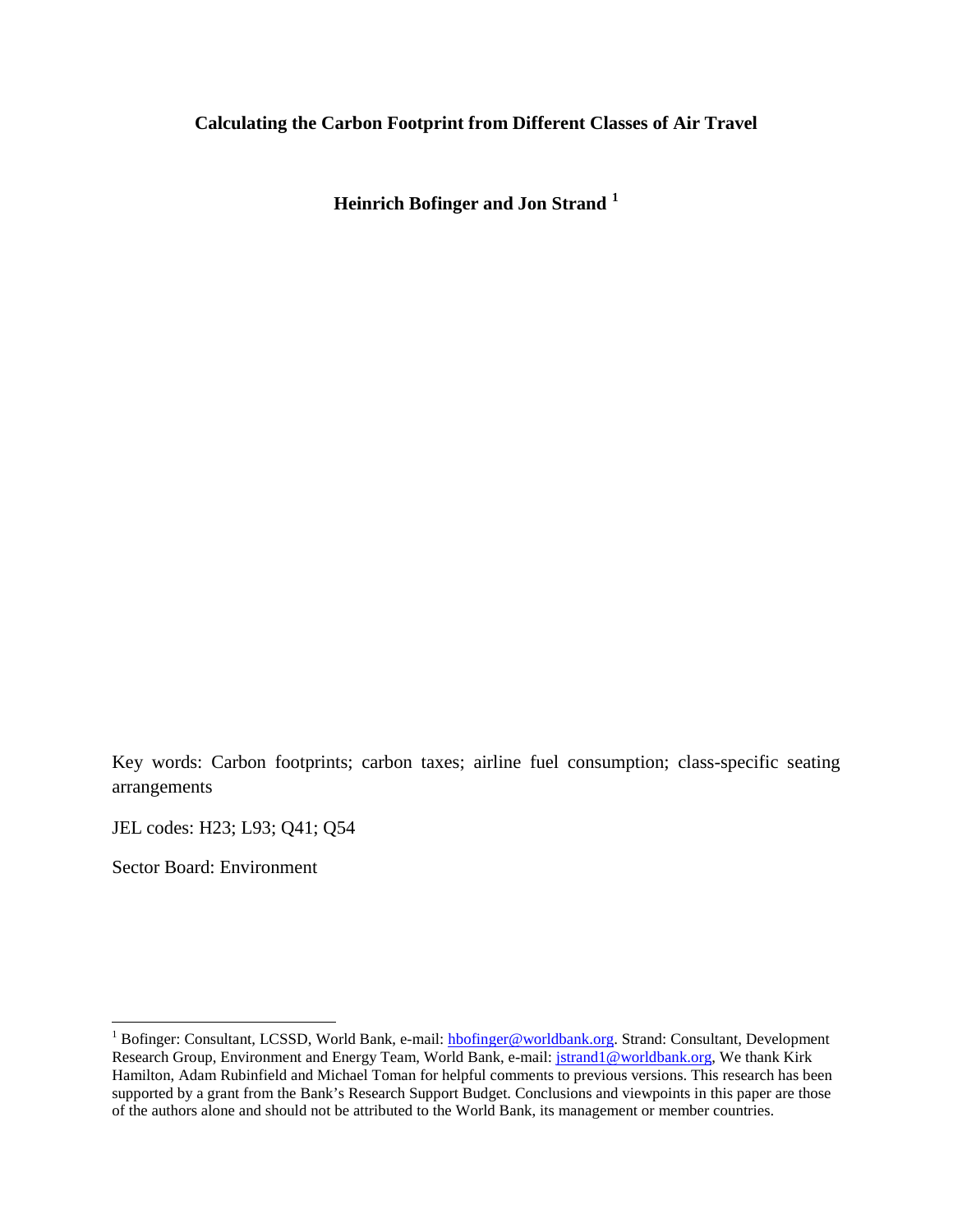#### **1. Introduction**

Measuring and managing the "greenhouse gas (GHG) footprint" (or in the following, "carbon footprint") of air travel involving individual passengers poses challenges at several levels. A major policy challenge arises in the international arena, since emissions from international travel for the most part do not physically take place in any one given country. While various allocation methods to national emissions volumes could in principle be employed, all are in the end ad hoc.<sup>[2](#page-3-0)</sup> Another, related, policy issue is the very mobility of the aviation sector. Any attempt by a particular country to tax fuel used in international aviation which is not matched by similar taxes or charges in other countries could face problems, inducing tax avoidance as airlines may seek to tank up in lower-tax jurisdictions. In practice, moreover, international treaties constrain countries in applying carbon prices or physical emissions quotas to international aviation, though the need for changing this restriction has been the subject of some debate.<sup>[3](#page-3-1)</sup>

Problems of measuring the carbon footprint of aviation arise from several factors, among which we here focus on two. <sup>[4](#page-3-2)</sup> The first is the multiplicity of GHGs resulting from airplane emissions, and the difficulty of actually computing the global warming (or "climate forcing") potential of GHG emissions in the upper troposphere and lower stratosphere (at altitudes of about 9-12 kms, relevant for most sub-sonic air transport). These factors include high-level water vapor release, and catalytic interactions with other GHGs such as ozone and methane. This has resulted in great uncertainty, and controversy, over the total climate forcing effect of aviation activity, which is not yet resolved. A seminal report by the IPCC (1999) raised the issue; for more recent scientific work see Jardine (2005), Kollmuss and Crimmins (2009), Kollmuss and Lane (2009), Lee (2009), Peeters and Williams (2009), and Lee et al (2009). Further discussion is found in Keen and Strand (2007). A widely accepted "radiative forcing index" (RFI; by which regular carbon emissions must be multiplied to arrive at a correct "climate imprint") is 2.7, but with a high range of uncertainty.<sup>[5](#page-3-3)</sup> Several factors are at work, some of which imply positive and others

<span id="page-3-0"></span><sup>&</sup>lt;sup>2</sup> For example, the emissions could be associated with the nationality of the air carrier, or the nationality of the traveler. Other options could be, for an international flight from country A to country B, to ascribe the entire resulting emissions either to country A or to country B; or perhaps better, ascribe half of the emissions to country A, and half to country B. The first of these alternatives would not, in today's climate policy situation, effectively account for travelers from non-Annex B countries, or air carriers headquartered there. Under the second set of options, a similar problem would arise with flight departure sites and/or destinations being in non-Annex B countries.<br><sup>3</sup> For further discussion see Keen and Strand (2007); and Keen, Parry and Strand (2012).

<span id="page-3-1"></span>

<span id="page-3-2"></span> $<sup>4</sup>$  The notion of carbon footprint is here taken to comprise the overall climate impact, or footprint, of aviation, due to</sup> increased net emissions also for several other climate gases including nitrogen oxides, ozone, methane, and water vapor; as well as non-conventional effects of carbon emissions such as those accruing specifically with aviation, at high altitudes. See IPCC (1999) for a more detailed discussion of relevant climate gases and their expected impacts.

<span id="page-3-3"></span><sup>&</sup>lt;sup>5</sup> In particular, Jardine (2005) cites a radiative forcing index (RFI), relative to that of  $CO_2$  alone, of 2-4 as "reasonable", but settles on a (conservative) consensus factor of 1.9. World Bank (2010, p 17) states: "Both the WRI and the EPA are reviewing this issue and may decide to integrate RFI into air travel emissions calculations. If international consensus is reached on the appropriate application of RFI, the WBG will revisit this issue." Note however that caution must be shown in embedding an RFI in such calculations. No technically complete, formal, analysis seems to yet exist in the literature dealing with the issue. It is, in particular, conceivable that the true RFI is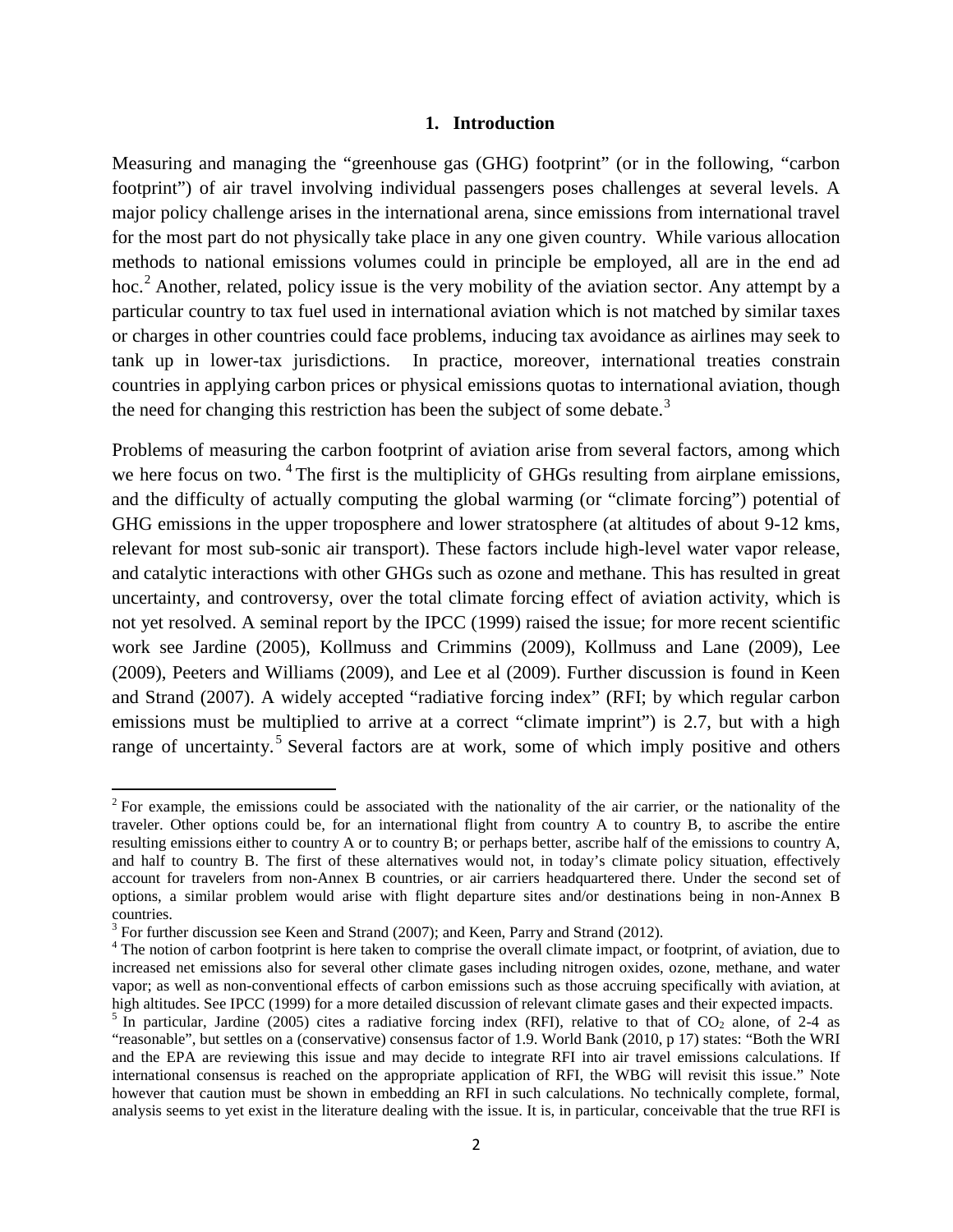negative climate forcing effects of aircraft emissions. See Box 1 below for an overview. The scientific calculation of net radiative forcing is quite complex and no consensus exists on the overall net effect. One problem is that while the climate effect of carbon is moderate but very long-lasting, several other effects (in Box 1) are much more potent but shorter-lasting.

## **Box 1: Principal factors Behind (Positive or Negative) Radiative Climate Forcing (RF) Effects of Aircraft Emissions**

Emissions of  $CO<sub>2</sub>$ , resulting in direct positive RF.

Emissions of  $NO<sub>x</sub>$  result in the formation of tropospheric  $O<sub>3</sub>$ , with positive RF.

Emissions of  $NO<sub>x</sub>$  result in the destruction of ambient CH<sub>4</sub> via atmospheric chemistry, with negative RF.

Emissions of sulphate particles arising from sulphur in the fuel result in direct negative RF.

Emissions of soot particles result in direct positive RF.

Emissions of water vapour may cause a small direct positive RF.

Persistent linear contrails may form, resulting on net in positive RF.

Formation of cirrus clouds from spreading contrails result in a net positive RF.

Particles emitted from aircraft engines may act as cloud condensation nuclei and seed cirrus cloud formation, affecting magnitude of ice particles, and the albedo and emissivity of cirrus clouds. The net RF effect is uncertain.

Source: Lee (2009).

 $\overline{\phantom{a}}$ 

The other main uncertainty lies in calculating the actual average GHG emissions per traveled distance – which is key to measuring the footprint of a specific air travel profile. This depends on a wide set of parameters which include a) class of travel (since business and first class seats displaces proportionately more economy seats for the same total aircraft space capacity), b) load factors (the degrees of capacity utilization of given aircraft and flights; which differ by class), c) weight factors (as aircraft fuel consumption ultimately depends on aircraft weight), and d) other flight-specific factors (such as flight length and average altitude). Current standard methods for calculating air travel footprints do not reflect the larger footprint attributable to premium travel (through different load factors and weight factors).

very close to unity due to all other significant forcing factors being much more short-lived. The forcing factor could also, in fact, in principle be less than unity (so that some of the basic carbon effect is in fact eliminated at high altitude).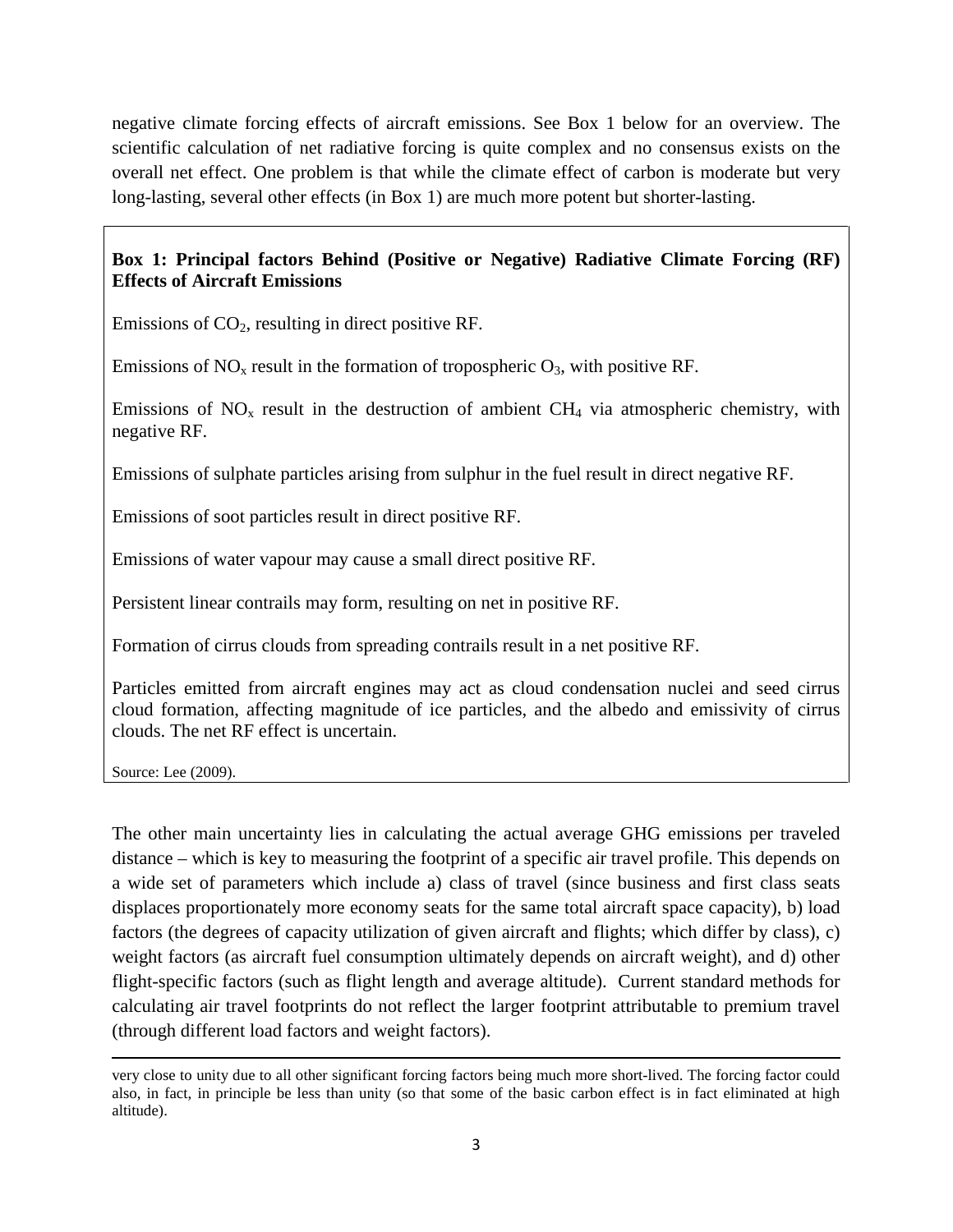We illustrate our approach by applying it to World Bank staff travel for missions by HQ and Country Office staff, in Calendar Year 2009 (CY-09), and again in Fiscal Year 2012 (FY-12). The carbon footprint of air travel is more than half of the organization's total carbon footprint. Moreover, a large share of WBG staff air travel (close to 70%) is on premium classes, which affects the calculations for reasons noted in the previous paragraph.<sup>[6](#page-5-0)</sup> To conclude the paper, we comment briefly on some analytical and conceptual issues that can be raised concerning corporate responsibility in correcting global and local externalities. The international literature on this topic is still small, however, and its findings are ambiguous.<sup>[7](#page-5-1)</sup>

# **2. Sources of Bias in Calculating Organizational Carbon Footprints from Air Travel Using Current Methodologies**

The typical methodology applied (based on standard accepted GHG accounting, e g Bhatia et al (2004); see also World Bank (2010)) is to calculate an average consumption of jet fuel per passenger mile traveled by air, and multiply this figure by the number of passenger miles traveled on missions by an organization's staff in a given year.<sup>[8](#page-5-2)</sup> The climate-related footprint of burnt jet fuel is taken to be simply the carbon released when this fuel is consumed.

Four main issues arise:

l

1) The carbon footprint of air travel tends to vary systematically and strongly between travel classes (economy, business and first class; perhaps also according to other class categories when these can be specified). An analytical model, presented in section 3 below, will serve as a backdrop for understanding this relationship. We will subsequently present data which, when applying our model, indicate that the average carbon footprint is much higher for business class travel than for economy class travel; and even higher for first class travel. The main reason why the footprint per traveler per distance travelled is greater for business/first class than for economy class, is that a seat in the two former classes takes up a larger than average floor space in a given airplane. This difference can be enhanced by differences in "load factors" (the rate at which available seats are actually occupied on a given flight), which also tend to be lower on average in business class than in economy class, and even lower in first class. The compounding effect of these two factors (the greater floor space per seat and the fewer among available seats that are filled) is that the average number of passengers transported per unit of floor space is far smaller for a plane's business and first class sections. The second main factor is that fuel consumption of commercial airplanes depends only to a small degree on the number of

<span id="page-5-0"></span> $6$  This is similar to other comparable institutions such as the UN, the IADB and the ADB; but lower than for the IMF where the premium-class share is close to 100%.<br><sup>7</sup> See Heal (2005), Brekke and Nyborg (2008), Margolis, Elfenbein and Walsh (2009), and Benabou and Tirole

<span id="page-5-1"></span><sup>(2010).</sup>

<span id="page-5-2"></span> $8$  See World Bank (2009). A simplified procedure has recently been used where trips are classified into three groups, "short", "medium" and "long", each with a standard length in kilometers. No adjustment is currently made for travel class.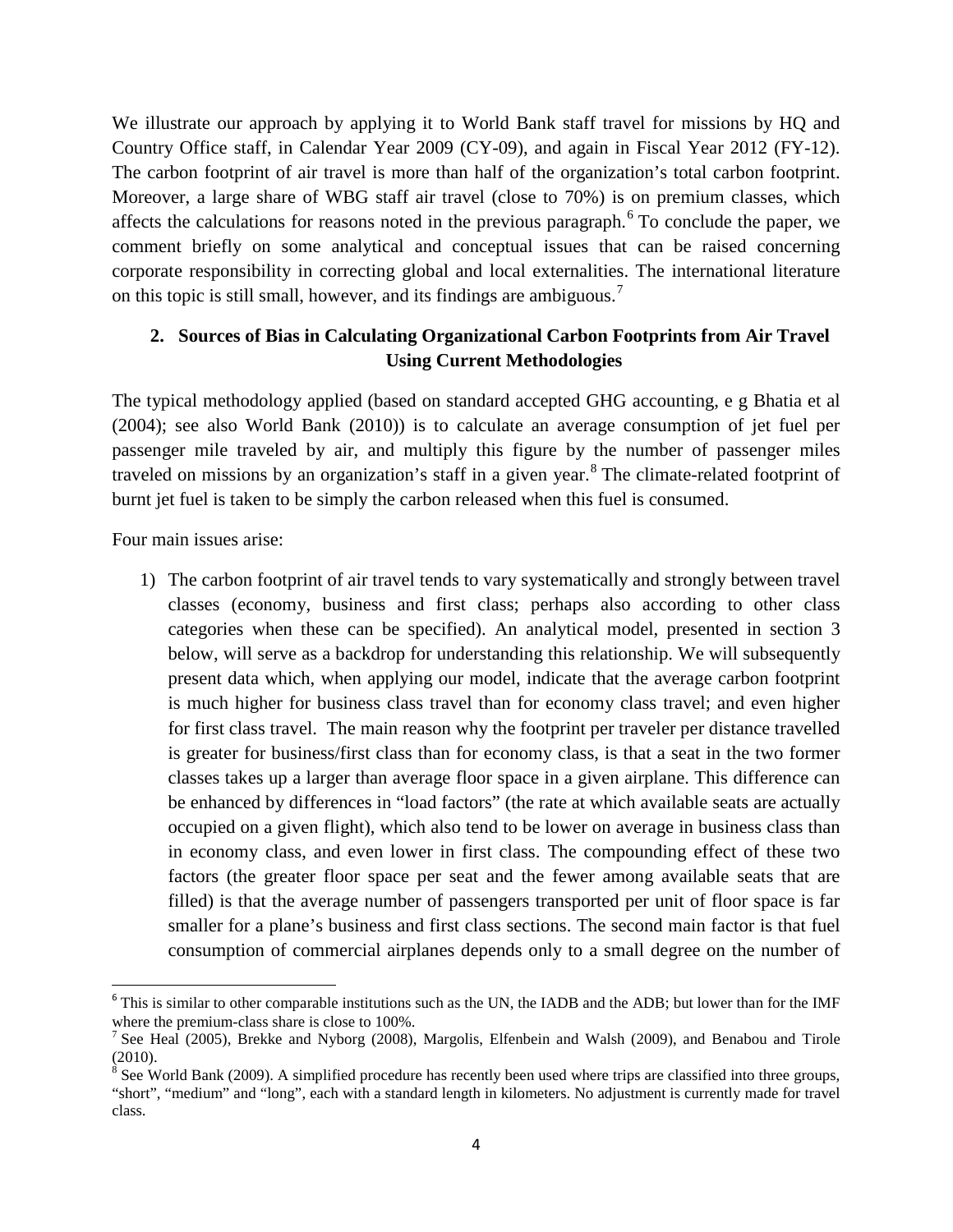passengers carried on any given flight; passenger weight including luggage comprises in most cases only between 1/5 and 1/8 of total aircraft weight. To the extent that passengerrelated weight is important, this weight is also likely higher in premium classes as seats in these classes are far heavier than economy-class seats. In consequence, we demonstrate, using our analytical model developed in Section 3 below, that the carbon footprint ascribed to a business/first class passenger ought to be greater than for an economy class passenger.

- 2) For organizations whose travel mix differs significantly from the industry average, differences in footprint across travel classes matter for calculating the overall footprint.<sup>[9](#page-6-0)</sup> For air travel involving institutions where the average mix of economy-class and business-class travel is involved is close to the global average for all civil air passenger transport, the differences in footprint according to travel class are not crucial for calculating the institution's overall carbon footprint. For the staff of the WBG, on the other hand, the share of overall air travel in business or first class is much higher than the global average.
- 3) The footprint per mile for mission air travel is likely to vary systematically also with other flight-specific factors such as average flight length, types of airplanes used, etc. A more precisely calculated footprint related to a given flight activity (involving particular air routes, airlines and equipment) may raise the need for such more specific effects to be calculated separately. WBG mission travel consists predominantly of longer-haul flights. There are also significant differences in per-passenger fuel consumption between plane types and models (for given load factors; where the load factor expresses the percent of available seats that are filled on any given flight). [10](#page-6-1) Institutions such as the WBG concentrate their activity to particular airlines that rely on particular plane types and model (and thus not a random selection from the global vehicle fleet), where also average load factors may differ from overall global averages. A more accurate calculation of each institution's footprint then requires that these numbers be calculated separately, for the actual air travel by the institution in a given year.
- 4) As we have already stressed, the climate forcing effect of emissions from airplanes is likely to differ from that resulting from ground-released carbon emissions due to the altitude at which they are released and to the fact that several types of emissions in addition to carbon are involved. Including such factors is still not standard in carbon footprint accounting, and the factor is at the moment very uncertain. We do not further pursue this issue in this paper, however.

l

<span id="page-6-0"></span> $9$  Keen and Strand (2007), table 12, presents data on global averages by travel class in 2004, the last year for which we have good data.<br><sup>10</sup> The differences in fuel consumption by plane type and vintage can be substantial, and vary by a factor of 3 or

<span id="page-6-1"></span>more.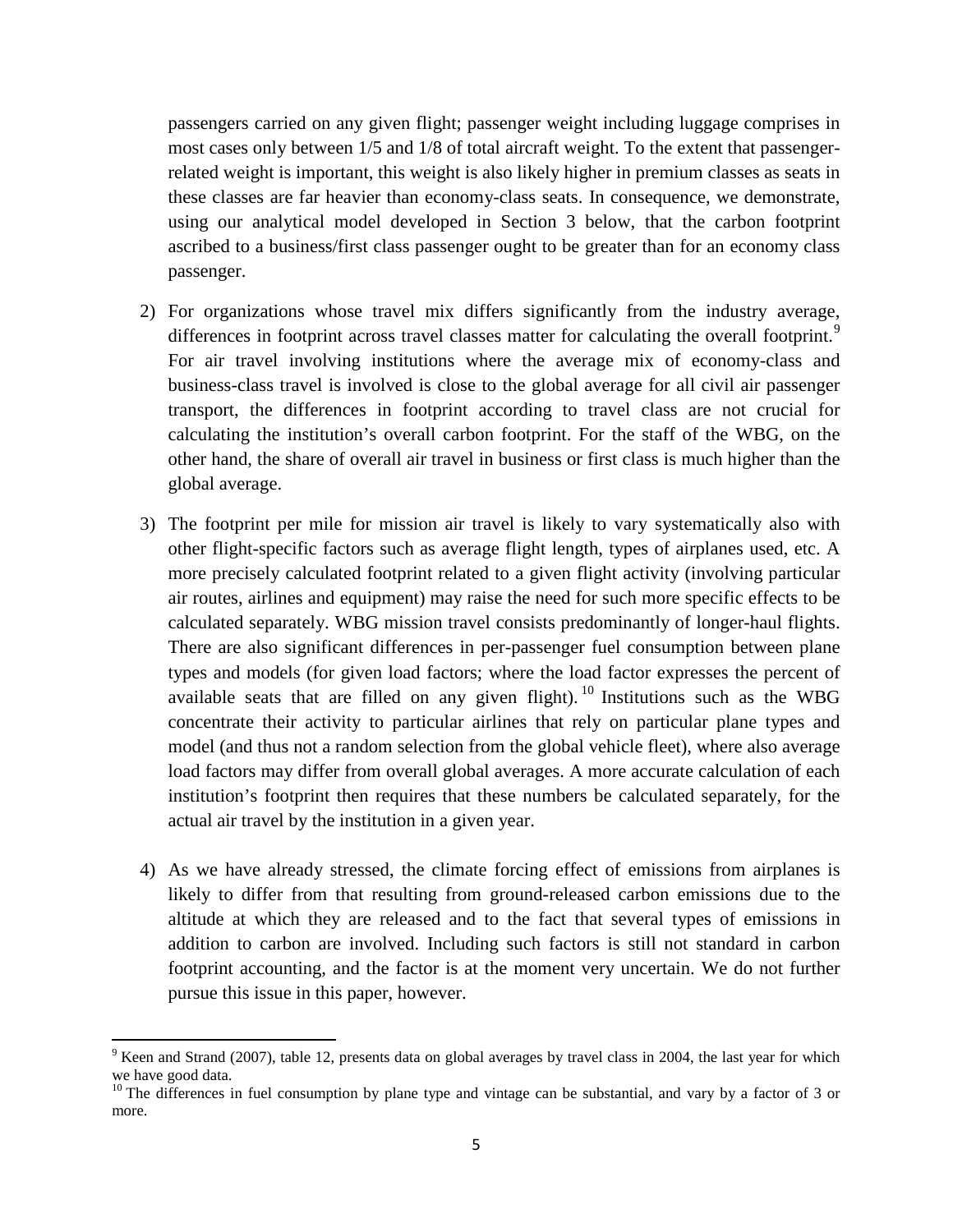The first two factors are significant and are together likely to increase the calculated footprint relative to currently accepted calculation principles. The fourth factor is likely to further add to such an increase. The third factor, while less significant, could affect relative footprints between different flight lengths and aircraft types given that these distributions vary substantially (across institutions and individuals within institutions). Our calculations reflect some of these concerns, by in particular building on results about the relationship between average aircraft fuel consumption and flight distance, which has a non-linear (u-formed) shape; see Appendix 3.

#### 3. **Simple Analytical Model Justifying Differential, Class-Specific, Passenger Carbon Footprints from Air Travel**

We will in this section discuss more carefully the relationships between passengers in different travel classes, and their average "carbon footprints". To that end we study a simple analytical model, where two factors are argued to be relevant in calculating such footprints: First, the classspecific seating arrangements which (together with average class-specific load factors) will determine the average space taken up by passengers in the aircraft by class. Secondly, passenger weight (including luggage). We consider a very simple long-run partial equilibrium model of the global aviation market where travelers choose between two travel classes, "economy" (class e) and "business" (class b), and where each business seat takes up  $s > 1$  times as much space in the aircraft as an economy seat (assuming identical aircraft). For the sake of simplifying the argument, we assume in this section that all flights are always full.<sup>[11](#page-7-0)</sup> Airlines can and do choose how many economy and business seats to put into any given aircraft; and they also choose the spacing arrangements (although we here, for the sake of simplicity, take the relative spacing parameter s as given). We also assume, for the sake of the current argument, that all passengers have the same weight, and that aircraft fuel consumption depends on total weight of the aircraft but where passengers only constitute a (rather small) fraction,  $\alpha$  < 1), of total weight.

Define the floor space available to passengers in any given aircraft as constant and denoted by F, and define  $F_i$  as space allocated to passengers in class i (= e, b). N is the total number of passengers per flight, where  $N_i$  denotes passengers flying in class i. We normalize by setting the amount of floor space for an economy-class passenger at unity. Then the amount of floor space allocated to a business-class passenger equals  $s > 1$ .

We have the accounting relation:

(1) 
$$
N_e + sN_b = F_e + F_b = F.
$$

<span id="page-7-0"></span> $11$  Systematic differences in load factors between travel classes can however easily be accommodated in the model, by simply adjusting the s parameter accordingly.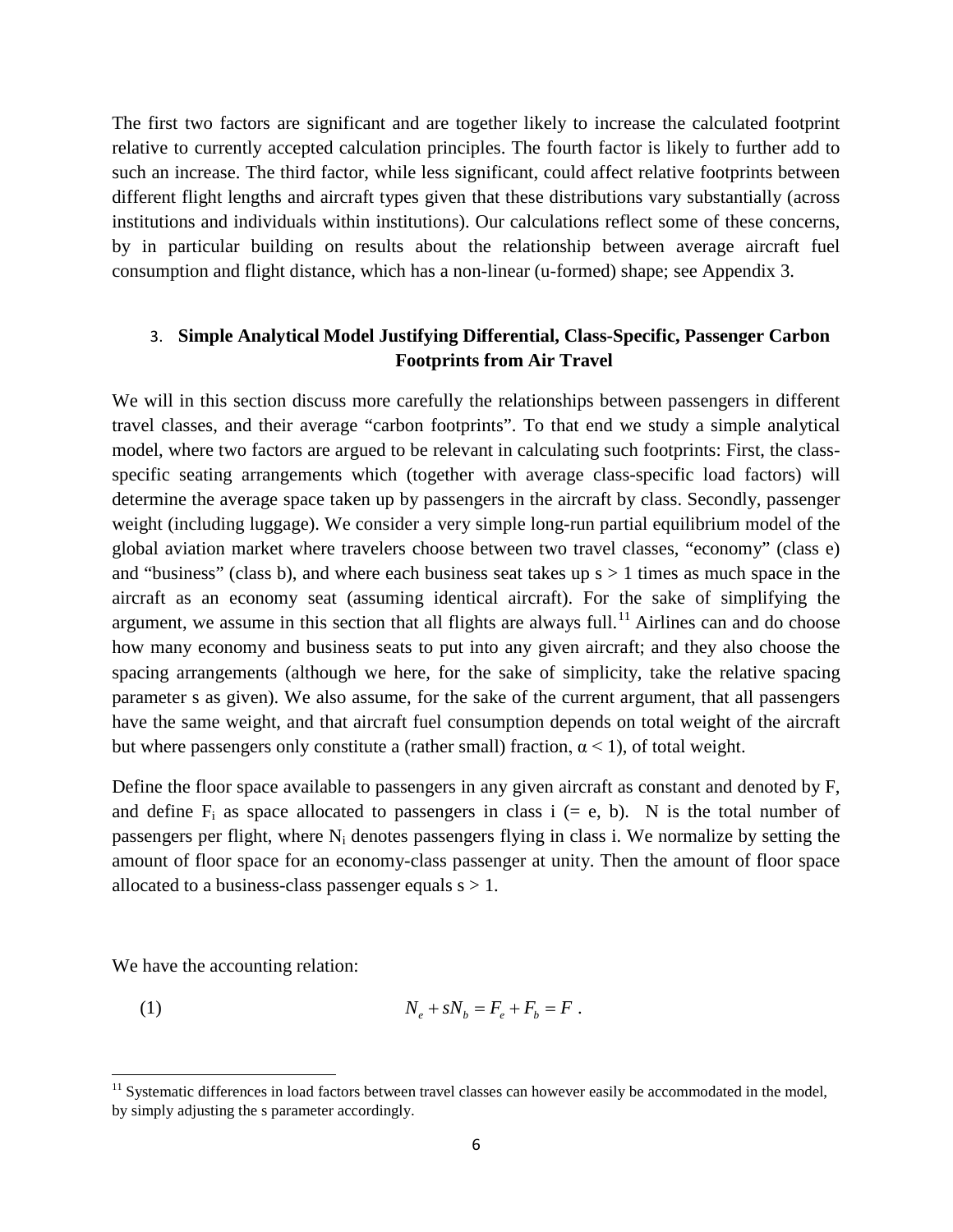Thus in particular:

 $\overline{\phantom{a}}$ 

$$
N_b = \frac{F - N_e}{s}.
$$

Assume that fuel consumption of an aircraft (per unit of flying time which is considered fixed) equals

$$
(3) \t\t W = W_0 + N,
$$

where  $W_0$  is a constant,  $N = N_e + N_b$  is the total number of passengers per flight, and where weight is scaled such that an average passenger (including normal luggage) has a unit weight. We will assume that N is a relatively small fraction  $\alpha$  of W; indicating that total aircraft weight is determined mostly by other components such as the body of the aircraft and its carried fuel.<sup>12</sup>

Consider now a competitive equilibrium with identical, competitive airlines that offer an endogenous number of economy and business-class seats in their aircraft. The profit per flight unit is given by

(4) 
$$
\Pi = p_e N_e + p_b N_b - C - (q + t)[W_0 + a(N_e + N_b)].
$$

In (4),  $p_i$  is the ticket price for passenger type i (=e, b). The two first terms thus represent airline revenue and the last two terms represent costs, all per flight unit. C is a fixed non-fuel cost per flight (so that "other fixed costs" per flight are independent of the number of passengers).<sup>[13](#page-8-1)</sup>  $q$  is a basic fuel price, while *t* is a unit tax or charge on fuel (presumably, to correct for the carbon footprint of the flight). For airlines with any given number of aircraft, the principal resource constraint is floor space for passenger seats in their aircraft. Thus profits are maximized taking this constraint into consideration. This leads to the following Lagrange problem:

(5) 
$$
L = p_e N_e + p_b N_b - C - (q + t)[W_0 + (N_e + N_b)] + \lambda (F - N_e - sN_b),
$$

recognizing that each business-class passenger occupies  $s > 1$  units of floor space in the aircraft, while each economy-class passenger only occupies one unit. Maximizing  $(5)$  with respect to N<sub>e</sub> and  $N_b$  yields

(6) 
$$
\frac{\partial L}{\partial N_e} = p_e - (q+t) - \lambda = 0
$$

<span id="page-8-0"></span><sup>&</sup>lt;sup>12</sup> In practice seat weight is also related to passengers and should thus be included in this calculation. However, seat weight varies much more by travel class than passenger weight does. Thus, including a separate calculation of seat weight is not going to fundamentally modify our calculations, as seat weight is much more in proportion to overall class-determined carbon footprints, than passenger weight is.<br><sup>13</sup> This implies an assumption that operation costs per floor space unit is constant, so that a business-class passenger

<span id="page-8-1"></span>costs exactly s times as much to service on a given flight, as an economy class passenger.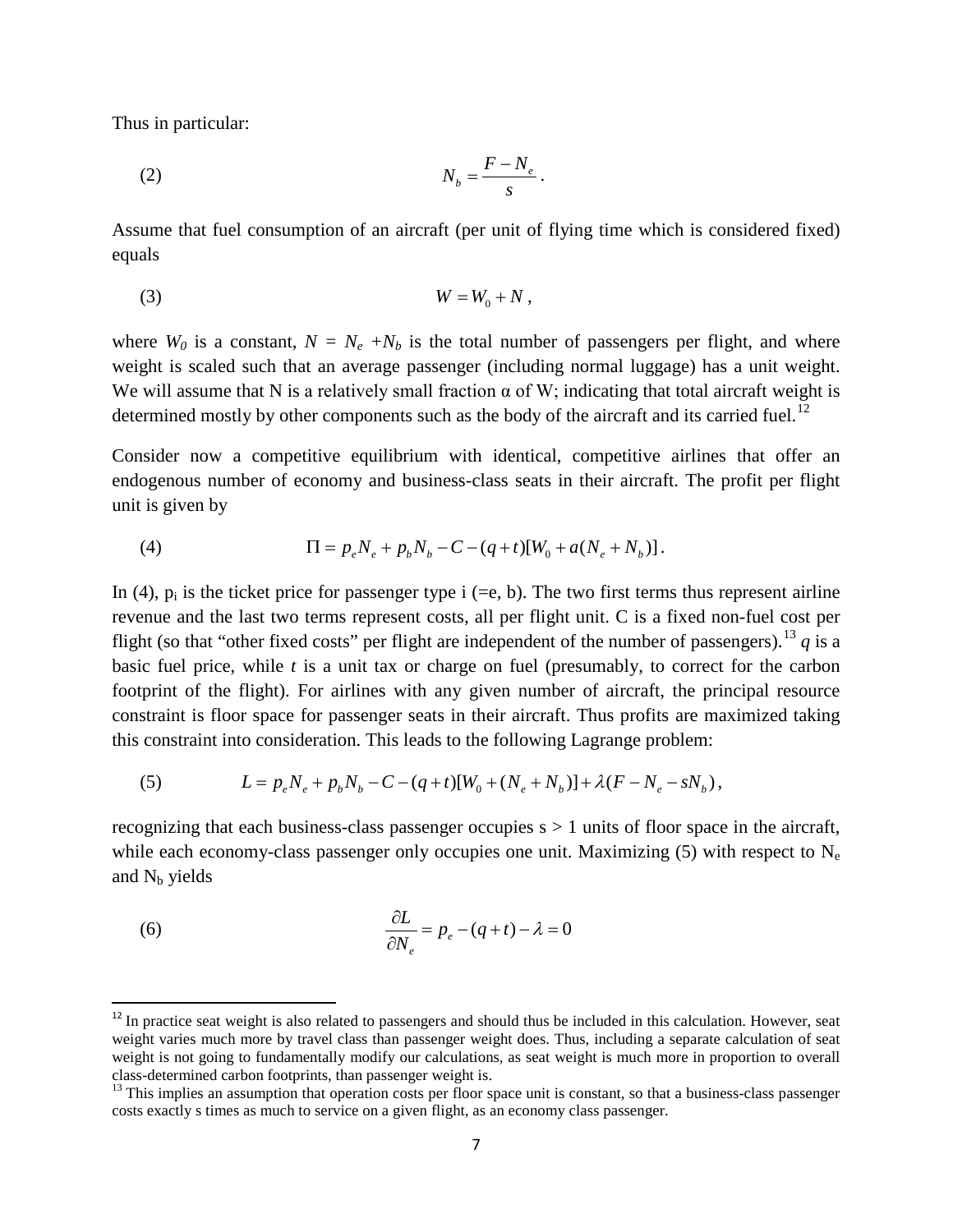(7) 
$$
\frac{\partial L}{\partial N_b} = p_b - (q+t) - s\lambda = 0.
$$

We find the following relationship between the two ticket prices,  $p_e$  and  $p_b$ :

(8) 
$$
p_b = sp_e - (s-1)(q+t).
$$

We now introduce a measure of passenger weight as fraction of total aircraft weight; this is an important measure in determining how the carbon footprint of passengers depends on passenger weight. When not correcting for this factor, there will be a certain relative over-allocation of carbon emissions units to business-class passengers, and under-allocation to coach-class passengers. In (3), assume that we have approximately

(9) 
$$
W_0 \approx (1-\alpha)W; W_p \equiv N_e + N_b \approx \alpha W,
$$

where  $\alpha$  and 1- $\alpha$  are total aircraft passenger and non-passenger weight shares, and where we now take both W and  $\alpha$  as fixed. This can hold only approximately as the total number of passengers, N, is to some degree variable as it depends on the passenger shares in economy and business classes), but is a good approximation as long as the weight share of passengers is low, and the fractions of economy- and business-class passengers not relatively stable. The overall passenger weight share in total aircraft weight, while depending in aircraft type and whether or not fuel tanks are filled up, is relatively small in most cases (e g around 12% for a fully-fueled Boeing  $747)$ .<sup>[14](#page-9-0)</sup>

We now consider long-run industry equilibrium in the aviation sector, given zero profits and endogenous seating arrangements by travel class, and where overall passenger capacity of airlines is endogenous. In the long run, competitive airlines will add capacity as long as profits per flight are positive, and reduce capacity when profits per flight are negative; and will do so for each of the two travel classes. In a long-run steady state, profits are zero, in total and related to passengers on each of the two travel classes. We represent this by setting  $\Pi = 0$  in (4), and let this relationship, together with (2), (6) and (7), determine the endogenous variables  $p_e$ ,  $p_b$ ,  $\lambda$ , and one relationship between  $N_e$  and  $N_b$ .<sup>[15](#page-9-1)</sup>

Consider now, in (4), total aircraft weight W as (approximately) constant (and independent of the passenger number), and insert from (8) (with  $\Pi = 0$ ) into (4), to yield

(10) 
$$
p_e N_e + [sp_e - (s-1)(q+t)]N_b = C + (q+t)W.
$$

<span id="page-9-0"></span><sup>&</sup>lt;sup>14</sup> For a fully-tanked Boeing 747, fuel constitutes about half of total aircraft weight. Passenger weight is a larger share of aircraft weight, closer to 20%, with "close to empty" fuel tanks. See Wickpedia (2011).<br><sup>15</sup> Note that the levels of N<sub>1</sub> and N<sub>2</sub> are not determined by our model set-up. The reason is that these are given by the

<span id="page-9-1"></span>relative demand for economy-class and business-class aviation services. No such demand relations are specified here; our model is valid for any such relative demands.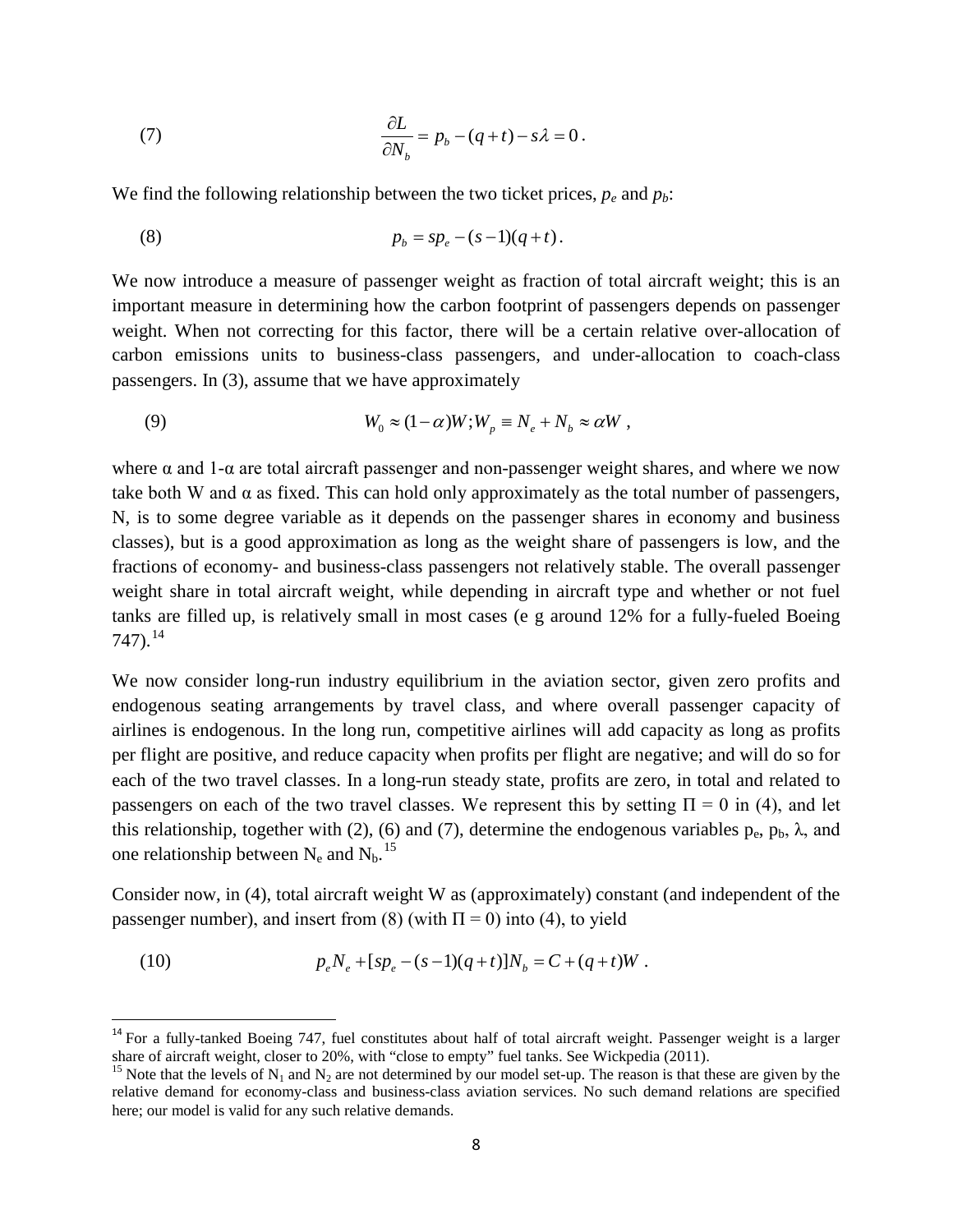Under our assumptions, (10) can be viewed as one relation in one endogenous variable, namely  $p_e$ . Using  $N_e = \beta N$ , and  $N_b = (1-\beta)N$ , and set  $c = C/N$ ,  $w = W/N$ , where c and w are interpreted as non-fuel costs per passenger, and total aircraft weight per passenger. We then find the solutions for  $p_e$  and  $p_b$ , from (10) and (8), as <sup>[16](#page-10-0)</sup>

(11) 
$$
p_e = \frac{c + [w + (1 - \beta)(s - 1)](q + t)}{\beta + (1 - \beta)s}
$$

(12) 
$$
p_b = \frac{sc + [sw - \beta(s-1)](q+t)}{\beta + (1-\beta)s}.
$$

We may now also consider the impact of changes in (climate-related) aviation fuel charges on class-related ticket prices. We find readily from (11)-(12):

(11) 
$$
\frac{dp_e}{dt} = \frac{w + (1 - \beta)(s - 1)}{\beta + (1 - \beta)s}
$$

(12) 
$$
\frac{dp_b}{dt} = \frac{sw - \beta(s-1)}{\beta + (1-\beta)s}.
$$

 $\overline{\phantom{a}}$ 

When total unit aircraft weight, w, is very high as compared to unit passenger weight, we find that the ratio of the second to the first of these derivatives equals s in the limit; otherwise the ratio is smaller.

**Table 3.1: Individual economy-class and business-class footprints as compared to average passenger footprints, and their ratios**

| Value of s | Economy class footprint |                | Business class footprint |                | Ratio business/economy |                |
|------------|-------------------------|----------------|--------------------------|----------------|------------------------|----------------|
|            | $\alpha = 1/5$          | $\alpha = 1/8$ | $\alpha = 1/5$           | $\alpha = 1/8$ | $\alpha = 1/5$         | $\alpha = 1/8$ |
| $s = 2$    | 0.93                    | 0.92           | 1.65                     |                |                        | . . 86         |
| $s = ?$    | 0.87                    | 0.85           | 2.20                     | 2.3<br>ا د.پ   | 252<br>ن ن ک           | 271            |

To get a feel for a "normal" size of this ratio (call it r) for limited values of w, consider four numerical examples presented in Table 3.1: namely s=2, and s=3 (business-class passengers occupy 2 or 3 times the space of economy-class passengers on average); and w=8, and w=5 (passenger weight constitutes either 1/8, or 1/5, of total aircraft weight).<sup>[17](#page-10-1)</sup> In the case of w=8, r = 1.86 for s=2, and  $r = 2.71$  for s=3. In the case of w=5, we find  $r = 1.78$  for s=2, and  $r = 2.53$  for s=3. The numbers in the first four columns here indicate the absolute footprints of passengers on each of the classes, in relation to the average footprint per passenger on a given flight. The

<span id="page-10-0"></span><sup>&</sup>lt;sup>16</sup> Note that the scaling of absolute ticket prices here depends on the weight parameter  $\alpha$ , so that ticket prices are higher when this parameter is smaller.  $(11)-(12)$  are however for us useful mainly for computing the relative values of these prices, not absolute prices; and relative footprints as e g computed in Table 3.1.

<span id="page-10-1"></span> $17$  The latter examples correspond, roughly, to a Boeing 747 flight with load factors 0.8, and where the aircraft fuel tanks are filled up, and empty, respectively.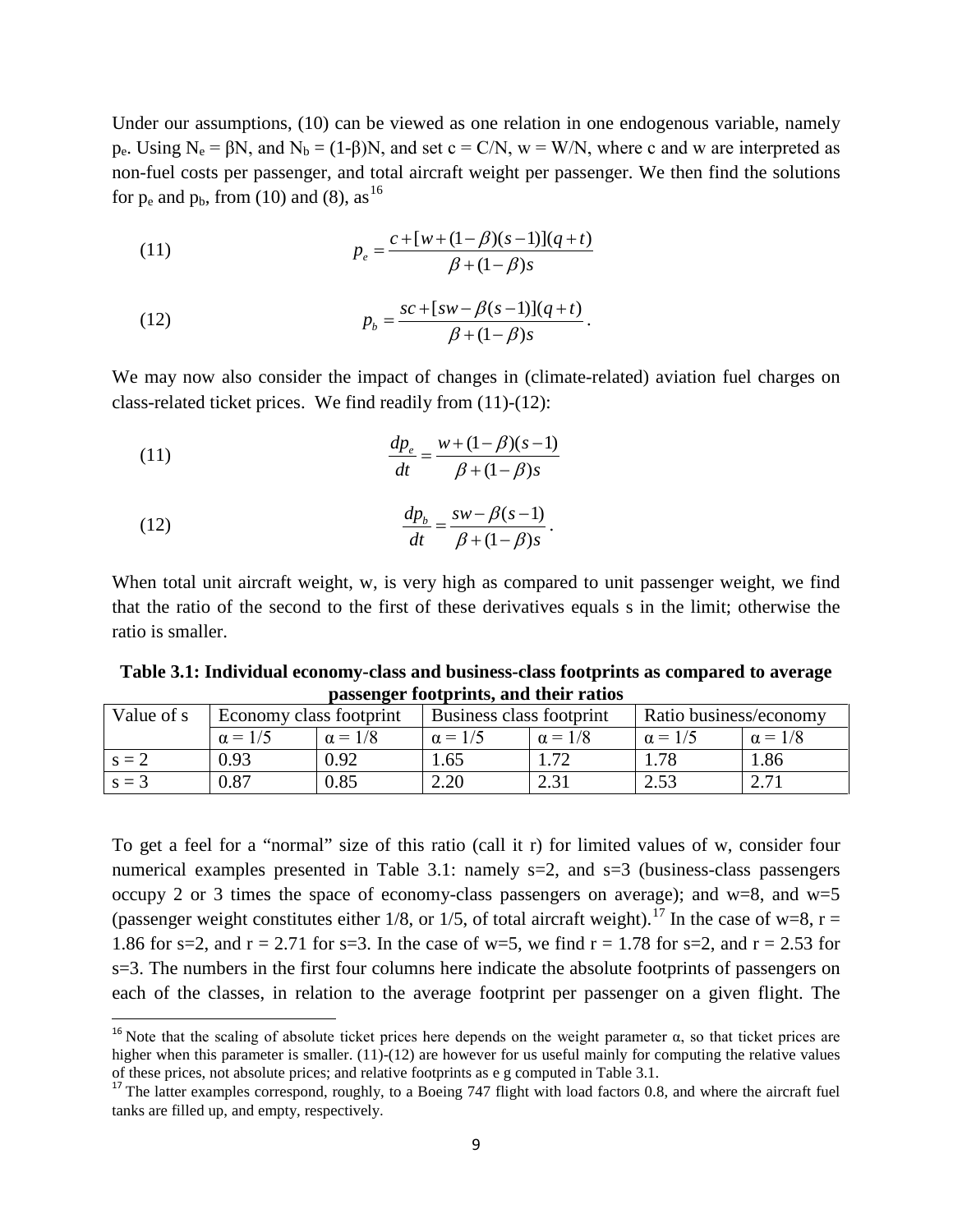numbers in the last two columns indicate the ratios of the respective business- to economy-class footprints.

These "relative footprint" values are somewhat lower than their respective s values (as result of the weighting of the space and weight factors related to individual travelers, with relatively more weight to the former factor), but not dramatically lower. Another finding is that the footprint of economy-class passengers needs to be lower, and for business-class passengers higher, than the overall average footprint per traveler. This is also seen from the table; albeit the reduction (below unity) is small for economy-class (since this class constitutes a very large fraction of overall air travel in terms of traveled distance).

Our argument that weight-related arguments should make average footprint numbers less variable across travel classes, depends on passenger weight (including all weight factors that depend on individual passengers such as their luggage, and their seat) being independent of travel class on average. This is likely not the case. First, seats are heavier in premium classes, more so in first class than in business class. Secondly, passengers in premium classes are allowed to carry more luggage and may thus do so (although we do not have data for the average weight of passenger luggage by class). Thus, most likely, the impact of this factor will in practice be smaller than the numbers reflected in our calculations in this chapter. Put otherwise, the correct relative footprint numbers are closer to being proportional to space allocation, than those shown in Table 3.1.

#### **4. Calculations of Relative Space Requirements by Travel Class**

#### **4.1 Step 1: Relative Seat Configurations**

We will now go to the more practical footprint calculations, in part with basis in data for WBG travel in Calendar Year 2009 (CY-09). In calculating the carbon footprint from a given amount of air travel one first needs to find the class-specific per-passenger footprint. As noted, seat configurations in airplanes differ between travel classes, with premium-class seats occupying a larger space in a given plane than seats in coach class. Fewer passengers can then fit into a given space in first and business classes than in economy class. It is also crucial to recognize that these seat configurations are endogenous: they are chosen by airlines to maximize profits, and such a procedure implies that more space is generally is given in any aircraft to premium-class passengers. Seats could be spaced differently; as increased premium class passengers are accommodated, coach-class passengers are crowded out more than one-to-one. In addition, load factors are generally lower on first and business classes than on economy class.

The model in section 3 showed that when space and not weight considerations for passengers is the main constraining variable for airlines (so that passenger weight plays a very small role), the correct class-specific carbon footprint is (close to) proportional to the average space taken up by passengers traveling on different classes. When by contrast weight considerations play a larger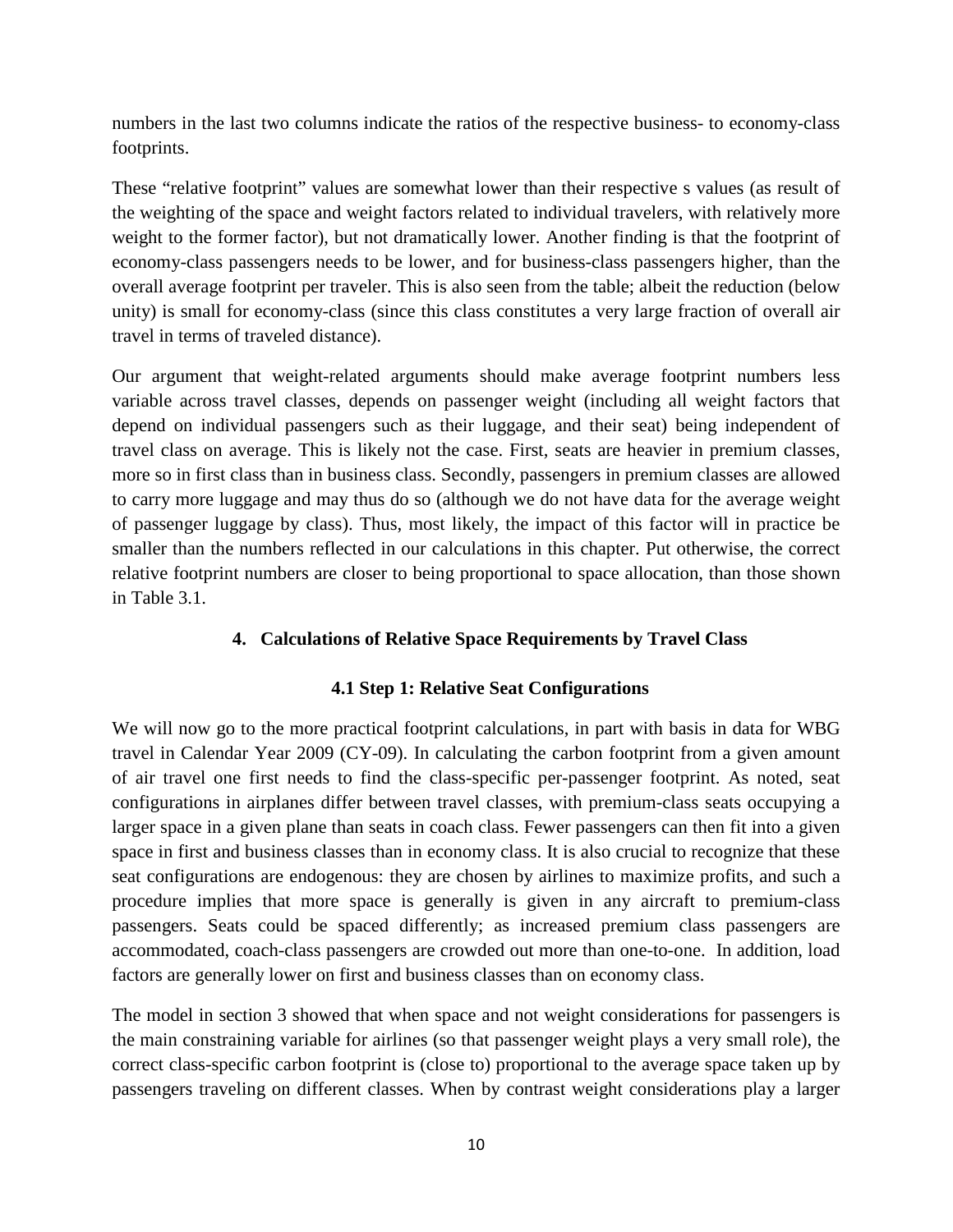role, this indicates a more equal footprint across travel classes. Systematic differences in footprints by travel class are today being recognized but treated imprecisely. For example, the standard "ICAO calculator" uses a 2.0 multiplier for passengers in any service class above coach class.[18](#page-12-0)

Table 4.1 gives numbers for the average space in aircraft taken up by seats in alternative travel classes, separating between single-aisle and wide-body aircraft. We here find significant and systematic differences in seat size by class and aircraft size. The difference in floor space occupied by premium versus coach seats is much greater for wide-body than for single-aisle aircraft. Wide-body planes are used predominantly for long-haul flights where extra space in premium classes has a higher value for passengers (and greater potential for profit extraction through higher fares), compared to shorter-haul flights.

When comparing business-class to coach-class seating, the standard ICAO 2.0 factor appears as reasonably accurate (our average ratios are 1.89 for single-aisle aircraft, and 2.28 for wide-body planes), given no additional adjustments for differential load factors nor for the weight factor in calculating the footprints, as seen from Table 4.1. The standard factor is more off with respect to first class flights, where the average single-aisle space ratio (relative to coach class) is 2.92, and the average wide-body ratio is 4.53.

| <b>Class</b>    | Widebody   | <b>Single</b> |
|-----------------|------------|---------------|
| <b>Type</b>     |            | <b>Aisle</b>  |
| Economy         | 1.24       | 1.11          |
| Plus            | (max 1.75) | (max 1.25)    |
| <b>Business</b> | 2.28       | 1.89          |
|                 | (max 4.0)  | (max 2.0)     |
| First           | 4.53       | 2.92          |
|                 | (max 7.0)  | (max 3.3)     |
|                 |            |               |

**Table 4.1: Average Ratio of Space Taken Up by Non-Coach Seats Relative to Coach Seats** 

Source: Authors' calculations

Ignoring in the following the distinction between economy and "economy plus" (or "economy extra") classes, we calculate, in Table 4.2, the fractions of floor space taken up by the respective classes, in wide-body and single-aisle aircraft. Interestingly, for wide-body aircraft the share of passenger floor space taken up by premium classes is about 30 percent; while the share of passengers traveling in premium classes does not much exceed 10 percent.

l

<span id="page-12-0"></span><sup>&</sup>lt;sup>18</sup> ICAO Carbon Emissions Calculator, Version 3.0, page 9.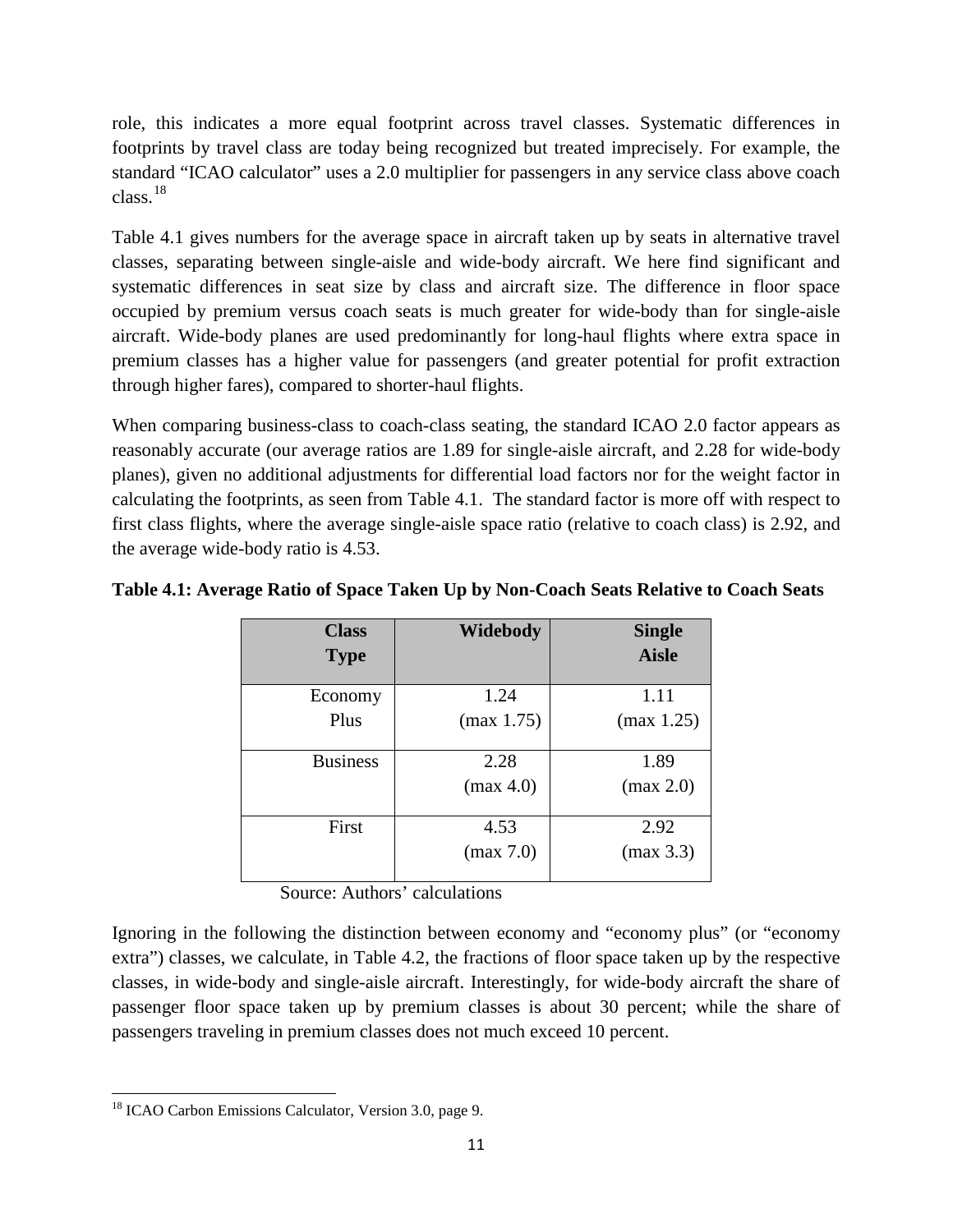| <b>Class</b><br><b>Type</b> | Widebody | <b>Single</b><br><b>Aisle</b> |
|-----------------------------|----------|-------------------------------|
| Economy                     | 0.705    | 0.756                         |
| <b>Business</b>             | 0.185    | 0.165                         |
| First                       | 0.110    | 0.078                         |

**Table 4.2: Average Fractions of Passenger Floor Space taken up by Different Passenger Class Seats, Wide-Body and Single-Aisle Aircraft**

Source: Authors' calculations

These figures also have implications for the relative floor space taken up by each economy, business and first class passenger seat, as fractions of the average floor space per seat taken up by all passenger seats, for the two main types of aircraft. These numbers are given in Table 4.3 below.

#### **Table 4.3: Average Floor Space Taken up by Each Passenger Seat in Different Classes, Relative to the Average for all Seats, Wide-Body and Single-Aisle Aircraft**

| <b>Class</b>    | <b>Widebody</b> | <b>Single</b> |
|-----------------|-----------------|---------------|
| <b>Type</b>     |                 | <b>Aisle</b>  |
| Economy         | 0.81            | 0.87          |
| <b>Business</b> | 1.85            | 1.64          |
| First           | 3.67            | 2.54          |

Source: Authors' calculations

#### **4.2 Step 2: Load Factors by Travel Class**

In step 2 of our carbon footprint calculations we expand our calculations by differentiating load factors by route groups, and to reflect passenger aircraft capacity reserved for cargo. Table 4.4 shows average load factors for 2008 for the 17 route groups defined by the ICAO (see Appendix 2 below). We see that load factors vary widely, but they vary less and are generally higher for more traveled routes. The globally average load factor for flights involving WBG travel was about 71 percent in 2008, the year of the ICAO study.<sup>[19](#page-13-0)</sup>

Reliable numbers seem today not to be publicly available for load factors differentiated by travel class, neither industry-wide nor by airline. It is however widely recognized and assumed that

<span id="page-13-0"></span>l <sup>19</sup> Note that the (unconditional) average load factor for all flights globally in 2008 was slightly higher, near 75 percent.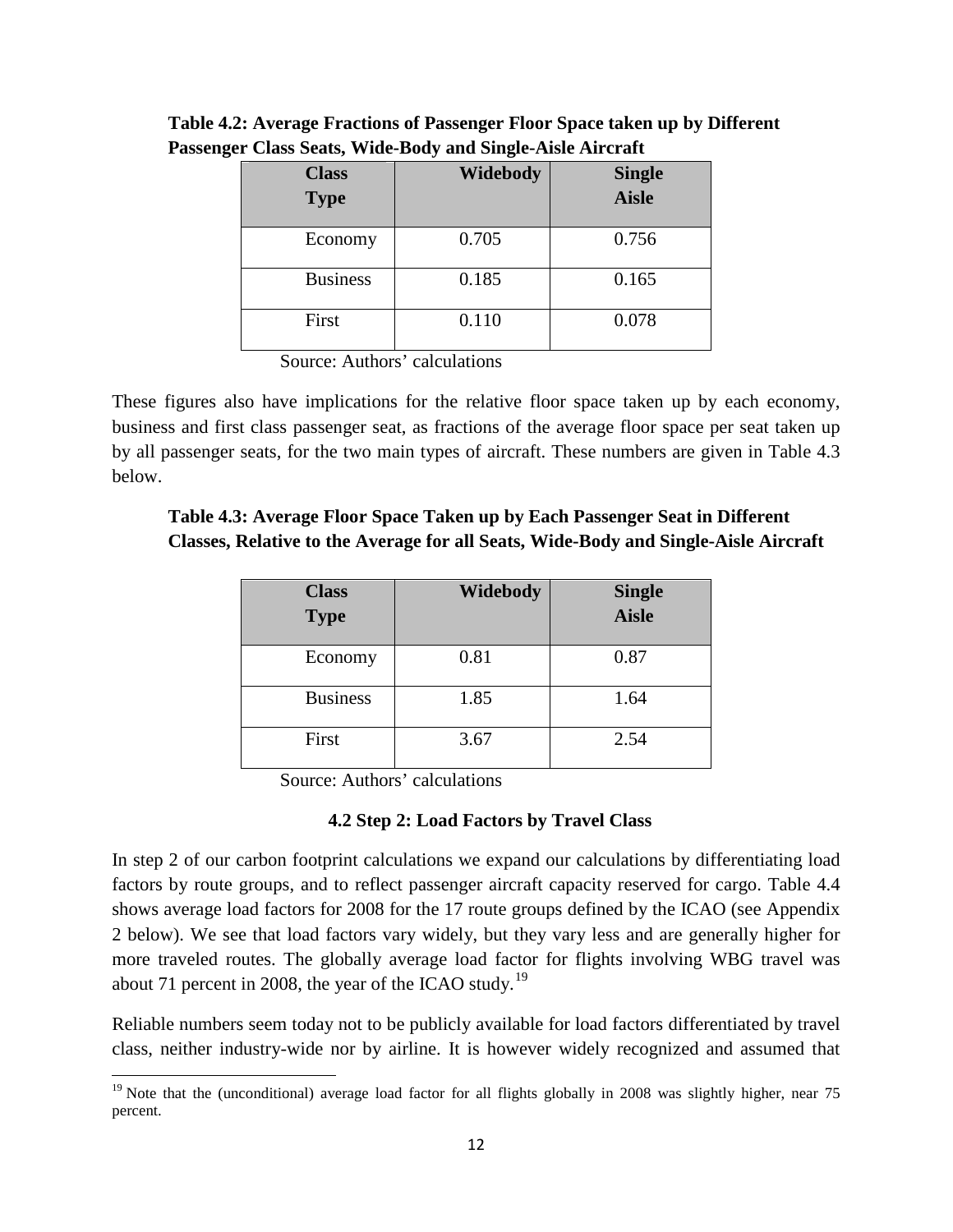average load factors for premium classes are lower than for coach class. For business class, a "likely" figure is in the range 0.5-0.6, and for first class perhaps even lower, 0.3-0.4. Since we here do not have definite data on these, we apply alternative assumptions about average load factors by travel class, in the third calculation phase. These calculations confirm that, in particular, business and first class load factors are likely to have a very significant overall impact on footprints due to air travel by WBG staff, given the high share of travel on these classes.

Table 4.4 provides approximate numbers for average load factors by travel route, across all travel classes. We see that these vary, from a low of about 40% to a high of more than 80%. These data however do not tell us the class-specific load factors, for which we have no direct data and which for us are more important.

| <b>Geographical description</b> | <b>Load Factor</b><br>Widebody | <b>Load Factor</b><br><b>Single Aisle</b> | <b>Passenger</b><br>versus freight<br>share,<br>Widebody* | <b>Passenger</b><br>versus freight<br>share, Single<br>Aisle* |
|---------------------------------|--------------------------------|-------------------------------------------|-----------------------------------------------------------|---------------------------------------------------------------|
| <b>North America -</b>          |                                |                                           |                                                           |                                                               |
| <b>Central America</b>          |                                |                                           |                                                           | 99.0                                                          |
| and Caribbean                   | 77.7                           | 77.0                                      | 93.3                                                      |                                                               |
| <b>Central America -</b>        |                                |                                           |                                                           | 92.9                                                          |
| <b>Caribbean</b>                | 54.2                           | 59.6                                      | 91.1                                                      |                                                               |
| Bermuda - Canada,               |                                |                                           |                                                           | 98.7                                                          |
| <b>Mexico</b> , US              | 66.1                           | 72.8                                      | 60.1                                                      |                                                               |
| <b>North America -</b>          |                                |                                           |                                                           |                                                               |
| <b>Central America -</b>        |                                |                                           |                                                           |                                                               |
| <b>Caribbean - South</b>        |                                |                                           |                                                           | 96.0                                                          |
| <b>America</b>                  | 78.6                           | 72.4                                      | 80.8                                                      |                                                               |
| <b>Local South</b>              |                                |                                           |                                                           | 95.2                                                          |
| America                         | 73.1                           | 60.7                                      | 76.9                                                      |                                                               |
|                                 |                                |                                           |                                                           | 99.0                                                          |
| <b>Local Europe</b>             | 59.8                           | 73.4                                      | 88.3                                                      |                                                               |
| <b>Local Middle East</b>        | 49.2                           | 70.3                                      | 83.9                                                      | 97.8                                                          |
|                                 |                                |                                           |                                                           | 96.1                                                          |
| <b>Local Africa</b>             | 40.0                           | 63.7                                      | 85.9                                                      |                                                               |
| <b>Europe - Middle</b>          |                                |                                           |                                                           | 97.7                                                          |
| <b>East</b>                     | 67.1                           | 70.4                                      | 78.7                                                      |                                                               |
| <b>Europe - Middle</b>          |                                |                                           |                                                           | 97.7                                                          |
| East - Africa                   | 71.3                           | 66.2                                      | 81.1                                                      |                                                               |
| <b>North Atlantic</b>           | 78.7                           | 78.9                                      | 82.1                                                      | 98.4                                                          |
| <b>Mid Atlantic</b>             | 82.1                           | 82.1                                      | 86.5                                                      | 86.5                                                          |

**Table 4.4: Average Load Factors and Passenger Shares by Route Groups and Main Aircraft Type, 2008**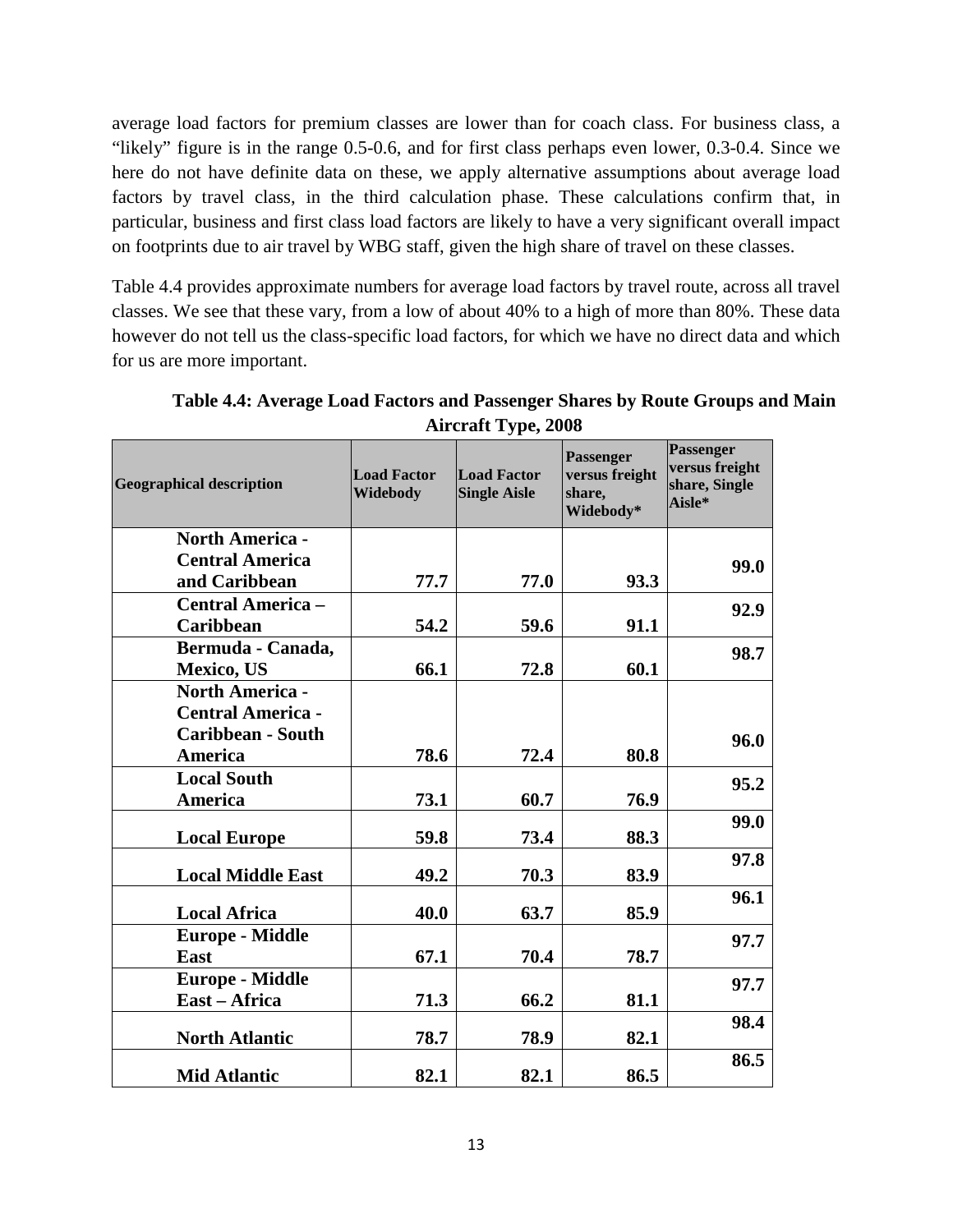| 80.0 | 80.0                         | 83.1                         | 83.1                         |
|------|------------------------------|------------------------------|------------------------------|
|      |                              |                              | 95.3                         |
|      |                              |                              |                              |
|      |                              |                              | 96.9                         |
|      |                              |                              |                              |
|      |                              |                              | 84.0                         |
|      |                              |                              |                              |
|      |                              |                              | 94.4                         |
|      | 67.9<br>73.6<br>78.6<br>78.7 | 63.4<br>54.2<br>78.6<br>60.4 | 81.1<br>79.5<br>84.0<br>84.8 |

Source: August 2010 documentation of the ICAO Carbon Emissions Calculator, valid for Calendar Year 2008.

\*Calculated passenger share of overall aircraft fuel consumption (the rest being the freight share).

Assuming an industry-wide average load factor of 71% for 2008, we can consider impacts of alternative assumptions about the combinations of load factors by class, as is done for the calculations in Table 4.5. We there for each travel class indicate the "average footprint" factors for each of three average load factor assumptions: 0.3 ("very low"), 0.6 ("normal"), and 0.9 ("very high"). We consider the same average class-specific load factors for wide-body and single-aisle aircraft.

The figures in Table 4.5 are notable in particular for first-class travel where the footprint (not corrected for passenger weight) could reach a multiple of 8.96 relative to the average (for widebody aircraft), far higher than for the other classes; although this number is likely an overestimate, since the corresponding average load factor of 0.3 for first class is likely an underestimate. Note however that previous estimates, and our knowledge of the aviation industry, imply that load factors are lower in premium classes (and lower in first than in business class).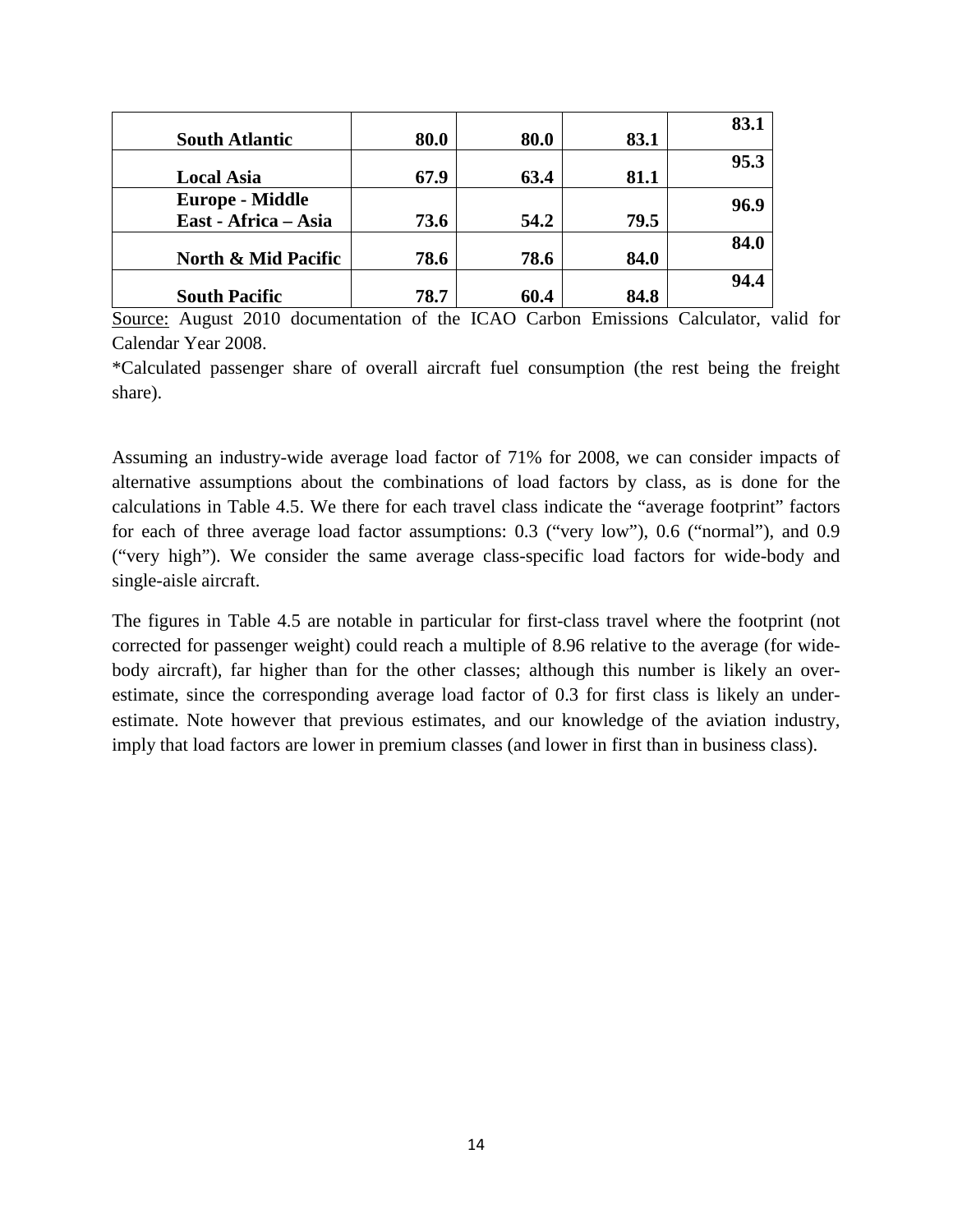|                             |                 | Widebody |                    |      |      | <b>Single Aisle</b> |      |
|-----------------------------|-----------------|----------|--------------------|------|------|---------------------|------|
|                             | Load            | .3       | $\cdot \mathbf{p}$ | .9   | 3.   | $\cdot$ o           | .9   |
|                             | <b>Factor</b>   |          |                    |      |      |                     |      |
|                             | Economy         | 1.92     | 0.96               | 0.64 | 2.06 | 1.03                | 0.69 |
| <b>Class</b><br><b>Type</b> | <b>Business</b> | 4.38     | 2.19               | 1.46 | 3.88 | 1.94                | 1.29 |
|                             | First           | 8.96     | 4.34               | 2.90 | 6.01 | 3.01                | 2.00 |

# **Table 4.5: Average Footprints by Travel Class, Relative to Averages Across Classes, As Functions of Load Factors**

Source: Authors' calculations

For business class, the average footprints in Table 4.5 are close to the multiple of 2 currently applied with the ICAO calculator for premium classes, given an average load factor of 0.6 for this class, which is reasonable from past experience. The ICAO calculator today makes no downward adjustment (relative to the "average footprint") for economy class (represented here by these factors being less than unity). The relative factor ratios for business to economy class are thus somewhat greater here (3.04 and 2.51 respectively, instead of 2 as in the ICAO calculator).

# **Table 4.6: Footprints by Travel Class, Relative to the Footprint of an Average Passenger, assuming Load Factors of 0.40 for First Class, 0.60 for Business Class, and 0.80 for Economy Class**

| <b>Class</b><br><b>Type</b> | Wide-<br><b>Body</b> | Single-<br><b>Aisle</b> |
|-----------------------------|----------------------|-------------------------|
| Economy                     | 0.76                 | 0.82                    |
| <b>Business</b>             | 2.30                 | 2.07                    |
| First                       | 6.89                 | 4.79                    |

## Source: Authors' calculations

l

The average footprints for business and first class travel, relative to economy class travel, can easily be greater than the numbers in Table 4.5. Table 4.6 provides what we view as a plausible example, using the overall load factor estimate of 0.71, and with load factors of 0.4 for first, 0.6 for business and 0.8 for economy class<sup>20</sup>. The ratios of numbers from table 4.6 for wide-body aircraft, for example, show the footprint from business class passengers being 3.04 times that of

<span id="page-16-0"></span> $20$  These are still hypothetical. The example is however consistent since when an aircraft's relative cabin sizes correspond to industry averages, the overall average load factor is 0.71 given the assumed class-specific factors.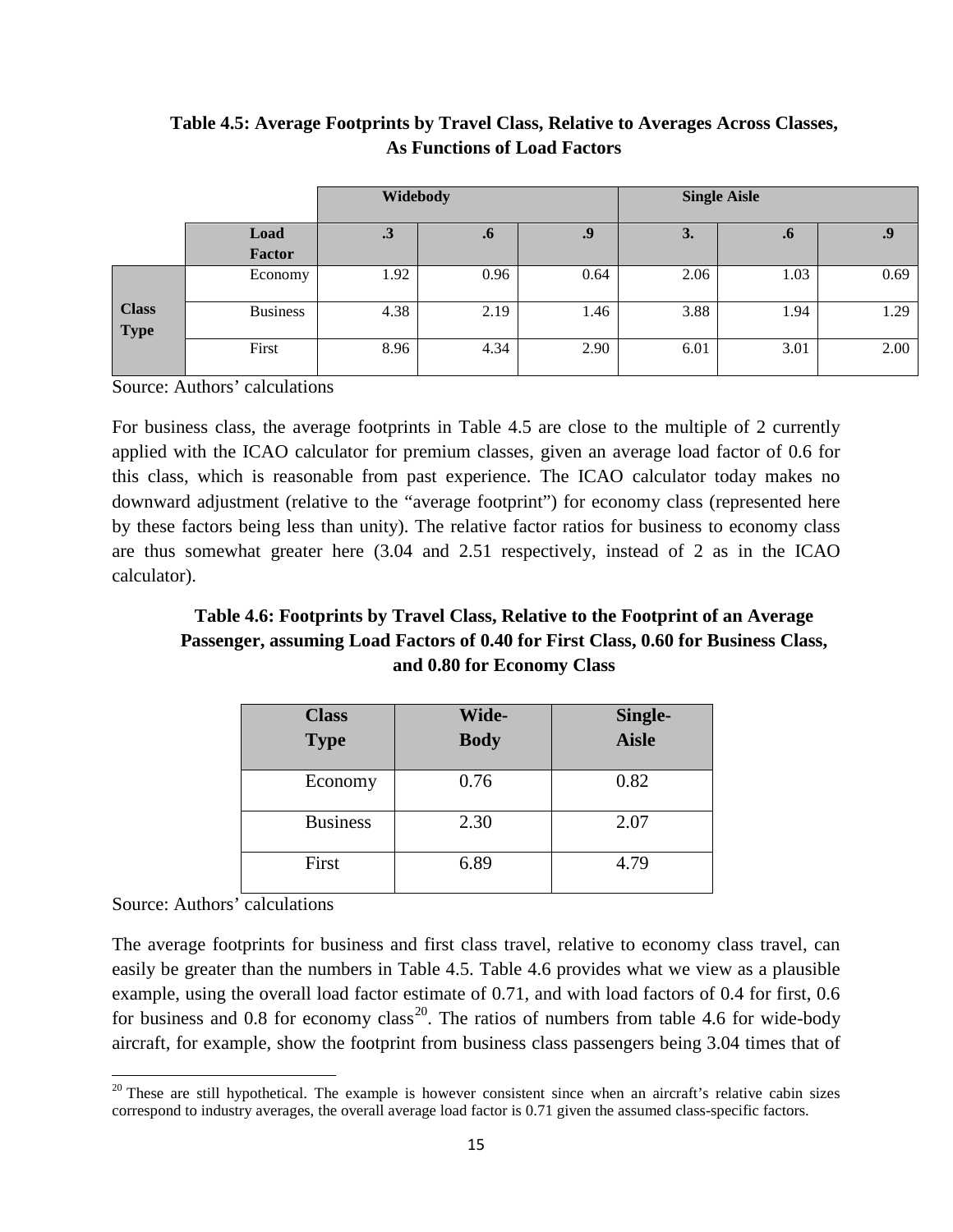economy passengers; the ratio for first class to economy class is 9.28. Note however that, as for previous calculations, these numbers are not corrected for passenger weight in calculating the footprint. Making such corrections would tend to draw relative footprints somewhat closer together; see Table 3.1 above.

When making average carbon footprint calculations, flight distribution by flight length and aircraft type also matter. Fuel efficiency differs between aircraft, and has generally improved over time so that newer aircraft tend to have higher mileage than older ones.<sup>[21](#page-17-0)</sup>

Our calculations also reflect systematic relationships between average flight distance and average fuel consumption per mile flown for given equipment and passenger number. When combined with differences in equipment used we show, in Figures A3.3 and A3.5 in Appendix 3, that fuel consumption tends to be a U-shaped function of average flight distance: Fuel consumption is very high for very short flights; reaches a bottom for medium-length flights (in the range 1000-1500 nm); and with a gradual rise in fuel consumption for longer flights. The reason for such a relationship is that, for very short flights, high fuel consumption during takeoff, and the greater proportion of the entire trip flown at low altitudes (when per-mile fuel consumption is much higher), pulls the average up. For flights longer than about 1500 nm, a factor increasing fuel consumption per distance traveled is the burden of a gradually larger stock of fuel necessary to be carried on the flight. For very long flights, this factor is quite significant. $^{22}$  $^{22}$  $^{22}$ 

#### **5. Calculations of Carbon Footprints due to Headquarters-Based Air Travel by WBG Staff for CY-09**

#### **5.1 Data Applied in 2009**

For headquarters (HQ) based activity of the WBG (including the International Finance Corporation, IFC, the WBG private-sector arm), preliminary calculations of flight records for calendar year 2009 (CY-09) were provided by the American Express (AMEX) travel office. These data consisted of  $127,514$  records<sup>23</sup>, containing about 189,000 trips by air, covering 447 million miles. The data are limited to trips booked by AMEX in Washington D.C., and do not include travel booked in the WBG's country offices (CO). The best current estimate is that, overall, HQ-based booking comprises 64% of all WBG air travel in terms of traveled distance.

l

<span id="page-17-0"></span><sup>&</sup>lt;sup>21</sup> One may question the rationale for including such measures in standard footprint calculations. An argument for doing so is that it can give incentives to book flights to a larger degree on efficient aircraft. If many organizations do so, it may give airlines additional incentives to phase out inefficient equipment. This may be a desirable incentive

<span id="page-17-1"></span> $22$  For some aircraft, at least or more than half of the total maximal gross aircraft weight is the weight of fuel when tanks are filled up. In particular, the Boeing 747-8 has a maximal take-off weight of 450 tons, of which 230 tons are the fuel carried. This excess weight implies a large "drag" on fuel consumption when tanks need to be filled up from the start of the flight.

<span id="page-17-2"></span> $23$  1,685 records representing rail travel found in the Amex data were excluded in the calculations, as well as some pertaining to 2010 travel.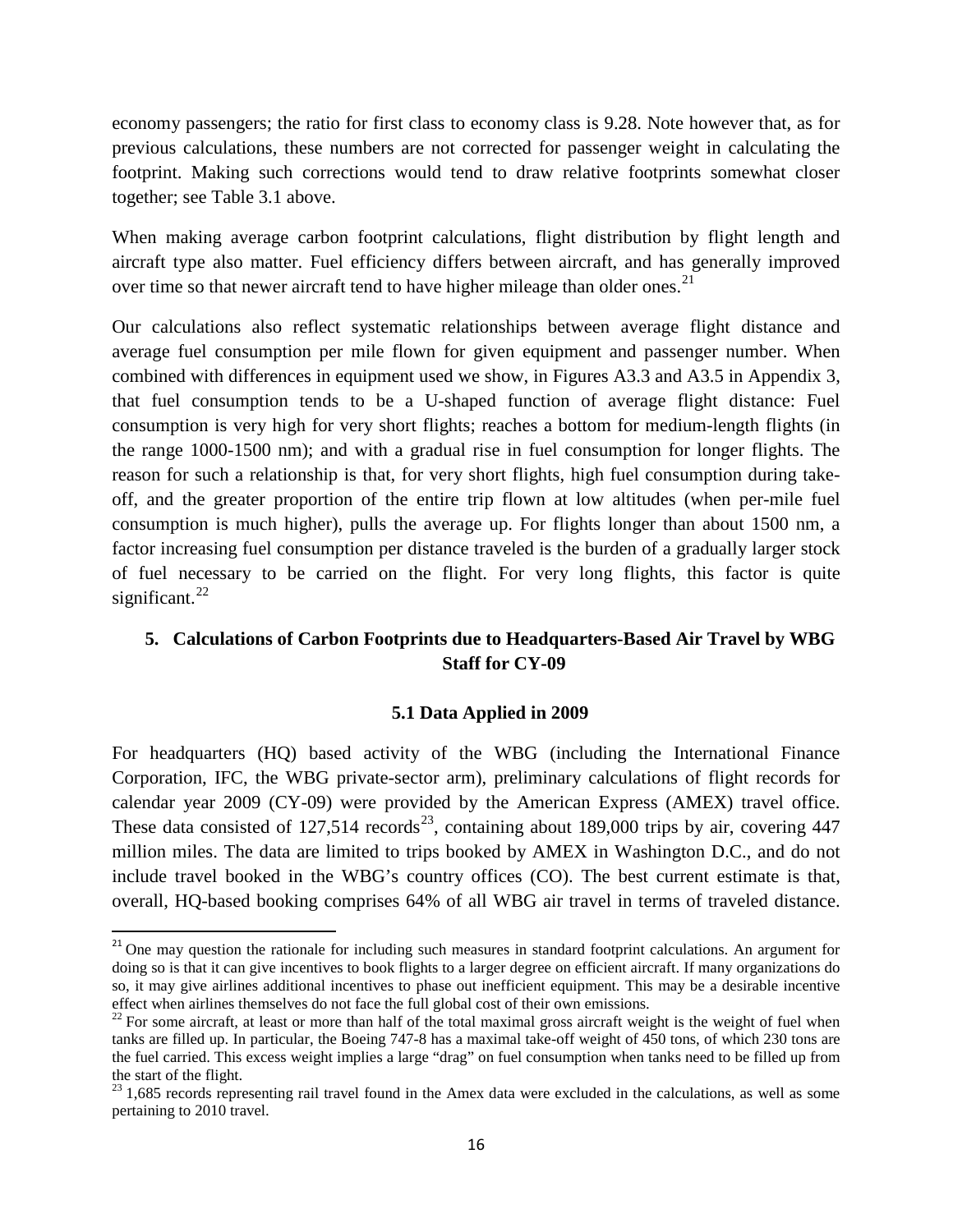Our data consist of primarily the date of the trip, the class of the trip (divided into coach, business, or first), the origin city, the destination city, and the number of flight miles. It is important to note the data do not consistently include the origin or destination airports (rather than cities), and also do not include aircraft types. Also, instant upgrades upon check-in are not reflected in the data.

A second data set was obtained from the World Bank's Diio's SRS database subscription, comprising most scheduled flights globally for CY-09, including the equipment code for each flight. The annual data has 2,122,509 records, reflecting some 26 million scheduled flights world-wide.

In order to obtain the equipment code for an AMEX-booked flight, the origins and destination cities needed to be mapped to their relative origin and destination airport codes, which would then allow mapping the scheduling data with the actual flights using the date, origin, destination, airport code, airline code, and flight number. About 30 cities in the AMEX data (out of 1,049) could not be matched with the SRS data. A total of 108,344 exact matches of flight records could be accomplished, representing 157,297 trips as the sample was prepared for Phase I. These flights were than matched with tables provided by ICAO mapping most of the flights to an aircraft code that had a total fuel consumption value for a given distance.

#### **5.2 Features of HQ-Based Travel in CY-09**

Three steps can be identified in the calculation of the carbon footprint of headquarters (HQ) based WBG staff air travel for CY-09, as follows:

**Step I:** Calculations were first made using a random sample of the cabin class configurations of aircraft used for the relevant flights. By using detailed information from several websites where such data are available, a fairly accurate match between the flights and the configuration of the aircraft used by the specific airline was made.<sup>[24](#page-18-0)</sup> Of 1,219 airline/aircraft combinations, 304 could be directly verified, covering 123,972 flights. Estimates were made by counting the number of seats occupied in the same sized space between classes, which meant that multiples based on economy seats could be established for business and first class seats, reflecting not only the dimensions of the seats themselves, but also isle width and row spacing. From the 304 verified configurations, assumptions were made regarding the remaining 915 airline/aircraft configurations, making a total of 157,297 flights usable for analysis. These were then matched with known fuel consumption factors with tables provided by the International Civil Aviation Organization (ICAO). In this phase of the calculations a single industry standard load factor of 71 percent (corresponding to the overall industry average for 2009) was applied for the carbon footprint calculations.[25](#page-18-1)

 $24$  The information sources included seatguru.com and seatmaestro.com.

<span id="page-18-1"></span><span id="page-18-0"></span><sup>&</sup>lt;sup>25</sup> The "load factor" corresponds to the share of available seats that is actually occupied on any given flight. Load factors can vary widely, by travel route and not least by flight class.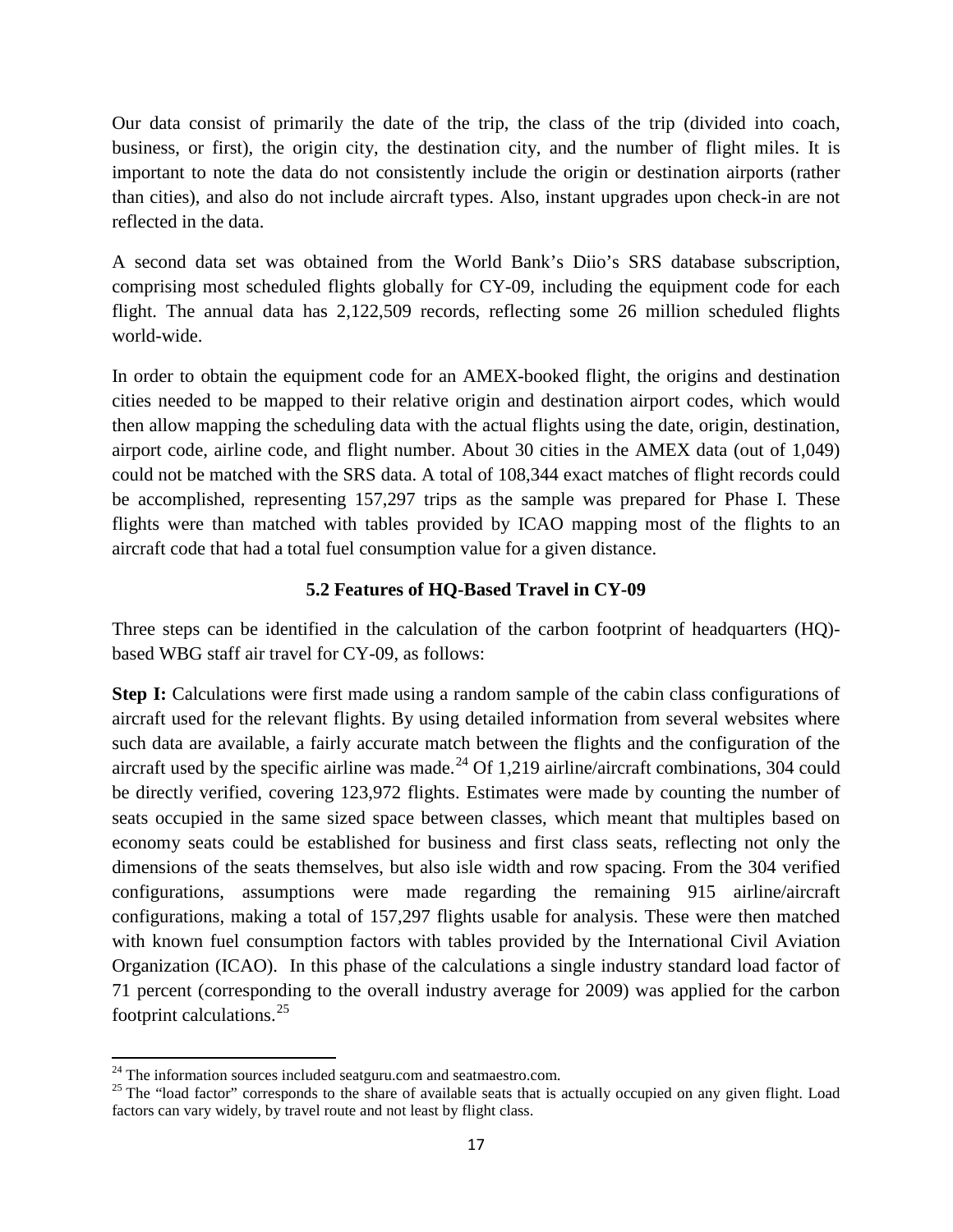**Step II:** ICAO's own carbon footprint calculator provides passenger to freight factors and actual, average, passenger load factors, by region pairs, for 2008. These factors are used in order to adjust down the share of an aircraft's fuel that is spent transporting passengers (as opposed to transporting freight). The calculations were refined to include these regional breakdowns. The load factors were applied evenly throughout all three classes of service. The sample size remains the same 157,297 flights as in Step I above. These represented a total passenger flight distance of roughly 341 million miles. Note that, in the first and second phases of the calculations, since these did not represent all HQ-booked air trips in that year, a factor of 1.31 was necessary for scaling up this number, to the set of total HQ-booked trips(as our sample represented about 76% of total flown distance on HQ-booked flights in that year).

**Step III:** Calculations under Steps I and II were based on an assumption that load factors are the same in all travel classes. More likely, as argued above, business and first classes have lower load factors than economy class. Since the even distribution of load factors could present an underestimating bias, calculations were made using alternative load factors by travel class, and a matrix developed showing this would affect the overall footprint. The economy class load factor was adjusted to make the overall aircraft load factor match that of the regional load factors applied in Step II of the calculations. We unfortunately do not have direct observations of classspecific load factors (as such data are no longer reported by airlines, and are neither available from the ICAO); assumptions about these had to be made by us.

Since the airline/aircraft class configurations, extrapolated in Steps I and II above, could yield illogical or unreasonable results when applying this calculation methodology, only flights using verified configurations were used, reducing the sample size to 123,922 flights. This is thus a smaller subset of trips than those used under Steps I and II. The scaling-up factor, necessary to represent all HQ-booked air travel in CY-09, was correspondingly higher, 1.55.

| <b>Class</b>    | <b>Trips</b> | Avg. Length<br><b>Miles</b> |       | % of Miles |
|-----------------|--------------|-----------------------------|-------|------------|
| Coach           | 53,535       | 87,442,266                  | 1,643 | 19.5%      |
| <b>Business</b> | 124,516      | 329,138,314                 | 2,323 | 73.6%      |
| First           | 11,418       | 30,797,763                  | 2.627 | 6.9%       |
| Total           | 189,469      | 447,378,343                 | 2,361 | 100.0%     |

**Table 5.1: Distribution of Trips Booked at HQ in CY-09, by Travel Class and Trip Length**

Table 5.1 shows features of air trips booked through AMEX by HQ-based staff for CY-09 by travel class and average trip length, assuming that figures from our available sample can be scaled up proportionately for all these categories. We see that about 20% of trip length was traveled in coach class, 74% in business class, and 7% in first class. The relative frequency of first class travel in overall WBG travel was five times that for all air travelers (about 1.4 %). For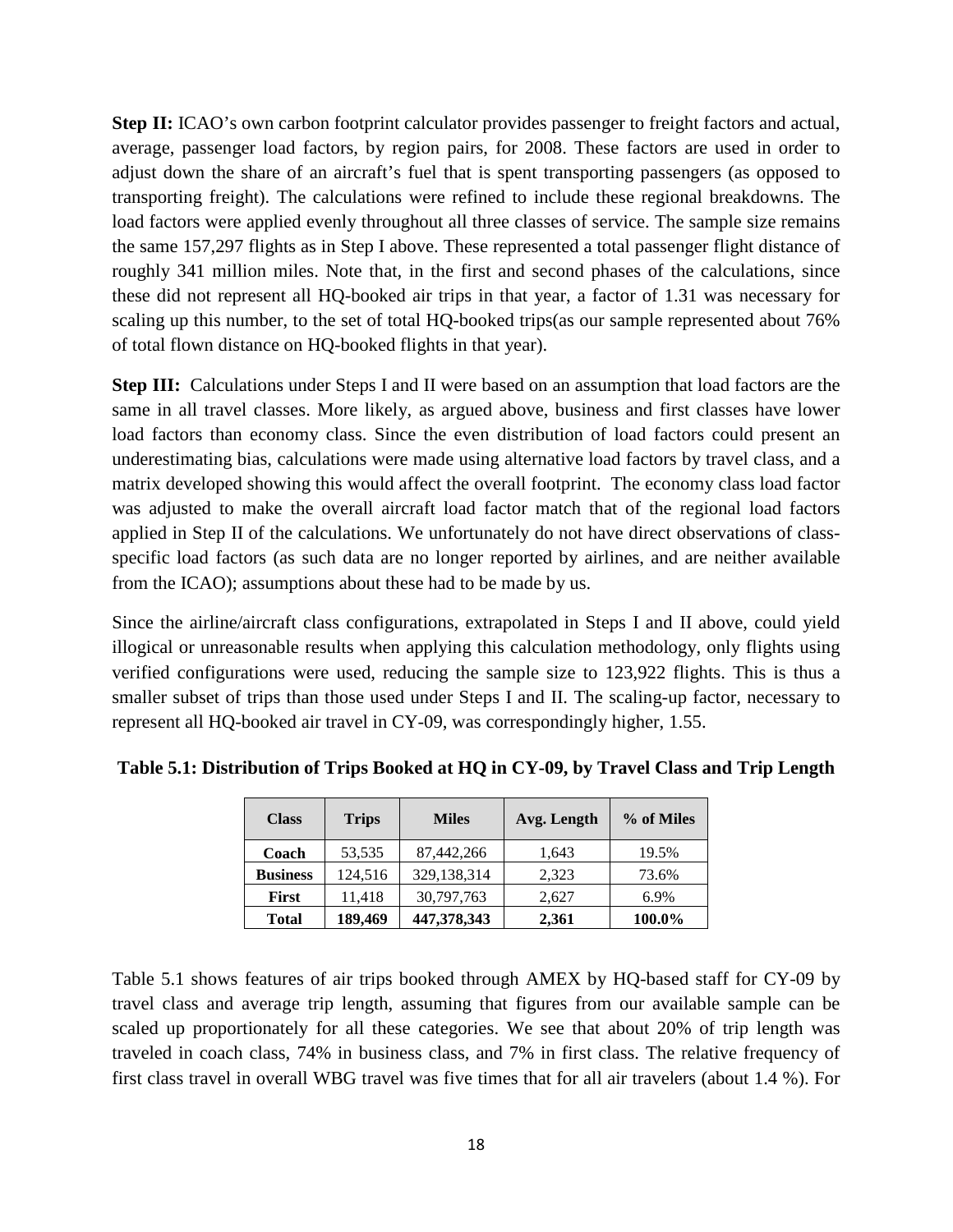business class, which represents only about 8.5 percent of global passenger kilometers, the WBG share is more than 8 times as high.

# **5.3 Total Footprint Calculation for HQ-Booked WBG Air Travel in CY-09**

Our final step is to derive the overall carbon footprint of HQ-based WBG air travel for CY-09. Note that ICAO's method for calculating the footprint relies on (a) obtaining fuel consumption figures of the aircraft involved, (b) making adjustments for the overall distance traveled in the flight, (c) multiplying the fuel burnt by a factor of 3.157 (which is the number of tons of CO2 released when burning one ton of jet fuel), (d) applying the appropriate load factors (see table 5 above), and (e) assigning the seat portion of this footprint. Our calculated fuel consumption is based on 48 known and specified aircraft types. Other aircraft types, that have similar consumption patterns to specific known aircraft types, are assigned a related "equivalency" code, yielding a total set of 196 aircraft types to be included.<sup>[26](#page-20-0)</sup> This means, for example, that a 737-300 or 737-500 will be treated identically to a 737-400. Trips are also placed in 16 distance classes ranging from 125 nautical miles to over 6,000 nautical miles, with (as noted above) consumption per distance reduced by trip length up to a limit, and increased beyond that limit.

The formula for computing the average carbon footprint related to air travel is then:

 $CO<sub>2</sub>$  per pax = 3.157  $*$  (total fuel  $*$ pax-to-freight factor)/(number of y-seats  $*$ pax load factor).

In ICAO's emissions calculator, a multiplier of 2 is added at the end of the calculation for passengers in premium classes. In our calculations, the proportion of a class's contribution to the footprint was established earlier, and is also adjusted proportionally to the overall (and in Phase III, class-specific) load factor. The important distinction is that in simply using a class multiplier as in the current ICAO methodology, the calculation ignores the shift in load factors from one class to another, which alters each class's overall multiplier. In addition, though ICAO's average multiplier of 2 appears to be not very biased on the average, first class passengers should have a multiplier of around 4.5 or higher.

Applying a hybrid of the ICAO calculation combined with the parameters of the three phases, calculations for overall footprints for HQ-based travel were calculated, and presented in Table 5.2. Since we as noted have no definitive data available on load factors by class, we need to make assumptions about these in Table 5.2. The table shows how different combinations of average load factors in first and business class, with the known overall regional load factor applied in step 2, affect the overall footprint. For obvious reasons, the highest impact depends heavily on average load factors in premium classes; both business class (due to the large share of flights in this class), and first class (due to the high footprint per mile on that class). For a business class load factor of 0.6 and a first class load factor of 0.4 (which are reasonable

<span id="page-20-0"></span>l <sup>26</sup> ICAO bases this methodology on the European Environment Agency's EMEP/CORINAIR Emission Inventory Guidebook of 2006.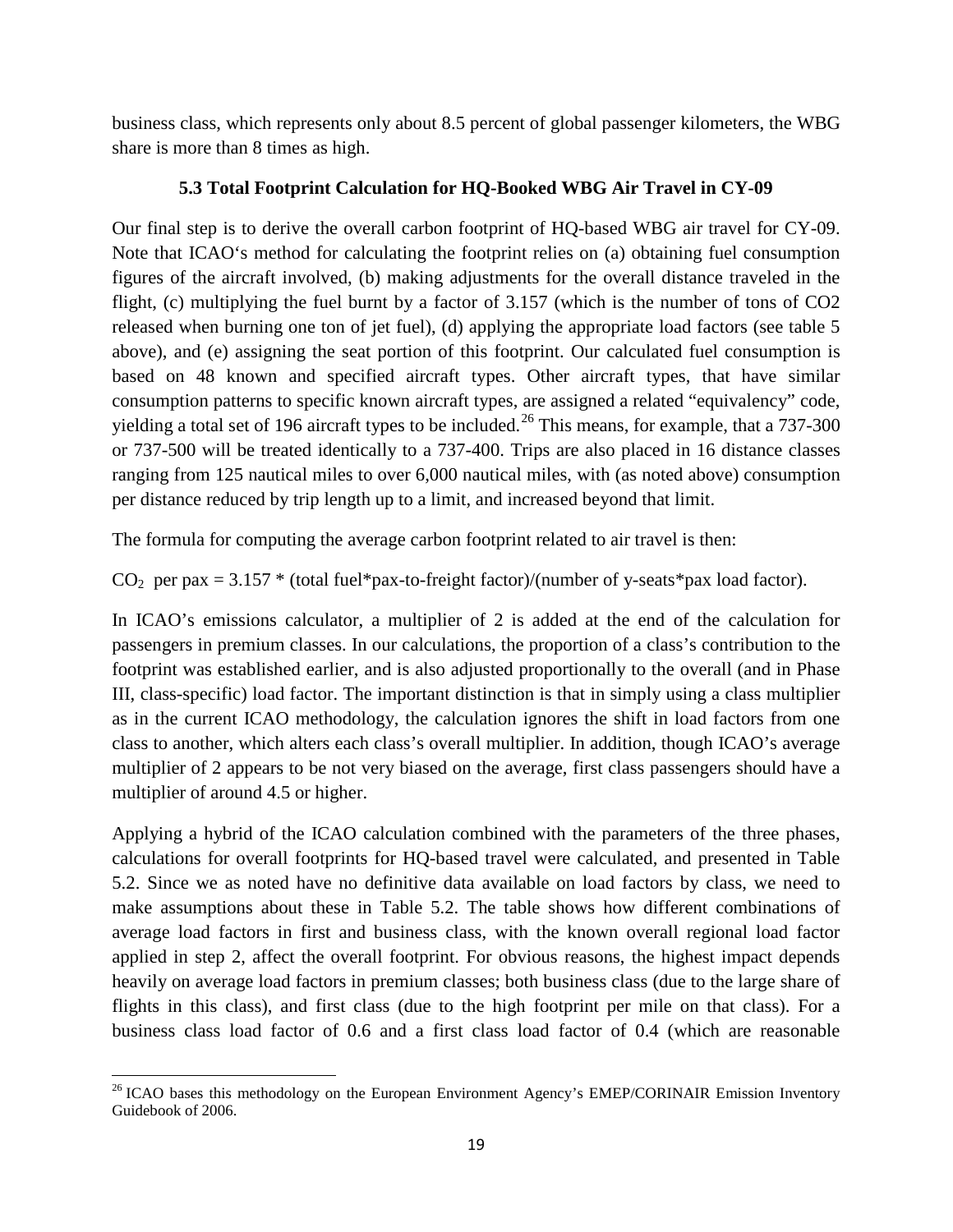conjectures based on past experience, as noted in Section 4), the relevant figure from Table 5.2 is about 185,000 metric tons. If both load factors are 0.6, the figure is about 165,000 metric tons. Our calculations for the overall footprint for CY-09, in Table 5.2, are seen to vary from a low of about 137,000 metric tons to a high of about  $262,000$  metric tons of  $CO<sub>2</sub>$ . It should however additionally be stressed that these calculations are not corrected for any impact of passenger weight on the footprint, which could be the case as discussed in Section 3 above.

These calculations can be compared to numbers found using the Bank Group's current internationally recognized methodology, which gives a total carbon footprint of about 98,000 metric tons for HQ-based air travel for CY-09.

|                      |     | <b>First Class Load Factor</b> |               |             |             |
|----------------------|-----|--------------------------------|---------------|-------------|-------------|
|                      |     | .30                            | .40           | .50         | .60         |
| <b>Business</b>      | 40  | 262,475,888                    | 242,524,540   | 230,607,655 | 222,644,261 |
| <b>Class</b><br>Load | .60 | 205, 282, 248                  | 185, 332, 854 | 173,417,098 | 165,455,261 |
| Factor               | .80 | 173,431,699                    | 156,901,823   | 144,990,993 | 137,029,700 |

**Table 5.2: Overall Footprint for HQ-Based Travel in CY-09 (Kg CO2)**

The numbers in Table 5.2 should be treated with some caution, for several reasons among which we here mention four.<sup>[27](#page-21-0)</sup> (a) Class-specific load factors are not observed, and must be estimated or guessed. (b) The characteristics of the trips distribution among classes are assumed to be the same for CO-booked flights in 2009 (for which we do not have such data) as in 2012 (for which we have data), which may be incorrect. Note that for 2009 we observe the HQ-based travel class distribution, but not the CO-based distribution. (c) We do not observe and thus do not account for on-the-spot upgrades to higher travel classes (economy to business, and business to first). Separate data made available to us show that automatic upgrades on preferred carriers at HQ in CY-09 were likely to increase the carbon footprint for such travel by another approximately 5 percent. Such an addition would bring the total footprint due to HQ-based travel in CY-09 to about 174,000 tons, when still assuming 60% load factors for both business and first class. (d) We take no account of the passenger weight factor in calculating relative class-specific footprints. This factor would, according to our calculations in Section 3, reduce the relative footprint of premium classes somewhat, and increase that for economy class. If passenger weight constitutes 1/8 of total aircraft weight (a reasonable assessment in our view), this factor eliminates roughly 1/8 of the difference in footprints caused by space-related concerns; as seen from Table 3.1. In Section 3 and elsewhere we however also argue that these correction factors might be less significant, as certain weight components (luggage and seat weight) are likely to be higher in premium classes than in economy class. We thus argue that it is unclear how large the downward correction factor of the footprint of premium-class passengers ought to be, on the

<span id="page-21-0"></span> $2^{27}$  It is here useful to remember that the "forcing" element discussed in section 1 above, ignored here, implies that our numbers are likely to be biased downwards.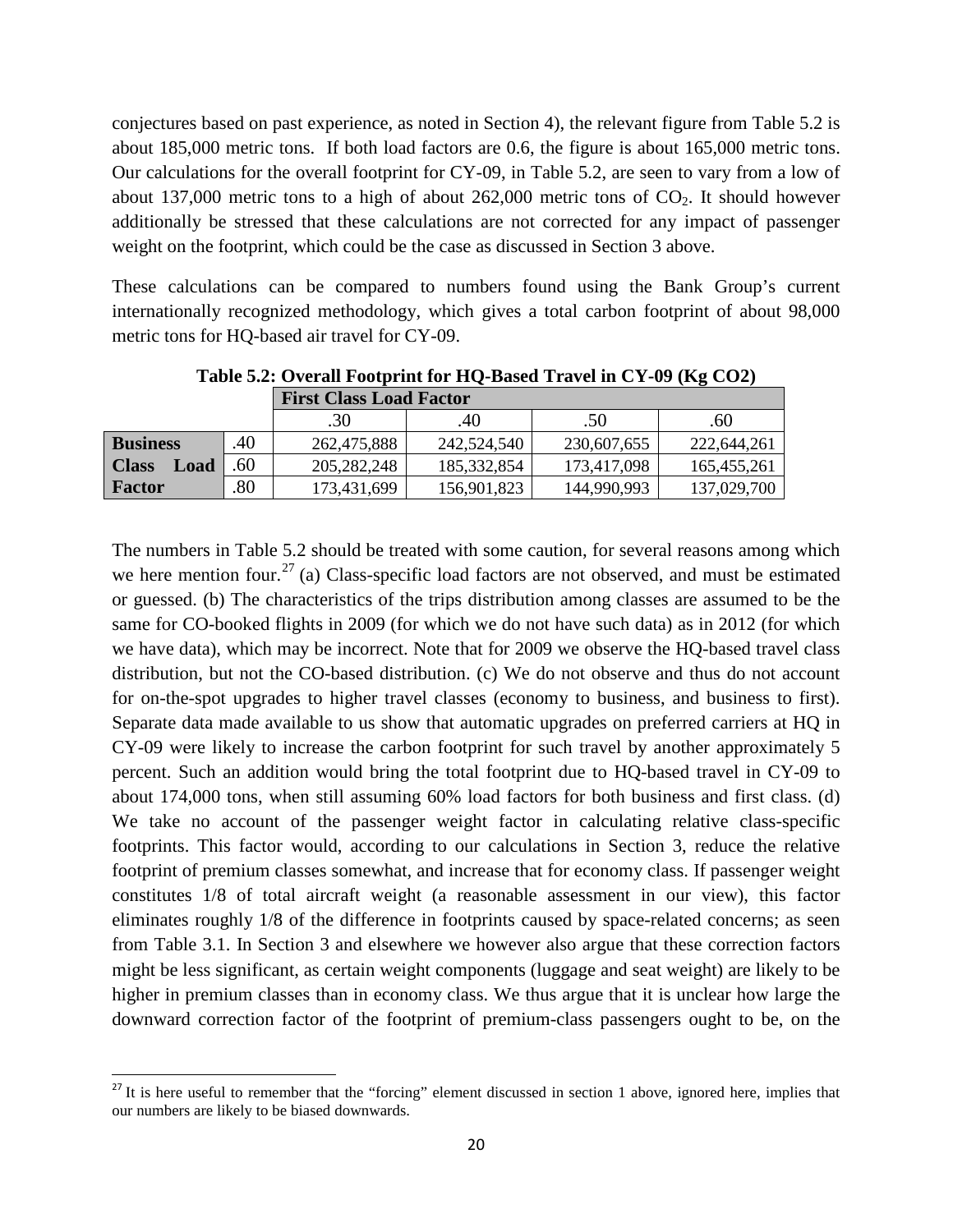basis of such arguments. We have correspondingly chosen to ignore this factor here and in the following.

## **6. Final Comments and Discussion**

In this paper we have derived carbon footprint measures for different classes of air travel, based on assessments of travel-class-related footprints. We also have shown how these footprint calculations are dual to the optimal pricing carbon emissions from aviation when airlines endogenously determine the relative allocation of economy and premium class seats to maximize profits. We illustrate the approach with calculations of footprints for WB staff travel for headquarters (HQ)-booked travel in calendar year 2009.

In Appendix 1 and Appendix 2, we also provide additional, indicative (but less definite) calculations of the overall carbon footprint from both HQ-based and CO-based mission air travel, for both calendar year 2009 and fiscal year 2012. These calculations indicate that there has been a drop in the overall footprint of WBG staff air travel over that period, by about 13.5 percent. Most of this drop seems to be due to two factors: 1) a virtual elimination of first-class travel from 2009 to 2012; and 2) a higher share of CO-booked travel in 2012 than in 2009, and where the (more carbon intensive) premium travel classes are used relatively less frequently by CO-based staff. Our preliminary, albeit less conclusive, calculations for these two periods indicate that the overall share of travel booked on premium classes fell over the period, from about 69% to about 66% of overall WBG air travel.

Air travel is a so-called "scope 3" activity that need not strictly be included when calculating the carbon footprint of an institution such as the WBG, when using the internationally accepted GHG Protocol.<sup>[28](#page-22-0)</sup> Several international organizations, including both the WBG and the IMF, still however do so. Air travel comprises a very large share of the overall GHG emissions for such institutions, so any attempt to offset emissions would be of limited consequence without consideration of this emissions category.

While standard accepted methods for calculations of air travel carbon footprints assume a given footprint due to given trip length regardless of travel class, our calculations indicate a footprint per mile for premium (business and first) classes substantially greater than for economy class. The main reason is that aircrafts' fuel consumption to only a small degree depends on the number (or weight) of passengers; and that an average premium-class passenger takes up a larger than average space in an aircraft, reducing the number of passengers that can be transported on a given flight. This is a relevant consideration since, we argue, aircrafts' class-specific cabin sizes are not exogenous but instead reflect airline decisions to maximize profits (where premium-class passengers pay more, a major reason for which is to have more available space provided in the aircraft). The footprint is increased the most for first class, where seats are most dispersed and average load factors tend to be lower than in business class. Such factors turn out to make a

<span id="page-22-0"></span>l <sup>28</sup> See WRI (2002).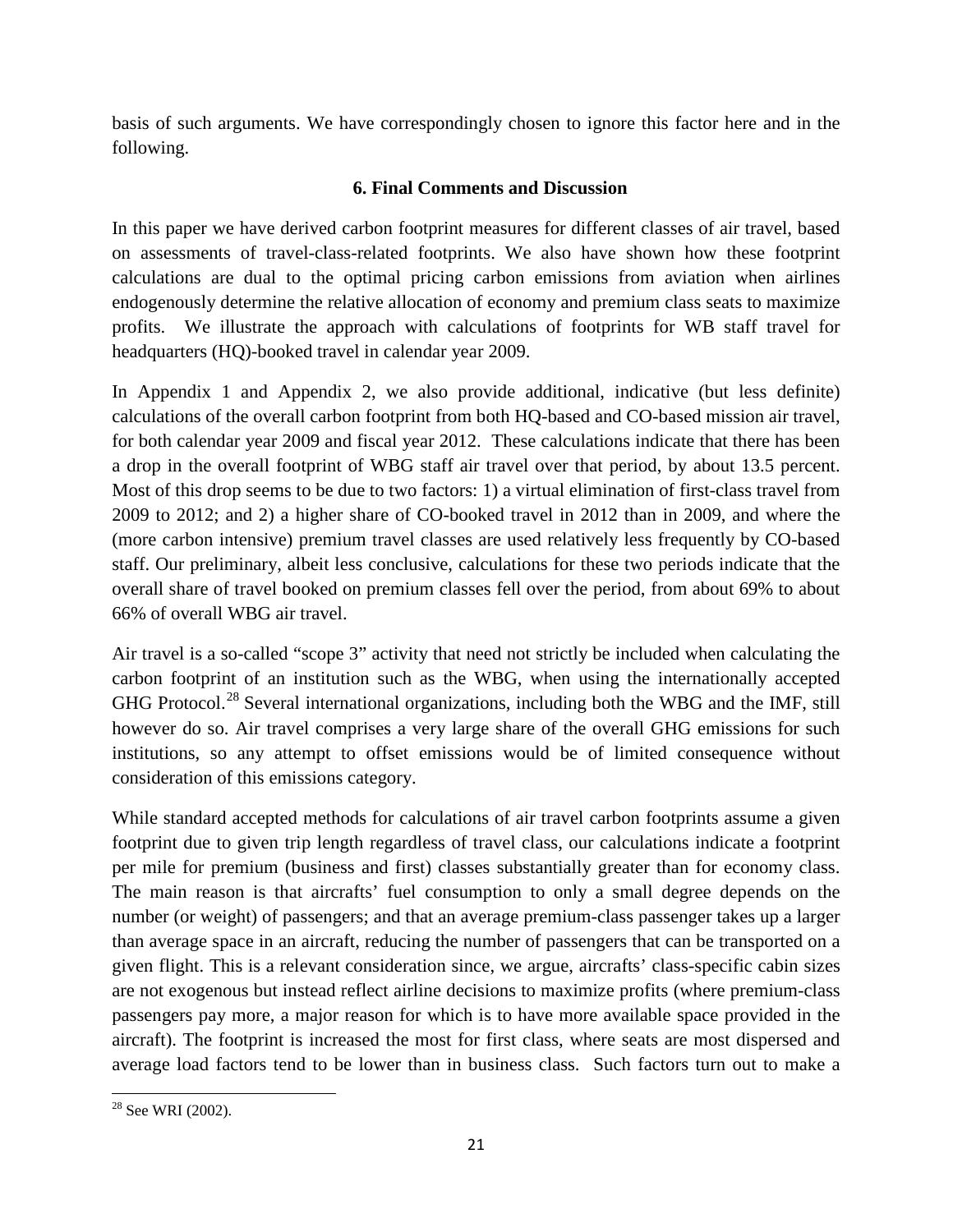great difference for the overall footprint calculations for institution in which a very large fraction (70-80%) of staff air travel takes place in premium classes.

The ICAO calculator (used for individuals to calculate their footprints) includes one refinement of standard procedure, by using a factor of 2 for the footprint of premium (business and first) classes relative to economy class. We have gone a step further in this direction by attempting to calculate this factor more precisely than has been done previously in the literature. But more can be done to make such calculations even more precise. One such factor is more precise (flightspecific) information. In addition, the climate forcing issue (where we have assumed only a basic, unit, forcing factor) could by in principle imply a higher footprint from air travel more generally (we do not in our calculations adjust for additional forcing factors).

This leads in turn to issues related to offsetting that are potentially important but beyond the scope of this paper. As with other international institutions, the World Bank Group (WBG) is concerned with the GHG emission impacts of its overall institutional activity.<sup>[29](#page-23-0)</sup> A correct measurement of aviation-related emissions is essential for keeping track of the institution's total contribution to global GHG emissions.

The WBG has an expressed policy to be at the forefront in areas of environmental sustainability, which includes a proper carbon footprint measurement, and the ability to correctly offset these emissions.<sup>[30](#page-23-1)</sup> While most similar institutions today accept the principle of offsetting of GHG emissions from staff air travel, no major institution, including the WBG, has to date any offset program based on calculations developed in this report. Indeed, our approach is radical in the sense that it in some respects extends well beyond currently accepted standards for measuring carbon footprints of air travel, by making them more precise. The WBG could, by its approach to measuring its own footprint, lead the way in establishing more accurate such measures.

Aside from how much to offset – an issue with philosophical and political as well as economic and environmental dimensions – a second consideration is how to offset. A relevant current issue in this regard is that the European Union, from 2012 on, has embedded all flight activity within and to and from the EU countries in the EU-ETS, which requires all airlines to hold quotas to cover the respective assessed emissions. Appropriately embedding the WBG's flight activity to and from the EU area in the EU-ETS would be one way for the WBG to mitigate its air travel emissions, as distinct from only purchasing offsets for this activity. The ultimate status of this EU initiative is currently uncertain, however, and we are currently awaiting initiatives

<span id="page-23-0"></span> $\overline{\phantom{a}}$  $29$  For an overview of the WBG's carbon footprint and how this is currently measured, see: [http://crinfo.worldbank.org/wbcrinfo/node/23#MeasuringGHG.](http://crinfo.worldbank.org/wbcrinfo/node/23#MeasuringGHG) For a presentation of the WBG's more general offsetting policy in the context of corporate responsibility, see http://crinfo.worldbank.org/wbcrinfo/node/7.  $\frac{6}{30}$  For extensive information on these issues, see the WBG's corporate responsibility website:

<span id="page-23-1"></span>[http://crinfo.worldbank.org/wbcrinfo/.](http://crinfo.worldbank.org/wbcrinfo/)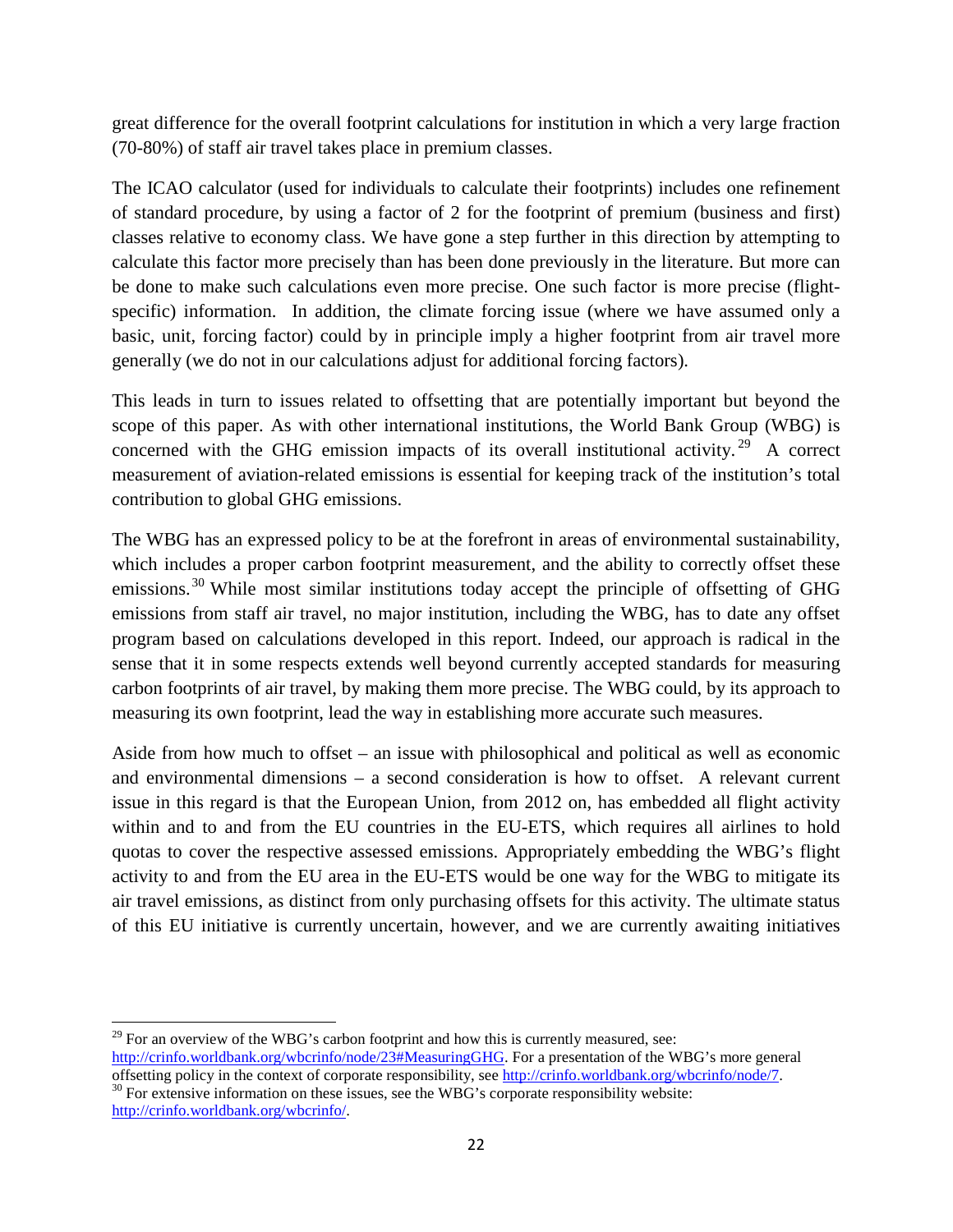from ICAO, concerning a possible common agreement for how to handle emissions from this sector. [31](#page-24-0)

#### **References**

Bénabou, Roland and Tirole, Jean (2010), Individual and Corporate Social Responsibility. Nota di Lavoro 23.2010, Milan and Venice: Fondazione Eni Enrico Mattei.

Bhatia, Pankaj et al (2004), *The Greenhouse Gas Protocol: A Corporate Accounting and Reporting Standard.* World Business Council for Sustainable Development/World Resources Institute.

Brekke, Kjell Arne and Nyborg, Karine (2008), Moral Hazard and Moral Motivation: Corporate Social Responsibility as Labor Market Screening. *Resource and Energy Economics*, 30, 509-526.

Broderick, John (2009), Voluntary Carbon Offsetting for Air Travel. In Gössling, Stefan and Upham, Paul (eds.) (2009), *Climate Change and Aviation*. London: Earthscan, pp. 329-346.

Doganis, Rigas (2002), *Flying Off Course: The Economics of International Airlines*. 3rd Edition. London and New York: Routledge.

Heal, Geoffrey (2005), Corporate Social Responsibility – Economic and Financial Perspectives. *Geneva Papers*, 30, 387-409.

ICAO (2011), *ICAO Carbon Emissions Calculator*. Montreal: International Civil Aviation Organization.

IPCC (1999), *Aviation and the Global Atmosphere*, Special Report, Inter-Governmental Panel on Climate Change.

Jardine, Christian N. (2005), Calculating the Environmental Impact of Aviation Emissions. Research Report, Environmental Change Institute, Oxford University Centre for the Environment.

Keen, Michael and Strand, Jon (2007), Indirect Taxation on International Aviation. *Fiscal Studies*, 28, 1-41.

Keen, Michael, Parry, Ian and Strand, Jon (2012), Market-based Instruments for International Aviation and Shipping as a Source of Climate Finance. World Bank Policy Research Working Paper WPS 5950. Washington DC: The World Bank, January 2012.

<span id="page-24-0"></span> $31$  The EU's enforcement of its inclusion of non-EU airlines in the EU-ETS has currently been put on hold, until the end of 2013, awaiting ICAO's decision on a possible global scheme for handling airlines' carbon emissions.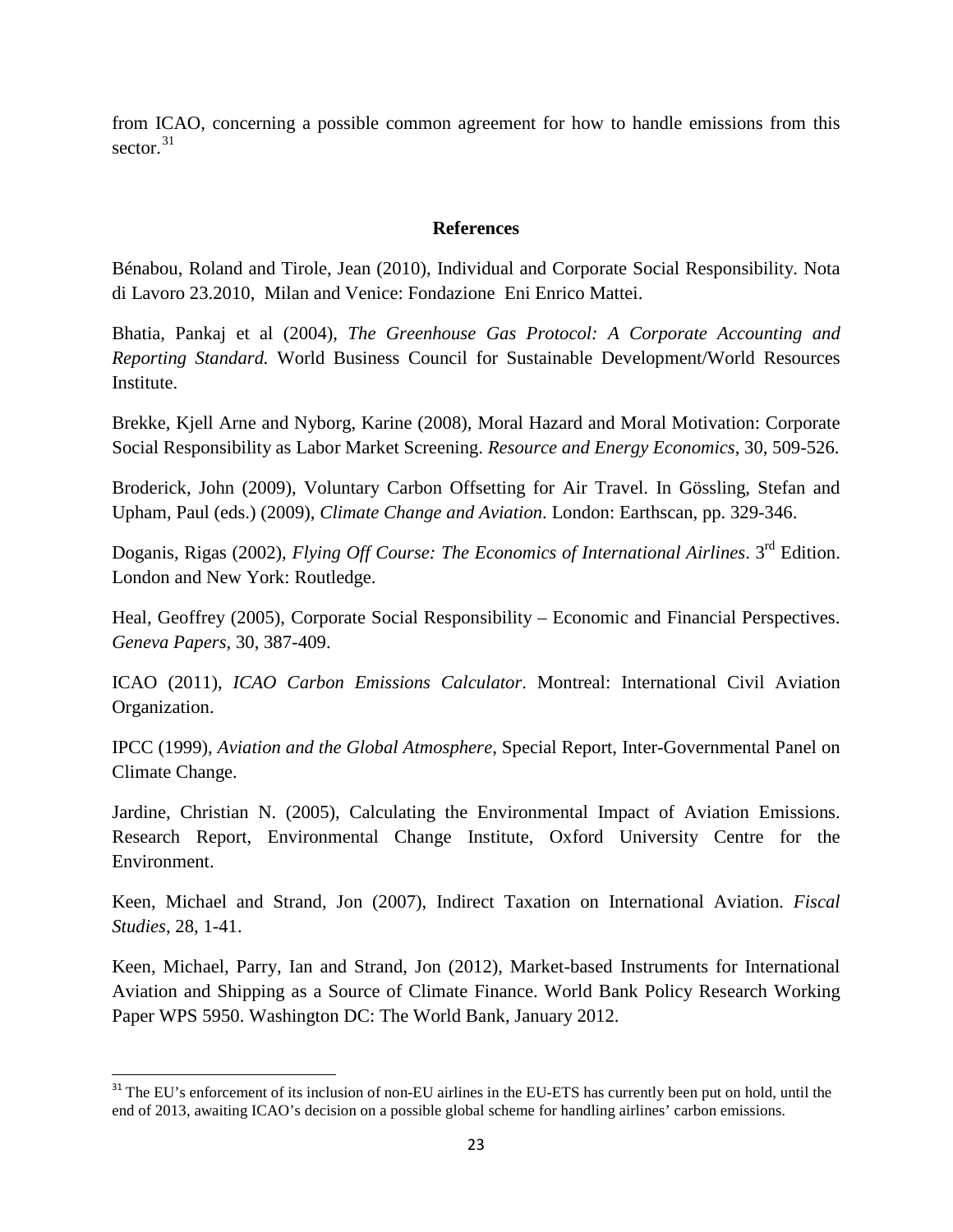Kollmuss, Anja and Lane, Jessica (2009), Carbon Offsetting and Air Travel, Part 1: CO<sub>2</sub> Emissions Calculations. SEI Discussion paper, Stockholm Environment Institute, May.

Kollmuss, Anja and Crimmins, Allison Myers (2009), Carbon Offsetting and Air Travel, Part 2: Non-CO2 Emissions Calculations. SEI Discussion paper, Stockholm Environment Institute, June.

Lee, David S. (2009), Aviation and Climate Change: Science. In Gössling, Stefan and Upham, Paul (eds.) (2009), *Climate Change and Aviation*. London: Earthscan, pp. 27-67.

Lee, David S. et al  $(2009)$ , Aviation and Global Climate Change in the  $21<sup>st</sup>$  Century. *Atmospheric Environment*, 43, 3520-3537.

Margolis, Joshua D., Elfenbein, Hillary A. and Walsh, James P. (2009), Does it Pay to be Good … and Does it Matter? A Meta Analysis of the Relationship between Corporate Social and Financial Performance. Working paper, Harvard/Washington University/University of Michigan.

McCollum, David, Gould, Gregory and Greene, David (2009), *Greenhouse Gas Emissions for Aviation and Marine Transportation: Mitigation Potential and Policies*. Pew Center on Global Climate Change.

Peeters, Paul and Williams, Victoria (2009), Calculating Emissions and Radiative Forcing. In Gössling, Stefan and Upham, Paul (eds.) (2009), *Climate Change and Aviation*. London: Earthscan, pp. 69-87.

Rosendahl, K. E. and Strand, J. (2011), Leakage from the Clean Development Mechanism. *The Energy Journal*, 32 no 4, 2011, 27-50.

Strand, J. and Rosendahl, K. E. (2011), Global Emissions Effects of CDM Projects with Relative Baselines. *Resource and Energy Economics*, 34, 533-548, 2012.

Wickpedia (2011), *Boeing 747.* Wickpedia, the Free Library. http://en.wikipedia.org/wiki/Boeing\_747-8

World Bank (2010), *Greenhouse Gas Emissions Inventory Management Plan for Internal Business Operations 2009*. Washington DC: The World Bank.

World Bank (2012), *Measuring by Example. The Bank leads the Way in Measuring and Managing its Corporate Greenhouse Gas Footprint*. Unpublished, September 5, 2012.

WRI (2002), *Working 9 to 5 on Climate Change: An Office Guide*. Washington DC: World Resources Institute.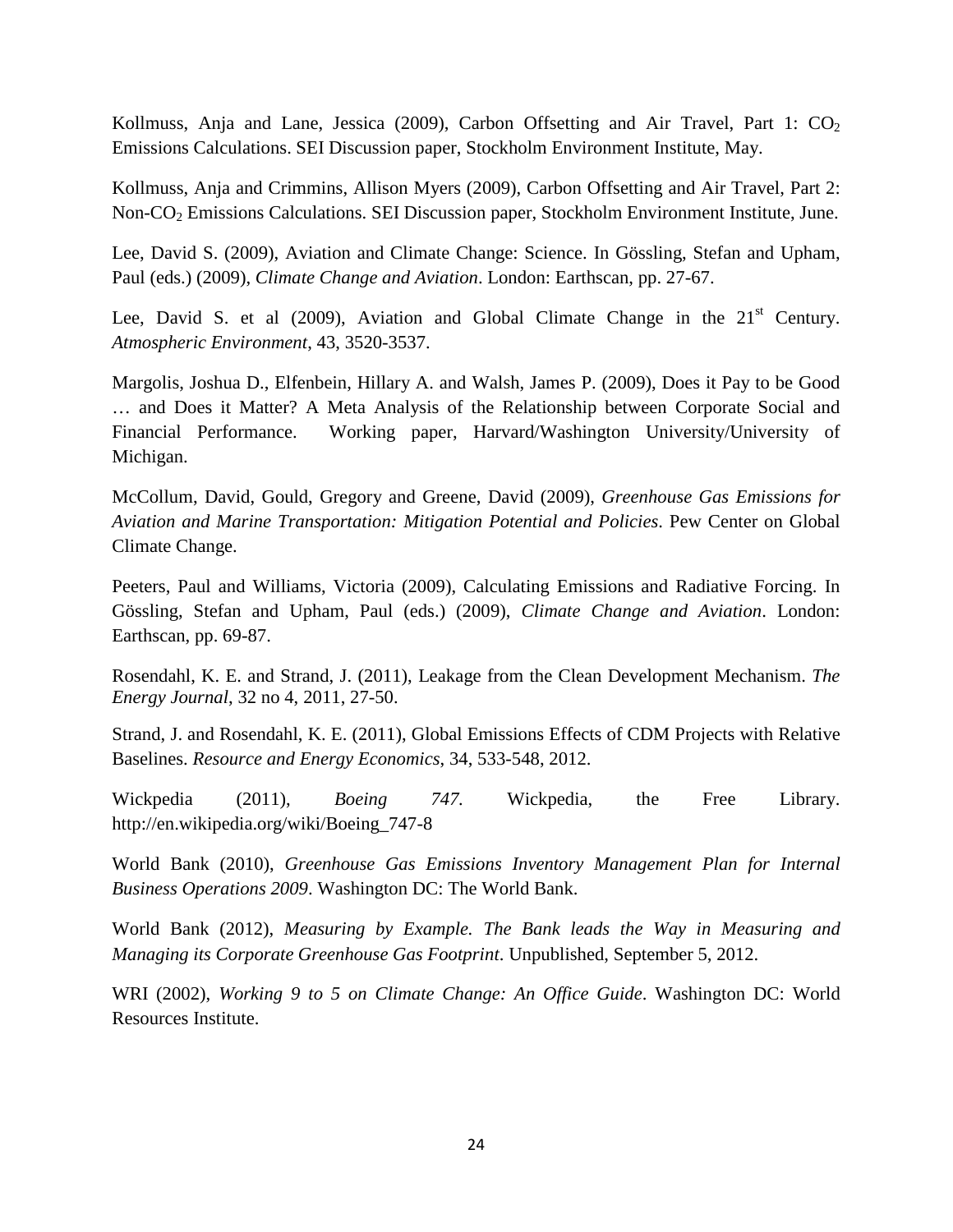## **Appendix 1: Carbon Footprint Calculations for WBG Air Travel for Fiscal Year 2012 (FY-12) [32](#page-26-0)**

We have had available about 90 percent of the total data for the air travel activity for the entire WBG, both for headquarters and for field offices, for the period March 2011 – February 2012. This data set contains a total of 322,331 trips covering about 642 million miles, of which roughly 57% were trips ticketed by Amex at headquarters.<sup>[33](#page-26-1)</sup> The actual, total traveled distance by the entire WBG in FY-12 (July 2011-June 2012) was 677 million miles, or about 3.2 percent lower than the 699 million miles flown in CY09. Here, all calculations are made on the (slightly more limited) data set available to us. When making the carbon footprint calculations for FY-12, in Section 5.4, our calculated data are scaled up with an expansion multiplier of 1.055 (the relative increase necessary to represent the entire FY-12 flight activity).

The breakdown of FY-12 travel by class can be found in Table A1.1 below. For FY-12 there is very little known first class travel, in contrast to CY-09 where such travel comprised almost 8 percent of all HQ-booked trips by WBG staff. This is due to a changed and standardized policy whereby first-class travel is authorized only in extremely few cases. "Economy" and "economy" plus" trips are combined under the single category "Coach". We have no information about the "unknown" class category, and simply assume that its class-specific distribution is the same as for the "unknown" category.

In 2012 only 0.1% of miles traveled by WBG staff were, officially, on first class (assuming again that first class does not appear more frequently in the "unknown" category).  $34$  This almost disappearance of first class as a separate flight class category for WBG staff is treated by us, for practical purposes, by simply calculating the footprint with one common load factor for both business and first class. The mistake made when doing this will be very small, on the order of less than 1 percent of the overall footprint.

In Table A1.1, the "unknown" category implies that we cannot be certain about the overall distribution of travel by class. We however find no reason to assume that the distribution of the "unknown" category is different from that for known categories. On this premise, 48.4% of miles on CO-booked travel, 79% on HQ-booked travel, and 66.1% of total miles traveled were in business class, so that the complements (51.6%, 21% and 33.9%) were in coach class (ignoring as noted first-class travel which constituted only about 0.1% of total travel). For HQ-based travel in CY-09, in Table 5.1, comparing to numbers in Table A1.1 we find a slight reduction in the fraction of business class in 2012 (79%), as compared to the aggregate of business and first

<span id="page-26-1"></span><span id="page-26-0"></span> $\frac{32}{33}$  In WBG terms, this fiscal year starts July 1, 2011, and ends June 30, 2012.<br> $\frac{33}{31}$  In addition there are approximately 60 million traveled miles, where we do not have this detailed breakdown. We will in the following simply assume that these "unknown" miles have the same relative distribution, by traveled length, class and by HQ- and CO-base, as those accounted for.<br><sup>34</sup> Note however that we only have information about booked travel, and not actual flight activity. In practice there

<span id="page-26-2"></span>may be some on-the-spot upgrading both from coach class to business class, and from business class to first class. To the extent that this takes place, this factor will also bias our figures downward relative to their true values.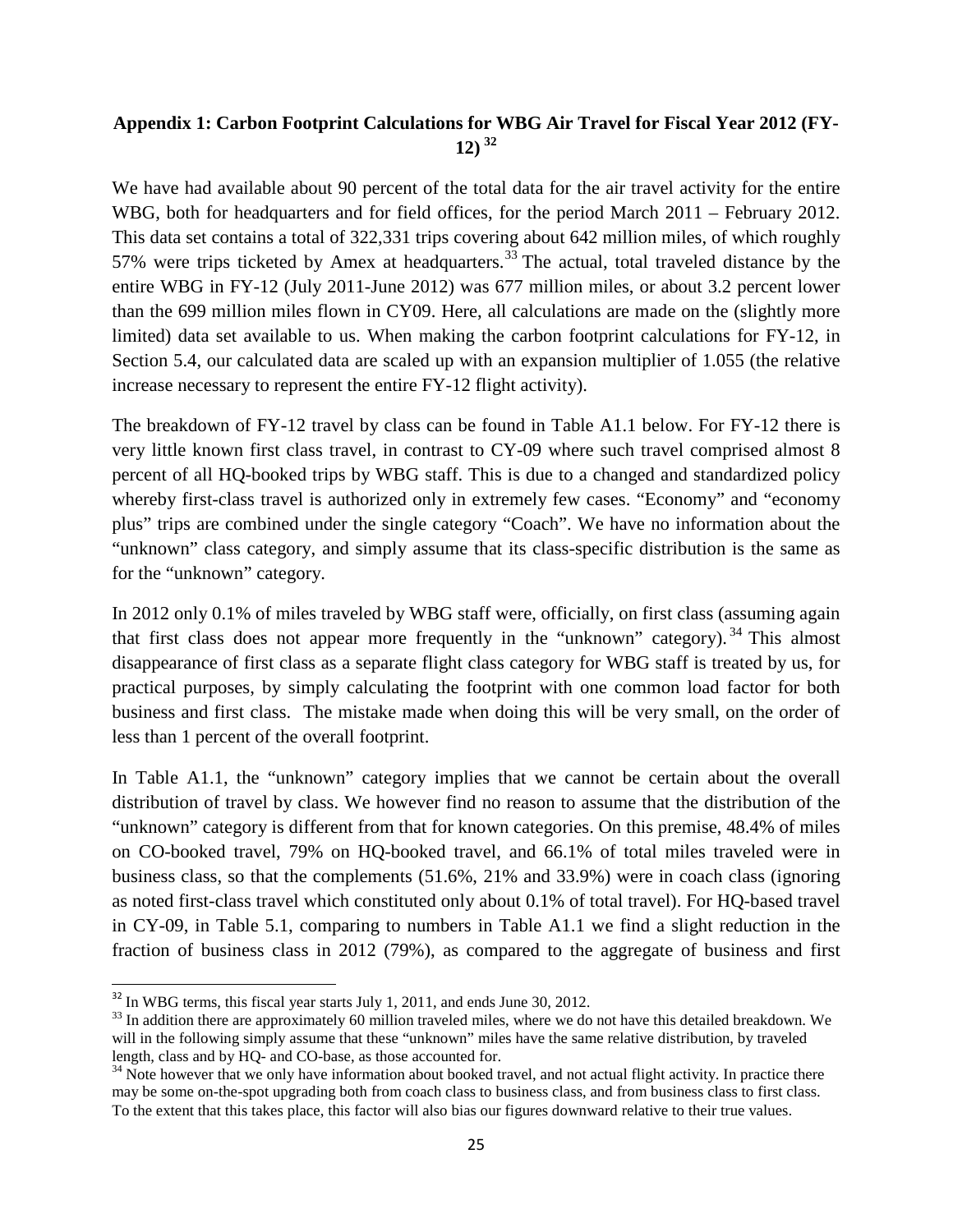classes in 2009 (80.5%). The share to premium class trips in FY12 is far lower for CO-based travel; reasonably, a similar relationship existed also for CY09.

| Trip Origin        | Class           | <b>Trips</b> | <b>Total Miles</b> | Avg Length | % of Miles |
|--------------------|-----------------|--------------|--------------------|------------|------------|
| CO                 | Economy         | 85,678       | 113,975,613        | 1,330.3    | 41.07%     |
| CO                 | <b>Business</b> | 55,683       | 107,057,207        | 1,922.6    | 38.58%     |
| CO                 | First           | 118          | 202,132            | 1,713.0    | 0.07%      |
| CO                 | Unknown         | 34,087       | 56,270,643         | 1,650.8    | 20.28%     |
| CO Sub-Total       |                 | 175,566      | 277,505,595        | 1,580.6    | 100.0%     |
| HQ                 | Economy         | 31,477       | 63,421,648         | 2,014.9    | 17.39%     |
| HQ                 | <b>Business</b> | 91,089       | 238,565,602        | 2,619.0    | 65.43%     |
| HQ                 | First           | 194          | 459,406            | 2,368.1    | 0.13%      |
| HQ                 | Unknown         | 24,005       | 62,175,433         | 2,590.1    | 17.05%     |
| <b>HQ</b> Subtotal |                 | 146,765      | 364,622,089        | 2,484.4    | 100.0%     |
| Combined           | Economy         | 117,155      | 177,397,261        | 1,514.2    | 27.63%     |
| Combined           | <b>Business</b> | 146,772      | 345,622,809        | 2,354.8    | 53.82%     |
| Combined           | First           | 312          | 661,538            | 2,120.3    | 0.10%      |
| Combined           | Unknown         | 58,092       | 118,446,076        | 2,038.9    | 18.45%     |
| <b>TOTAL</b>       |                 | 322,331      | 642,127,684        | 1,992.1    | 100.0%     |

As the FY-12 data include neither flight number, airline, nor equipment flown, we simply assume the same basic flight distribution for FY12 as for CY09. Table A1.1 provides these distributions for the flights for which we have data (and, note, these data need to be scaled up by a factor of 1.055 to reach the correct overall total activity in FY12).

#### **Carbon Footprint Calculations for FY12**

Table A1.2 provides calculations for the overall footprint of WBG air travel for FY-12, based on numbers in Table A1.1 scaled up with an expansion factor of 1.055 (to correct for the slightly greater flight volume in FY-12 compared to our sample period). The calculations are done for alternative assumptions about average load factors in premium classes for the flown aircraft (as these are particularly uncertain since they are not provided by airlines). Throughout we assume that the average load factor for coach class is 0.8, in accordance with reported industry averages.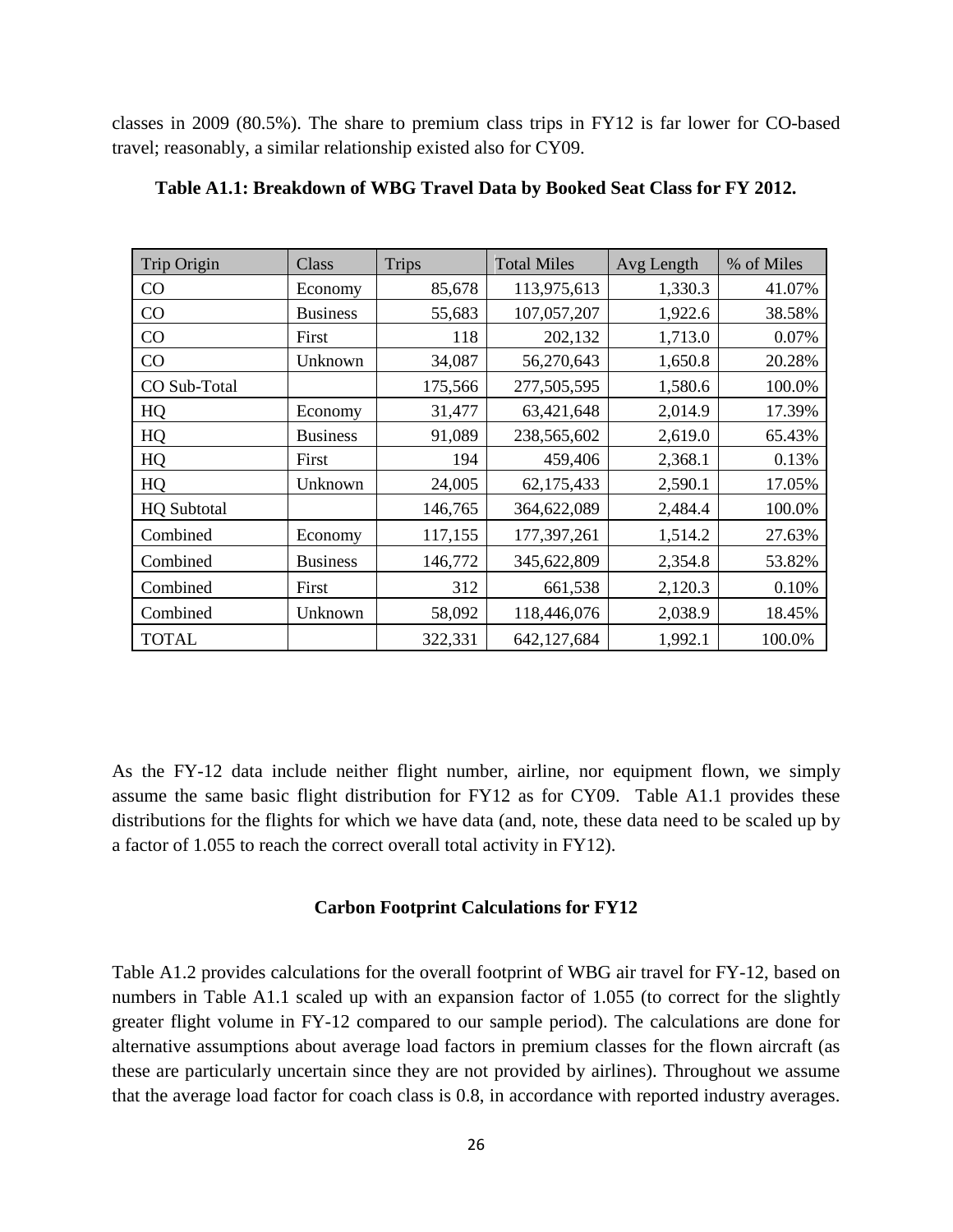The main purpose of the table is to span out the range of possible "carbon footprints" as premium-class load factors change. While not fully known, it is highly likely that the average load factor for business class (the relevant category in FY12) is no higher than 0.7, and no lower than 0.5. A reasonable compromise, used in the continuation, is to assume a load factor of 0.6 for business class. In this case the combined carbon footprint of air travel in FY12 would be about 195 million tons CO2.

| Origin   | <b>Average Business and First Class Load Factors</b> |       |       |       |       |  |
|----------|------------------------------------------------------|-------|-------|-------|-------|--|
|          | 0.5                                                  | 0.6   | 0.7   | 0.8   | 0.9   |  |
| CO       | 79.1                                                 | 69.6  | 63.1  | 58.2  | 54.6  |  |
| HQ       | 147.9                                                | 125.2 | 109.1 | 97.2  | 87.9  |  |
| Combined | 227.0                                                | 194.9 | 172.2 | 155.4 | 142.5 |  |

**Table A1.2: Footprint Calculations for the Overall Population of Air Travel for FY12, as Function of Average Load Factors. 1000 Tons CO2.** 

#### **Appendix 2: Expanding Footprint Calculations to All WBG Air Travel in CY-09**

In this appendix, we consider a hypothetical expansion of our calculations by adding a hypothetically assessed volume of CO-booked air travel, by travel class, in CY-09. Note that for CO-booked travel in CY-09, we have no direct figures for the distribution by travel classes. This implies that we cannot make a precise assessment of that travel. We do however have data for this distribution for FY-12, as reported in Appendix 1. We here create a numerical example for this travel class distribution for CY-09, by simply assuming the same distributions of CO-booked flights by travel class (economy, business and first) in CY-09 as in FY-12. Taking then the (reasonable) assessment that load factors in premium classes were 60% on average both in FY-12 and in CY-09, we found overall footprint of that travel, at 59,800 tons CO2, in Table A2.1.<sup>[35](#page-28-0)</sup>

<span id="page-28-0"></span> $35$  This constitutes a "conservative" calculation for CO-based travel in CY-09. As we have seen, the use of premium classes, notably first class, dropped, overall, from CY-09 to FY-12 for HQ-based travel, from 80% to. We here assume that this frequency has not dropped for CO-based travel. If it had actually dropped also for CO-based travel, the footprint due to this travel would have been greater than what we assume in CY-09; and the overall drop in the footprint from CY-09 to FY-12, reported in Table 5.3, would have been greater.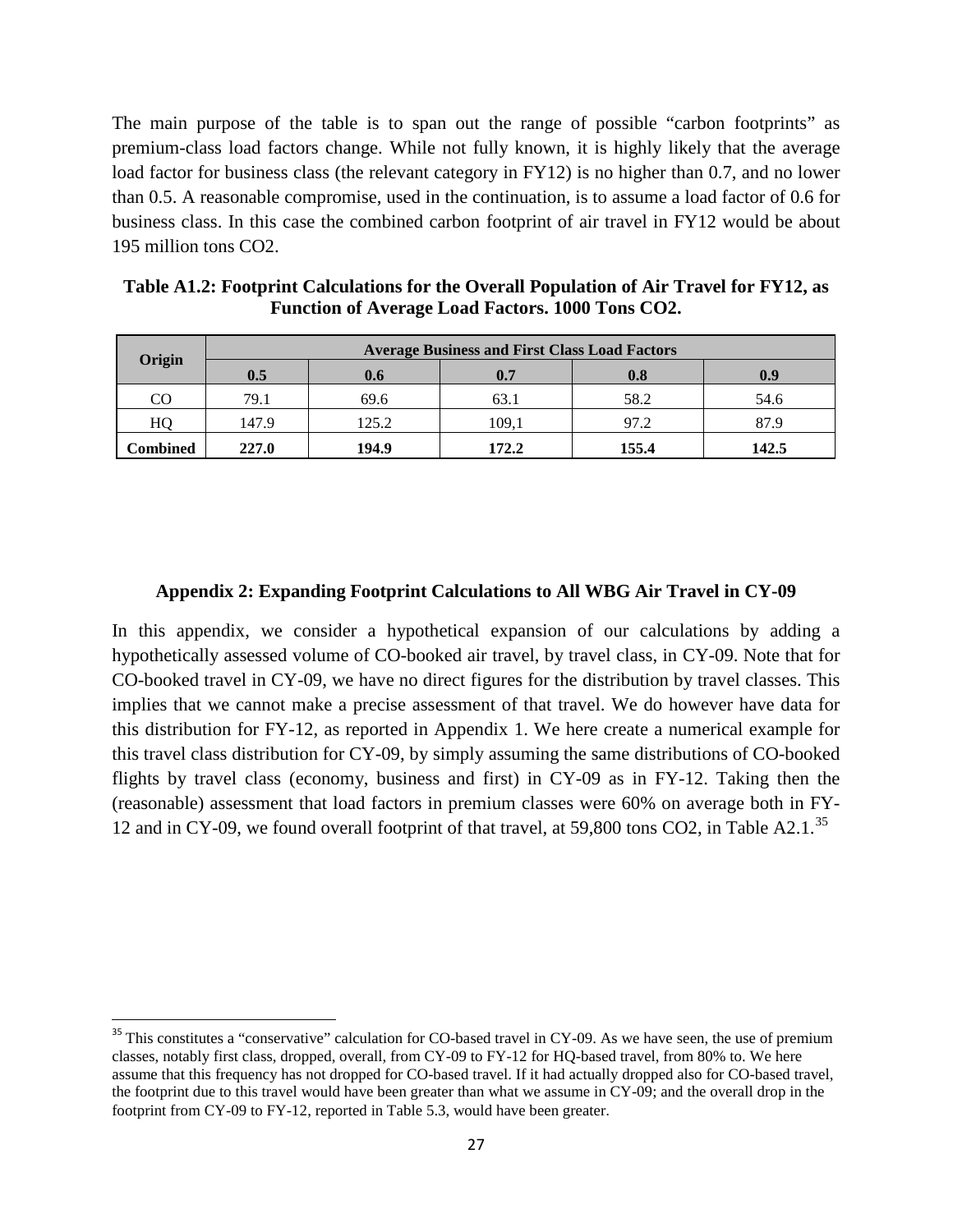| Table A2.1: Consolidated Assessed Carbon Footprints From Air Travel by WBG Staff, |
|-----------------------------------------------------------------------------------|
| CY-09 and FY-12, in Total and as Change. Tons CO2 and Percent.                    |

| Travel category | CY 2009 | FY 2012 | Change from<br>$CY-09$ to $FY-12$ | Relative change,<br>percent |
|-----------------|---------|---------|-----------------------------------|-----------------------------|
| CO-based        | 59,800  | 69,600  | 9,800                             | 16.4                        |
| HQ-based        | 165,500 | 125,200 | $-40,300$                         | $-24.4$                     |
| Combined        | 225,300 | 194,800 | $-30,500$                         | $-13.5$                     |

Source: Authors' calculations.

 $\overline{\phantom{a}}$ 

Table A2.1 provides an assessment of the overall footprints for both CY-09 and FY-12 using this numerical example. Using these assumptions, we find a substantial drop the overall footprint due to HQ-based air travel from CY-09 to FY-12, by 24.4%. There are two main factors behind this drop. First, there was a drop of more than 14% in distance traveled on trips booked at headquarters. Secondly, travel on first class, which constituted about 7 percent of overall travel in CY-09, was virtually eliminated by FY-12. Since first-class air travel is far more emissions intensive than business class travel (in particular for wide-body aircraft where premium class travel is most prevalent; see Table 4.6), this factor explains, roughly, the remaining about 11 percentage points in this drop.

For CO-booked flights we have, as mentioned, assumed the same class distribution in CY-09 as that observed for FY-12. The 16.4 percent increase of CO-based travel footprint is then in its entirety based on an increase in flight distance (from 252 million miles in CY-09, to 293 million miles in FY-12). Note also that for CY-09, CO-booked travel made up 26.5 % of the overall footprint, while it for FY-12 made up 35.7 % of the total footprint.  $36$ 

This implies a shift of the overall travel activity of the WBG, from HQ-based travel to more CObased travel. The reduction in HQ-based travel has however been slightly greater than the increase in CO-based travel; and thus a slight a reduction in the entire WBG travel activity. This shift has also resulted in an overall drop in the ratio of premium-class travel, due to the lower frequency of such travel booking for CO-based travel, from about 69% to about 66%; see Table A2.2 below. The shares of the overall footprint represented by CO-based travel (26 percent in CY-09, and 36 percent in FY-12), are lower than the respective shares of traveled miles (34 and 43 percent) in the same periods.

<span id="page-29-0"></span> $36$  Note however that the latter assessment is uncertain as the CO figure for 2009 is highly uncertain; see comment in section 3.5 above, and below.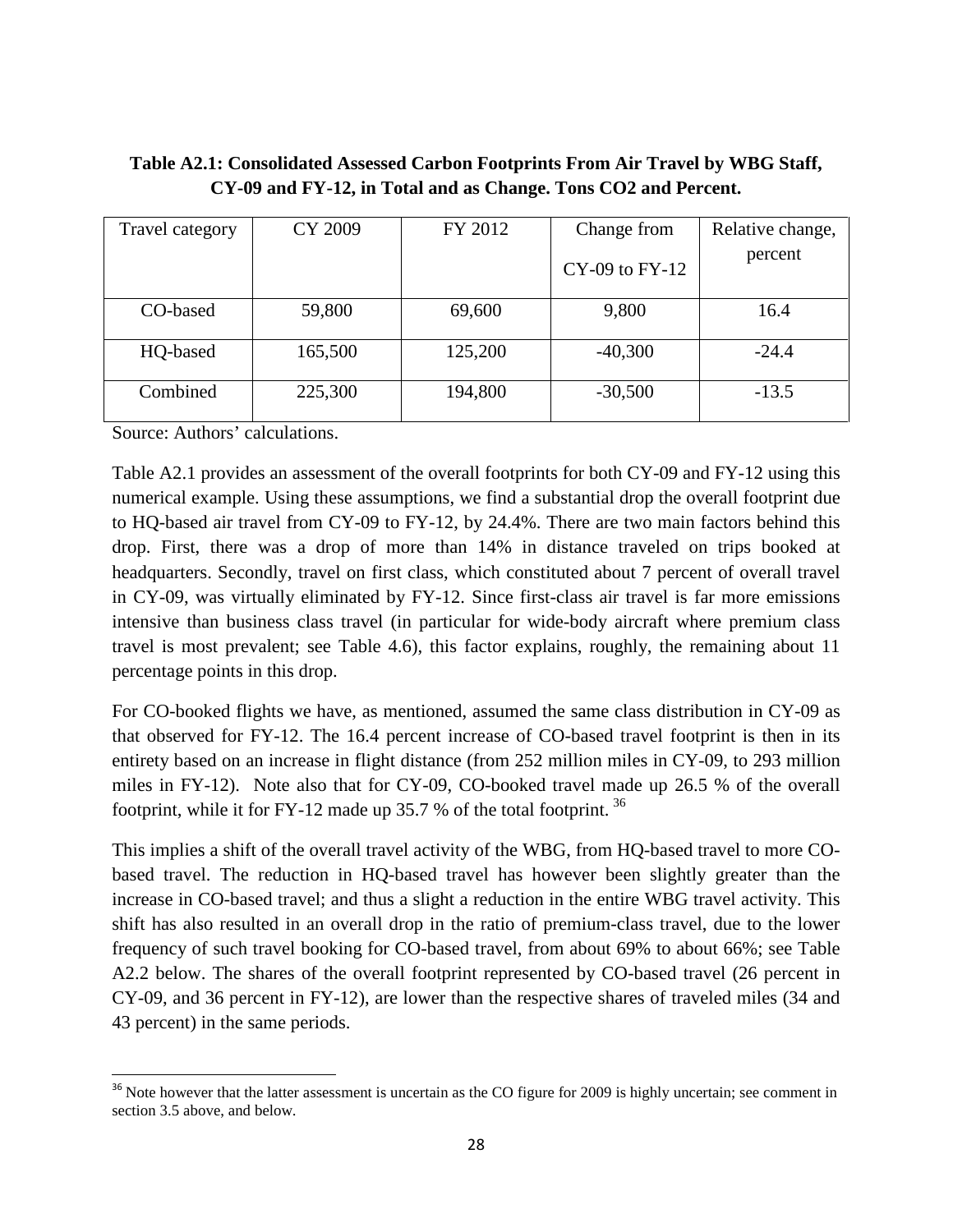Table A2.2 provides an assessment of the shifts in overall travel class use by WBG staff in CY-09 and FY-12, for CO-based and HQ-based travel as well as combined travel, given these particular assumptions (notably, that the travel class frequency for CO-based travel was the same in CY-09, for which we do not have these data, as for FY-12, for which we have such data. In this case, the use of premium-class traveling has been reduced for WBG staff over this period, in part because the frequency of premium-class use in HQ-based travel has been reduced slightly, from 80,5% to 78.9%, but more because a larger share of overall travel was CO-based in FY-12, and such travel is, generally, less intensive in the use of premium classes. Overall, by our assessment the use of premium class in the overall WBG travel budget was reduced by about 3 percentage points over the period, from about 69% to about 66%. Even more important for the footprint, first-class travel, which in CY-09 comprised 6.9% of HQ-based travel (and an estimated 4.4% of overall travel),  $37$  had been virtually eliminated by FY-12.

**Table A2.2: Estimated shares of travel by travel class, CO- and HQ-travel and combined, for CY-09 and FY-12. Percent.**

| Year    |          | Economy-     | Business-    | First-class    | Premium-      |
|---------|----------|--------------|--------------|----------------|---------------|
|         |          | class travel | class travel | travel         | class travel, |
|         |          |              |              |                | combined      |
| CY-09   | CO       | 51.5         | 48.5         | $\overline{0}$ | 48.5          |
|         | HQ       | 19.6         | 73.6         | 6.9            | 80.5          |
|         | Combined | 30.1         | 64.5         | 4.4            | 68.9          |
| $FY-12$ | CO       | 51.5         | 48.5         | $\overline{0}$ | 48.5          |
|         | HQ       | 21.1         | 78.8         | 0.1            | 78.9          |
|         | Combined | 33.9         | 66.0         | 0.1            | 66.1          |

Source: Authors' calculations.

 $\overline{\phantom{a}}$ 

Some reservations are here in order. Limitations on available data have prevented a full overview of the travel class distribution for CO-booked travel in CY-09. We have simply assumed that the class distribution of CO-based travel in CY-09 was the same as in FY-12. Possibly, premium classes could have been used more for CO-based travel in CY-09, in the same way as was documented for HQ-based travel. This would not affect our calculations for FY-12, but would increase somewhat the CO-based number for CY-09, as well as the reduction from CY-09 to FY-

<span id="page-30-0"></span> $37$  This assessment is based on an assumption that no first-class CO travel was booked in CY-09, which may be inaccurate.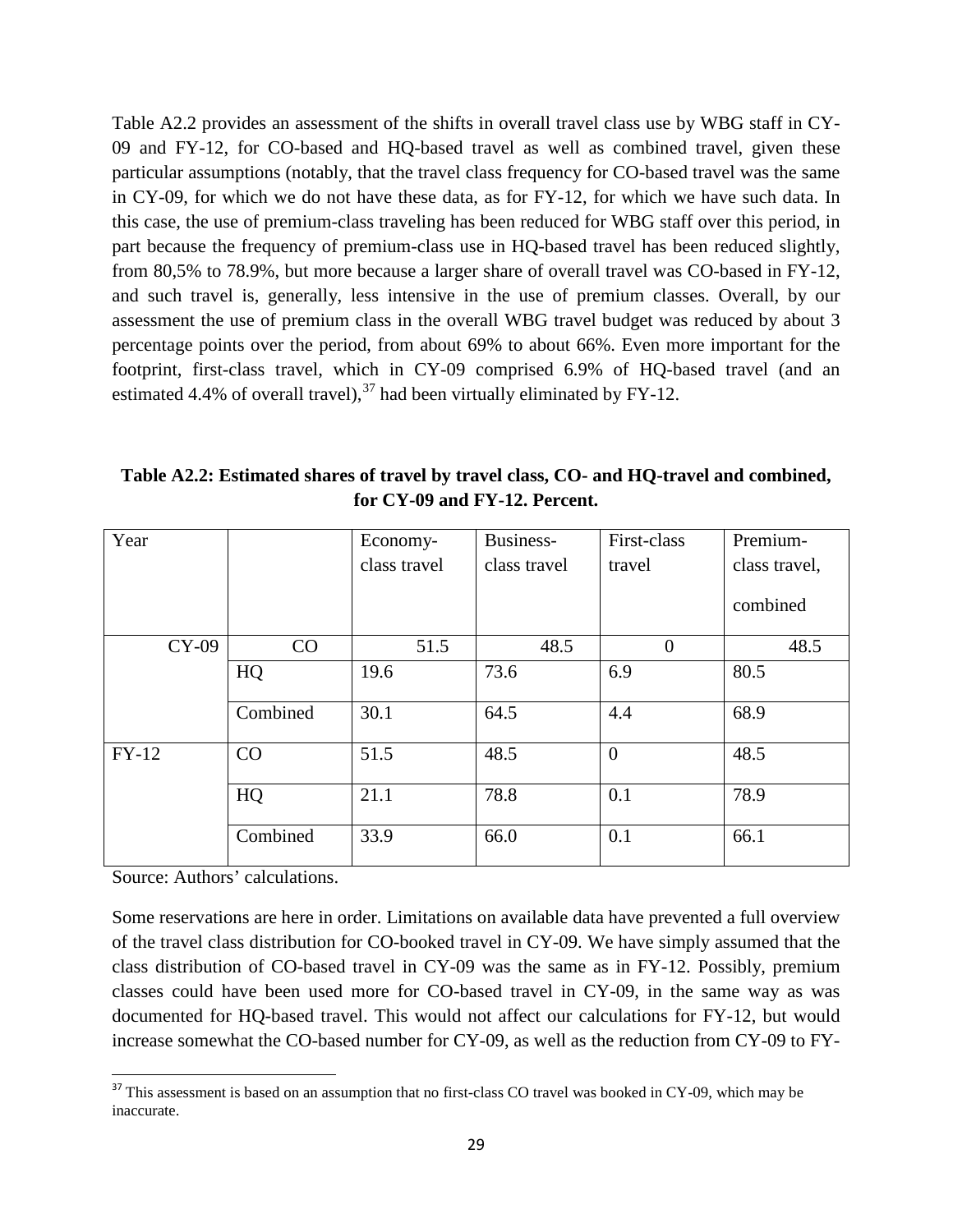12. The shares of premium-class travel in CY-09 would then have been higher than the numbers in Table A2.2, and the drop in this share, from CY-09 to FY-12, would have been greater.

Remember also that if the load factor for first class had been lower than the assumed 60% in CY-09 (which was quite probable), the footprint would have been higher in CY09. The drop in the footprint from CY-09 to FY-12 would then have been greater than what is presented in Table 4.6.

It is not entirely clear (to us) what lies behind the reduction in overall WBG staff travel over the period, as the group's activity (in particular, its loan volume) has been increasing. Reduced travel budgets may have played a role. But new technology (such as more advanced video conferencing options) may also have reduced the need for travel in some cases.

We may now compare our footprint calculations to the Bank's own official calculation. The number for the latter was 128,000 tons  $CO2$  for  $FY-12$ .<sup>[38](#page-31-0)</sup> Consequently, our "chosen" number is 52% higher; or alternatively the Bank's number is 36% lower than ours. This discrepancy is in its entirety due to our higher footprint calculation per business class traveler.

Note a few additional caveats. First, we know only classes booked and not classes flown. What matters for the footprint is not booked but rather the flown travel class. To the extent that staff enjoy on-the-spot class upgrades (not reflected in bookings), actually flown class is on average higher than booked class. This leads us to *underestimate* the footprint. Secondly, our numbers do not reflect possible improvements in fuel economy of air carriers over this period. Such improvements would, in case, lead to further footprint reductions, relative to Table 5.3. This implies that we are *overestimating* the true footprint for 2012. It is difficult for us to know the net effect of these opposing factors. Finally, we did not know the class distribution of CO-booked flights in CY-09 (which was assumed to be the same as for HQ-booked flights). The FY-09 footprint may then have been over-estimated by placing too many flights in premium classes. If so, the drop in the footprint from CY-09 to FY-12 would have been greater than that registered in table 11, due also to this factor.

l

<span id="page-31-0"></span><sup>&</sup>lt;sup>38</sup> Adam Rubinfield, personal communication.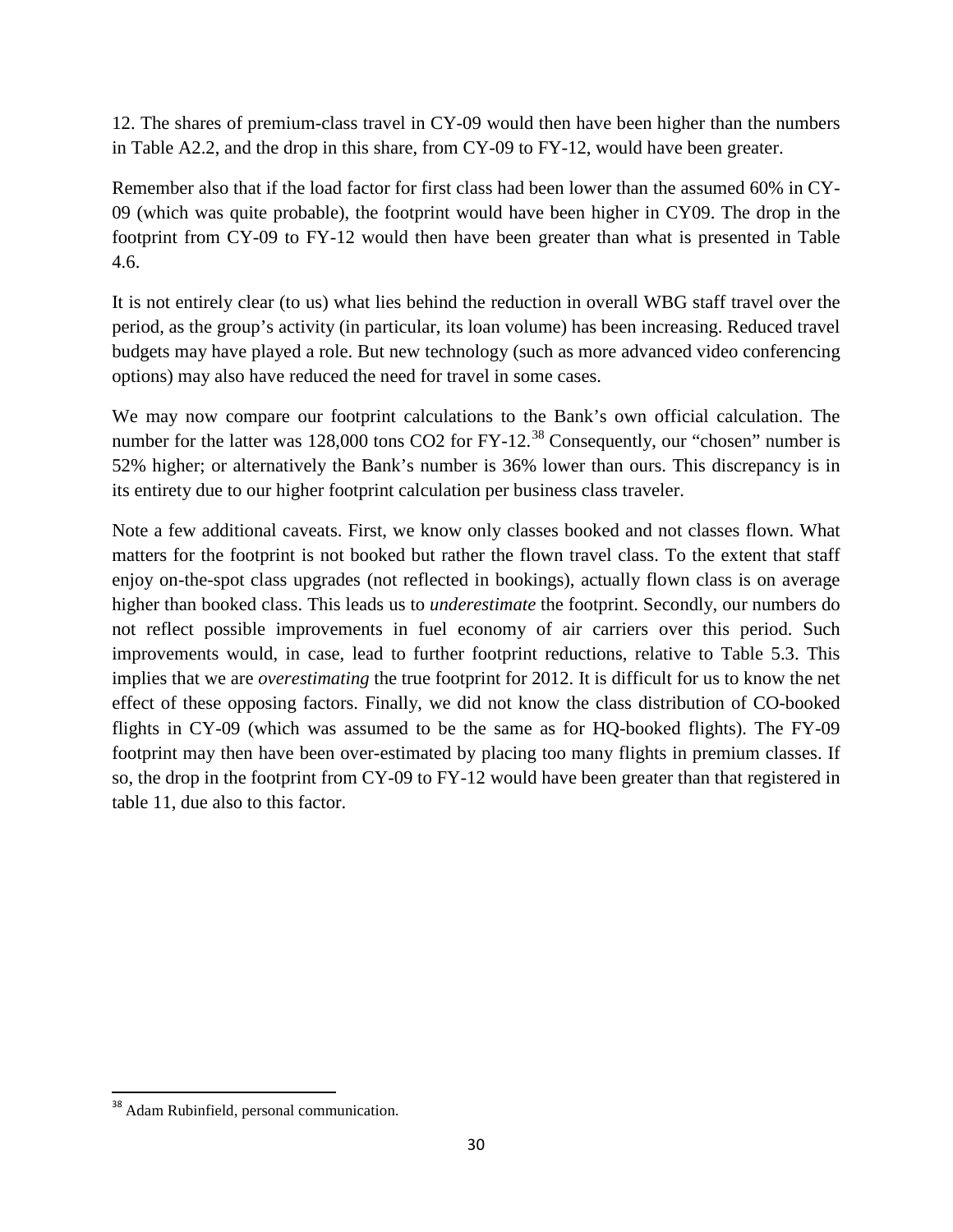





Figures A3.1-A3.2 serve to support the calculations in section 5.4 (table 5.3) for the overall carbon footprint from HQ-based air travel by the WBG in CY09, by indicating ranges of these numbers for alternative (extreme) values of average load factors by class. In figure A3.1, the two curves provide this range when the first-class load factor take extreme values of 0.3, and 0.9, respectively. In figure A3.2, it is business-class travel that take these alternative values, for the two curves drawn. In this way, we see that the range of possible carbon footprint values is from about 120,000 tons CO2, to about 300,000 tons. In both cases, the minimum possible number (clearly an under-estimate) is more than 20% higher than the official footprint number for CY09, which was about 98,000 tons CO2.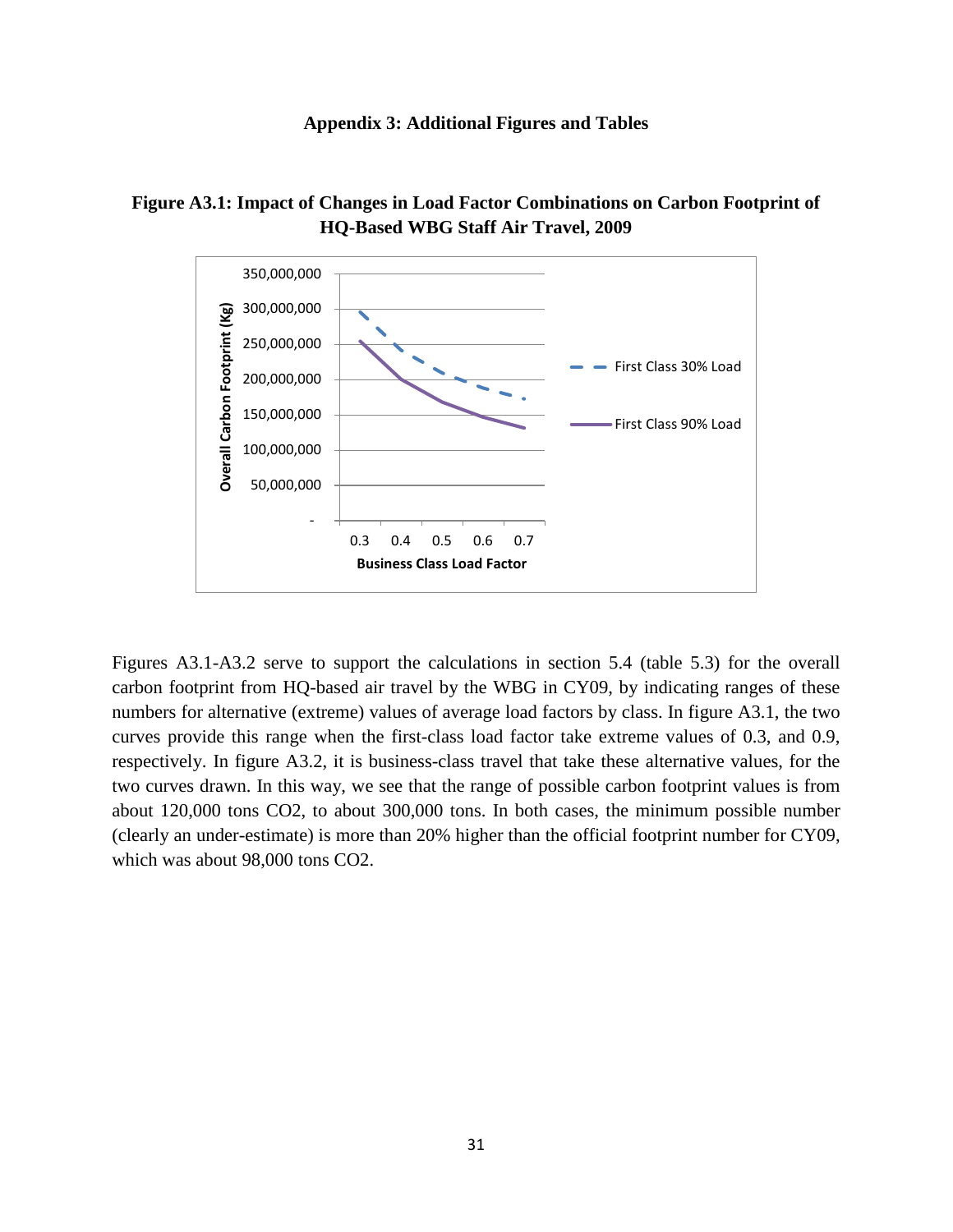**Figure A3.2: Impact of Changes in Combinations of Load Factors for Business Class on Carbon Footprint of HQ-Based Bank Staff Air Travel, 2009** 



Figure A3.3 charts the average passenger footprint per mile found across all distance classes and all aircraft in the sample used for the Phase III calculations, assuming a 60% load factor for both business and first classes. Figure 3 also shows the average fuel consumption per seat mile of those same flights, based on aircraft types found both in the ICAO base tables in their own methodology, which are again based on the modified CORINAIR tables in Version 3 of ICAO's Carbon Emission Calculator.

The chart points out in both datasets that at first, as distances increase, the consumption per mile and resultant footprint goes down. As the distances increase, the consumption then increases again, because of the weight of the additional fuel to be used for the longer trip. A significant increase is seen between distance classes 7 (1,501 nm to 2,000 nm) and 8 (2001 nm to 2,500 nm), and 8 and 9 (2,501 nm to 3,000 nm). Between CY2009 and FY2012 a reduction of average distance per flight has occurred, making the average distance go from class 9 to class 8, reducing the per mile fuel burn.

In figure 3.3, the line representing fuel burn assumes an even distribution of fuel consumption among all seats, occupied or not, regardless of size. The average footprint per passenger mile however also reflects the distribution by class, combined with load factors (here, 60% for first and business class, with the remainder determined by regional load factors and passenger to freight distributions). The line representing the footprint would look identical to the per seat consumption if it were based just on the number of seats, with the values represented by the line being simply a multiple of the fuel burn.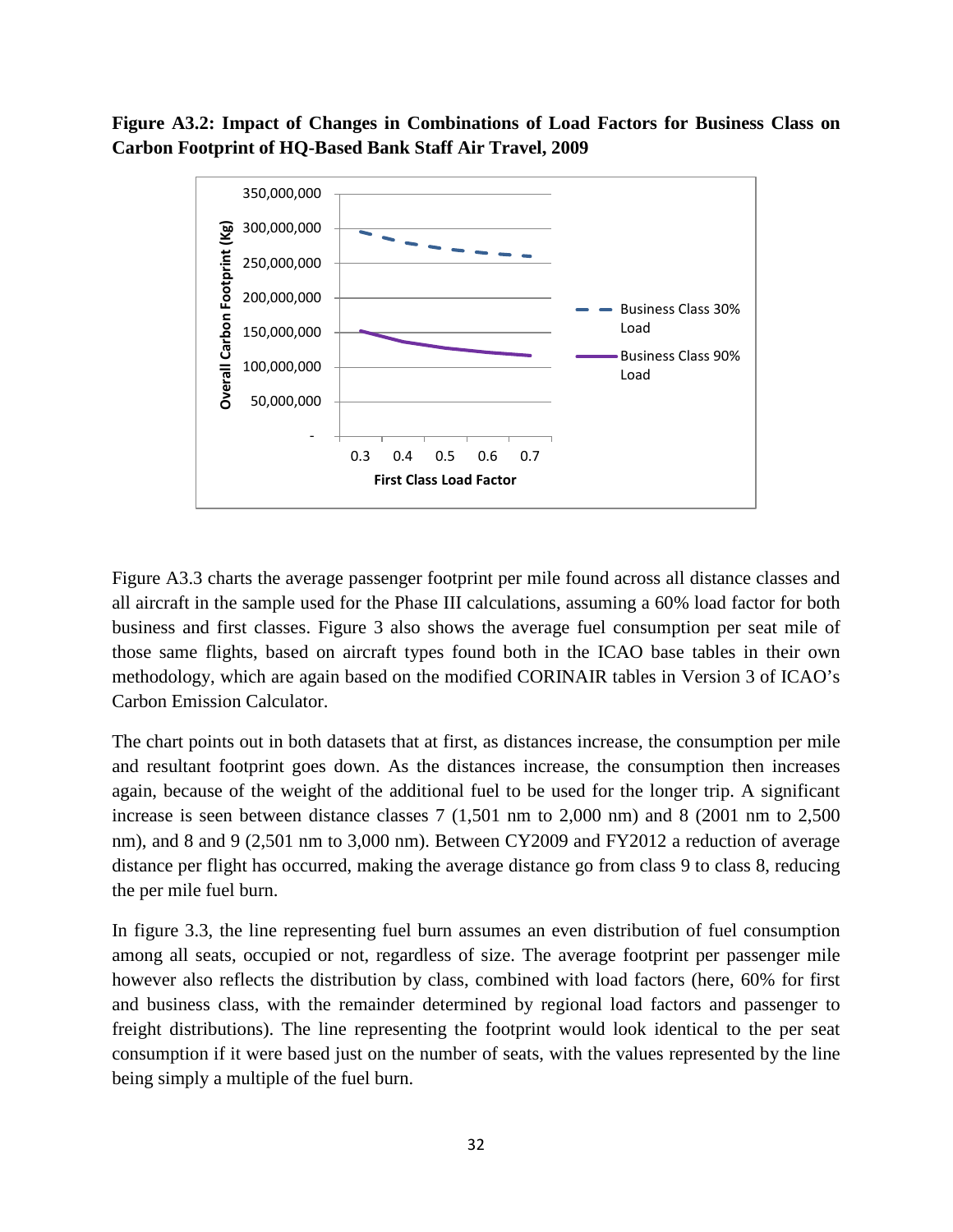**Figure A3.3: Average Per Passenger Mile Fuel Consumption According to ICAO Distance Classes of All Aircraft in ICAO Methodology in Phase III Sample (60% first class and 60% business class load factors assumed).**



**Figure A3.4: Bank Carbon Footprint by Business and First Class Load Factors, FY12**

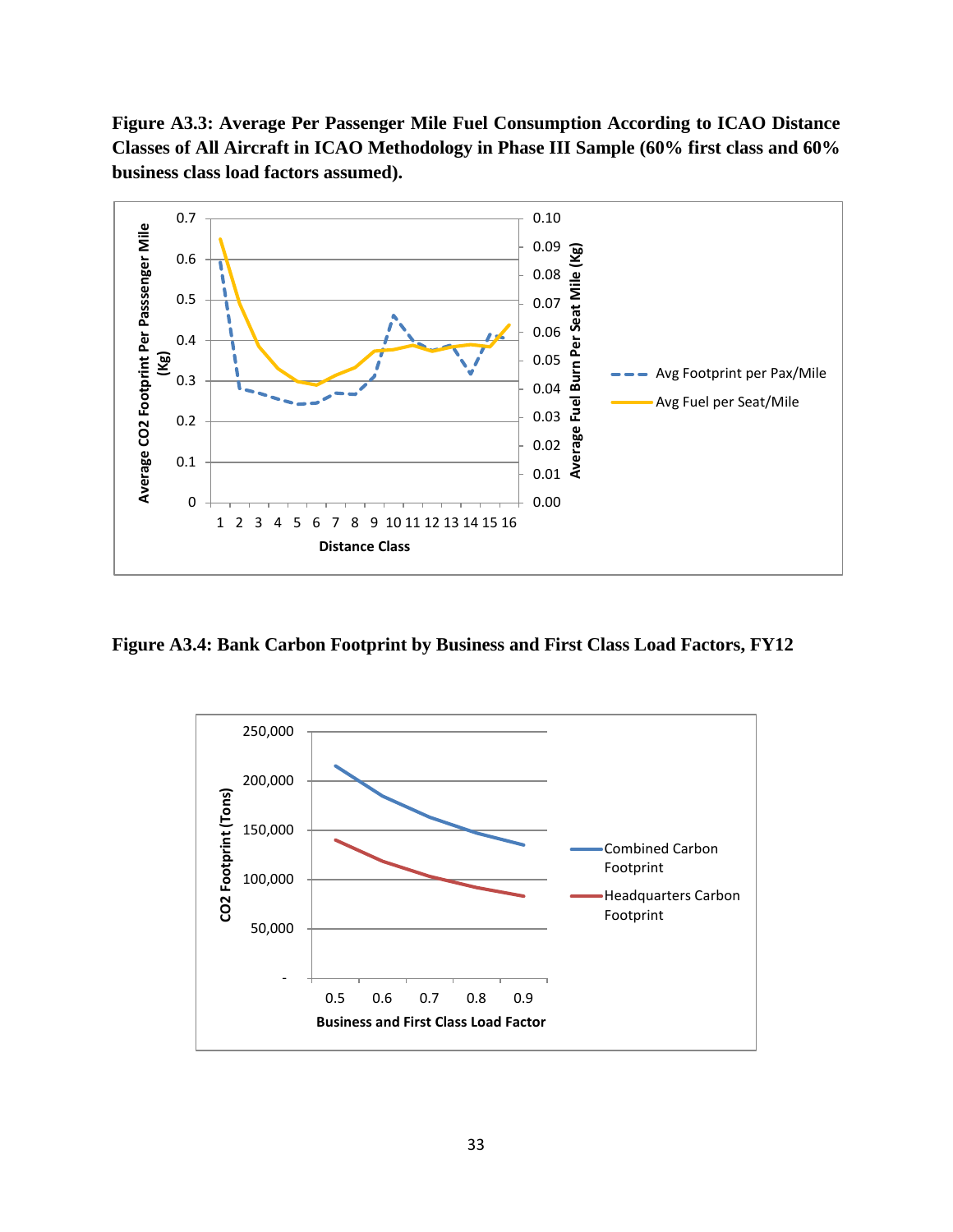Figure A3.4 shows an analogous chart for FY-12, to figures A3.1-A3.2 above. We here need just one figure (as we have dropped first class as a separate category due to very few flights in this class). Depending on average load factors in premium classes, the combined carbon footprint from all air travel in that year is shown to vary from about 85,000 tons CO2 (for average load factors of 0.9; clearly an overestimate); and up to about 220,000 tons CO2 (for average load factors of 0.3; clearly an underestimate).

Figure A3.5 shows the distribution of flights by flight length and by flown class, for the two years in question, and corresponding footprints per passenger mile flown; in similar way as for figure A3 above, again assuming average load factors in premium classes of 0.6.



**Figure A3.5: Footprint for CY 2009 and FY 2012 per Distance Class Compared, With Average Fuel Consumed per Passenger Mile From Figure 3.**

Table A3.6 below shows the distribution of footprints as calculated by distance class for HQbooked trips in CY-09 and FY-12, for the sample of trips in our data set. The most interesting issue here is the substantial change in the distribution of flight activity over this period, with fewer flights in distance classes 10-11 (in the range 3,450 - 4,600 miles), and more flights in particular in class 16 (the longest flights, above 6,900 miles).

Future improvements in calculations of the carbon footprint load of WGB air travel can be made on several fronts, including the following. (a) Match the American Express data set with the purchased scheduling data published by companies such as Diio or OAL to find the equipment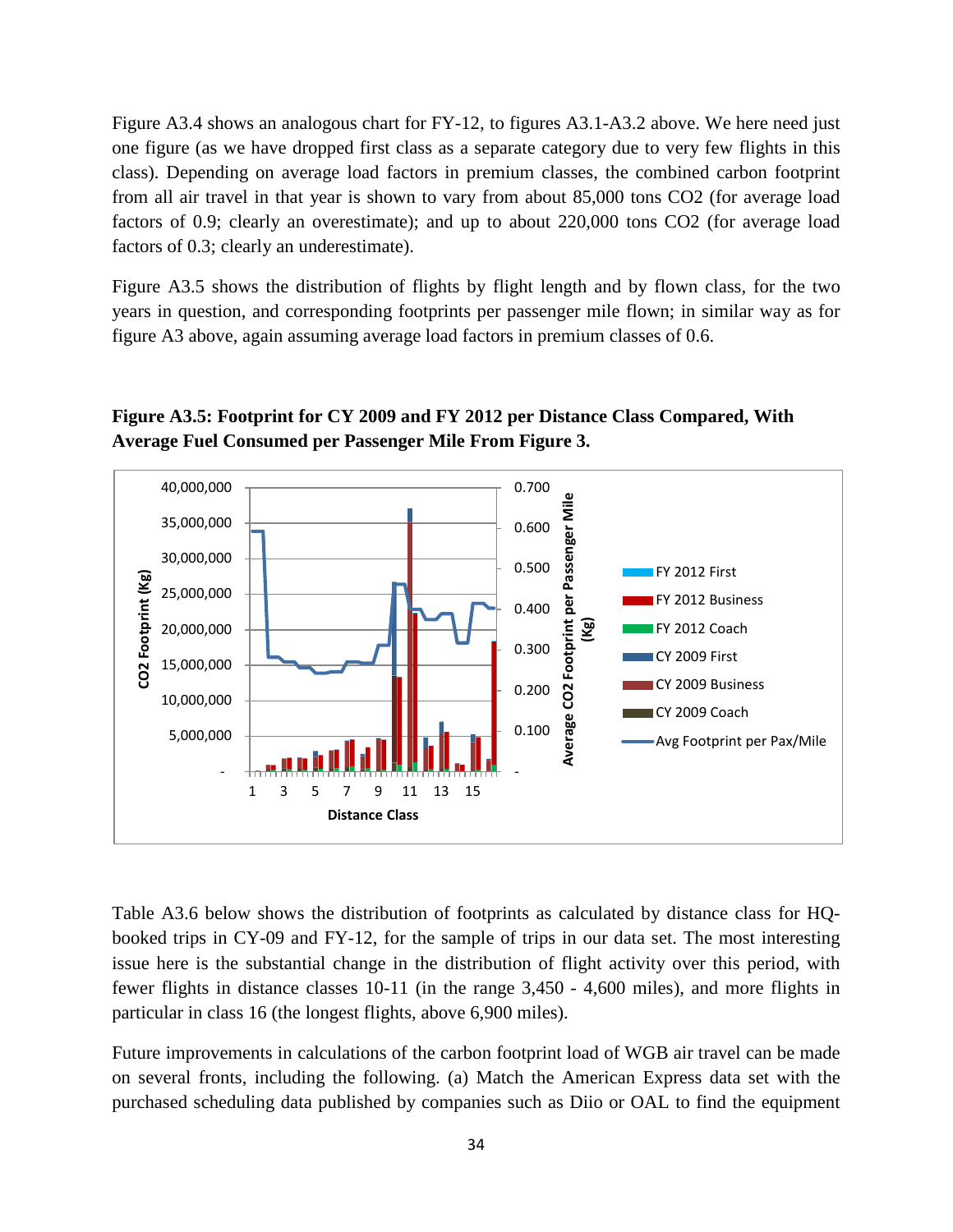actually used, and the distance between origin and destination. (b) Use available information sources to collect the more specific cabin configuration information. (c) Seek more precise numbers for load factor of relevant flight groups, by travel class; and for climate forcing implications of aircraft activity at different altitudes and along alternative flight routes. The latter is a complicated issue on which no consensus exists today; but should remain a high priority for future research.

| <b>Distance</b><br><b>Class</b> | <b>Range in</b><br><b>Standard</b><br><b>Miles</b> | Fooprint<br><b>Sample CY</b><br>2009 (Kg) | Footprint<br><b>Sample FY</b><br>$2012$ (Kg) | <b>Difference</b><br>(Kg) |
|---------------------------------|----------------------------------------------------|-------------------------------------------|----------------------------------------------|---------------------------|
| 1                               | Up to $144$                                        | 47,658                                    | 150,144                                      | 102,486                   |
| $\overline{2}$                  | $145 - 288$                                        | 968,621                                   | 944,851                                      | (23,770)                  |
| 3                               | $289 - 575$                                        | 1,892,181                                 | 1,997,983                                    | 105,802                   |
| 4                               | $576 - 863$                                        | 2,021,596                                 | 1,883,550                                    | (138, 046)                |
| 5                               | $864 - 1,150$                                      | 2,943,219                                 | 2,345,399                                    | (597, 820)                |
| 6                               | $1,151 - 1,725$                                    | 3,019,594                                 | 3,096,756                                    | 77,162                    |
| 7                               | $1,725 - 2,300$                                    | 4,408,136                                 | 4,554,853                                    | 146,717                   |
| 8                               | $2,301 - 2,875$                                    | 2,499,085                                 | 3,436,814                                    | 937,729                   |
| 9                               | $2,876 - 3,450$                                    | 4,742,553                                 | 4,526,415                                    | (216, 138)                |
| 10                              | $3,451 - 4,025$                                    | 26,741,487                                | 13,384,291                                   | (13,357,196)              |
| 11                              | $4,026 - 4,600$                                    | 37,066,649                                | 22,387,482                                   | (14, 679, 167)            |
| 12                              | $4,601 - 5,175$                                    | 4,816,334                                 | 3,649,066                                    | (1,167,268)               |
| 13                              | $5,176 - 5,570$                                    | 7,048,664                                 | 5,638,348                                    | (1,410,316)               |
| 14                              | $5,751 - 6,325$                                    | 1,190,357                                 | 987,446                                      | (202, 911)                |
| 15                              | $6,326 - 6,900$                                    | 5,258,919                                 | 4,906,047                                    | (352, 872)                |
| 16                              | $6,901 +$                                          | 1,832,029                                 | 18,402,756                                   | 16,570,727                |
| <b>Sample</b><br><b>Total</b>   |                                                    | 106,497,082                               | 92,292,200                                   |                           |
|                                 | (14,204,882)                                       |                                           |                                              |                           |
|                                 | $(13.3\%)$                                         |                                           |                                              |                           |

## **Table A3.6: Net Change in Carbon Footprint From CY-09 to FY-12 By Distance Class in Adjusted Samples for Both Years. (Figures in parentheses represent negative values.)**

The following five considerations would facilitate such future work:

1. If the American Express data set were to include both the distance between the points traveled, and the IATA equipment code, the entire global scheduling data set would unnecessary, thus simplifying the data preparation work.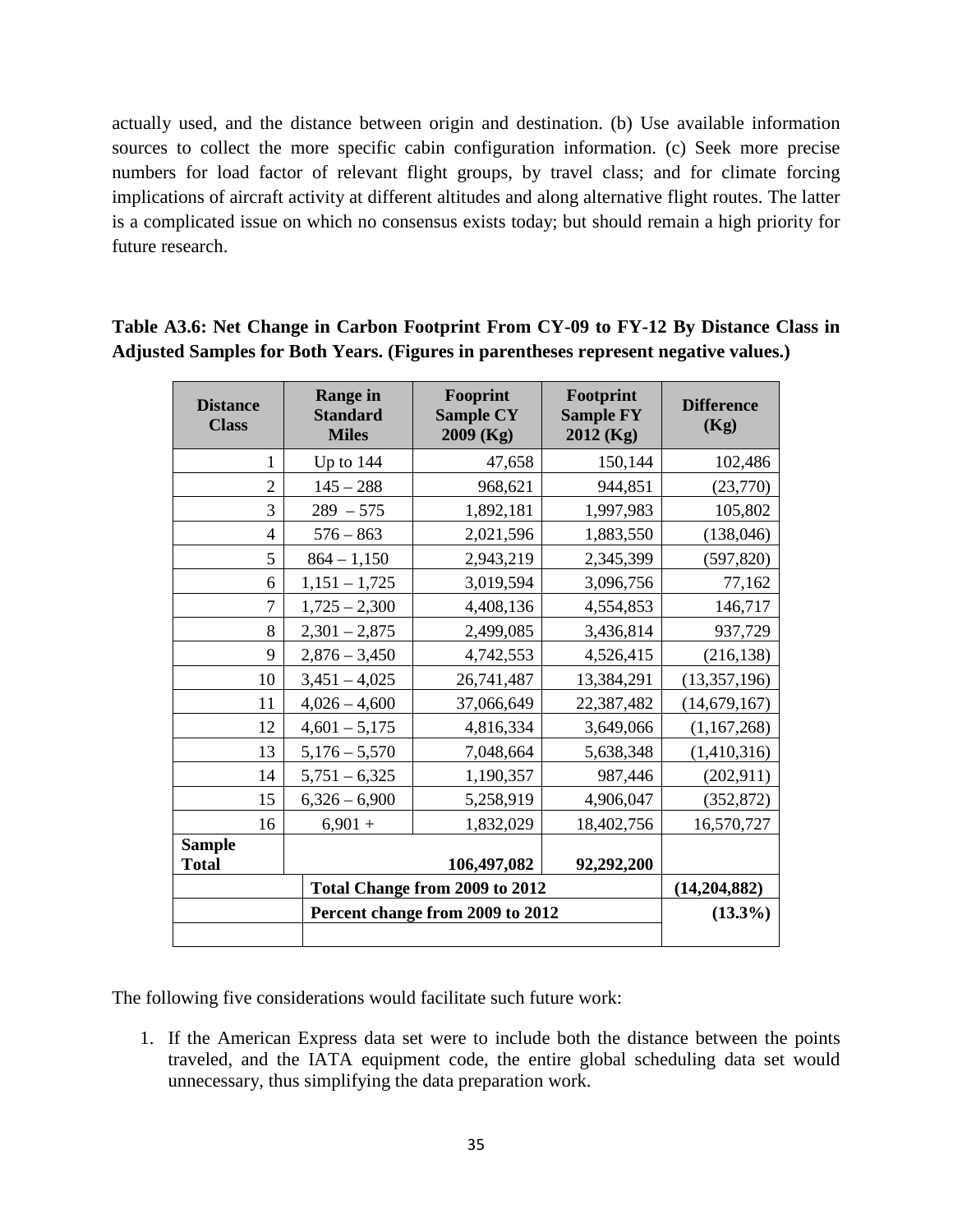- 2. It would be helpful if the American Express data could show actual IATA airport (not city) codes for the flights. $39$
- 3. Load factors by flight class should be investigated further, possibly through IATA which is likely to have the required information. For this report, our attempts to find actual load factors by class have proved fruitless because IATA is not making such data freely available to the public. The required data might however be available at a cost.
- 4. On-the-spot upgrades (coach to business, and business to first class) are not reflected in our data, and could further increase the correct carbon footprint.<sup>[40](#page-37-1)</sup>
- 5. Moving toward a more detailed approach using the modified ICAO emissions calculator procedure applied here, and incorporating hopefully available load factors by class, would bring about more rigorous footprint estimates. An issue then is the increase in precision of the institution footprint, due to such more detailed information; relative to e g using industry averages for load factors and basic aircraft fuel consumption.

l

<span id="page-37-0"></span><sup>&</sup>lt;sup>39</sup> The scheduling data uses airport codes, such as IAD for Dulles Airport and JFK for John F. Kennedy International Airport. However, the American Express data often shows city pairs as, for example, WAS-NYC (for Washington, D.C. to New York City), which requires substantial additional processing of data in order to match these with the Diio scheduling data.

<span id="page-37-1"></span><sup>&</sup>lt;sup>40</sup> For example, most Lufthansa flights over 2,000 nautical miles are marked business class. However, with United Airlines roughly 4,400 flights out of 15,000 with stage lengths of 2,000 nautical miles or more are marked coach, most of which most likely have received on-the-spot upgrades at check-in. This is not registered in our data.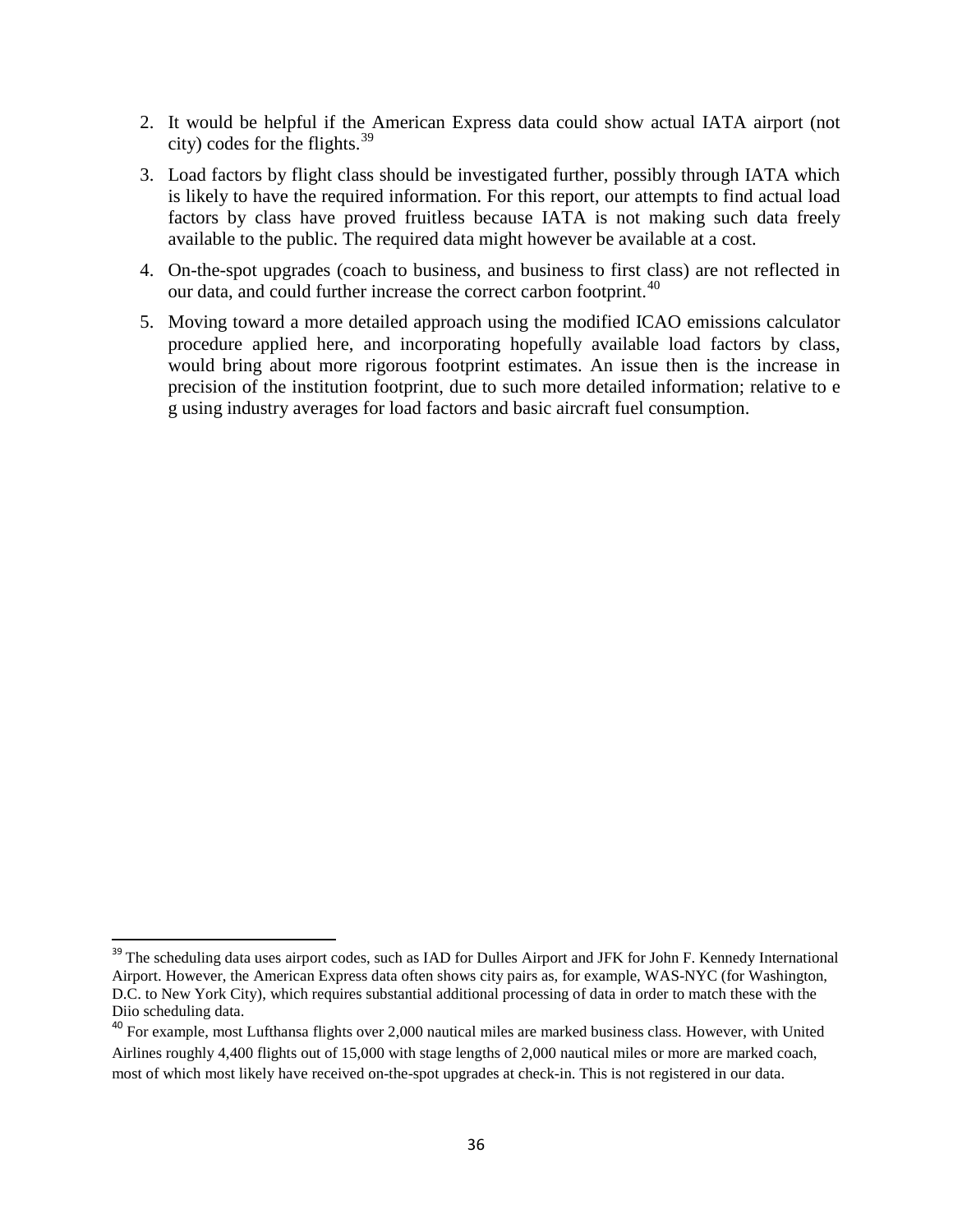#### **Appendix 4: Description of Route Groups**

ICAO uses a set of 17 route groups between regions that have been applied to this data set, with some modifications as noted in the footnotes below. The groups carry numbers and are defined follows in Appendix 1 of ICAO Circular 255-AT/105:

- 1. *Between North America and Central America/Caribbean.* Includes routes between on the one hand Canada and/or the United States (including Alaska and Hawaii) and on the other hand Central America and the Caribbean. Routes between the United States and Puerto Rico /Virgin Islands are considered domestic and are excluded. Central America/ Caribbean is defined as the geographical area covered by route group 2 but excluding Mexico.
- 2. *Between and within Central America and the Caribbean.* Includes routes between or among the Bahamas, Belize, Bermuda, Costa Rica, El Salvador, Guatemala, Honduras, the islands of the Caribbean Sea (including Puerto Rico and the Virgin Islands), Mexico, Nicaragua and Panama.
- 3. *Between Canada, Mexico and the United States.* Includes routes between or among the above States. The United States includes Alaska and Hawaii but excludes Puerto Rico and the Virgin Islands<sup>41</sup>.
- 4. *Between North America/Central America /Caribbean and South America.* Includes routes between the geographical areas defined on one hand by route group 1 and /or Mexico and on the other hand by route group 5 ("local South America")
- 5. *Local South America.* Includes routes between or among the following States: Argentina, Bolivia, Brazil, Chile, Colombia (including the San Andres Island), Ecuador, Falkland Islands (Malvinas), French Guiana, Guyana, Paraguay, Peru, Suriname, Uruguay and Venezuela.
- 6. *Local Europe.* Includes routes between or among the States of geographical Europe, Algeria, Azores, Canary Islands, Greenland, Iceland, Madeira, Malta, Morocco, Tunisia and Turkey.
- 7. *Local Middle East.* Includes routes between or among the following States: Bahrain, Cyprus, Egypt, Islamic Republic of Iran, Iraq, Israel, Jordan, Kuwait, Lebanon, Oman, Qatar, Saudi Arabia, Sudan, Syrian Arab Republic, United Arab Emirates and Yemen.
- 8. *Local Africa.* Includes routes between or among the States of continental Africa and offshore islands, but excluding Algeria, Azores, Canary Islands, Egypt, Madeira, Malta, Morocco, Sudan, and Tunisia.
- 9. *Between Europe and the Middle East.* Includes routes between the two geographical areas defined by route group 6 ("local Europe") and route group 7 ("local Middle East") respectively.

l

<span id="page-38-0"></span><sup>&</sup>lt;sup>41</sup> The August 2010 version of the ICAO Carbon Emissions Calculator, in Appendix A on page 12, Bermuda is included in this group. Bermuda has thus also been included in the calculations presented here.